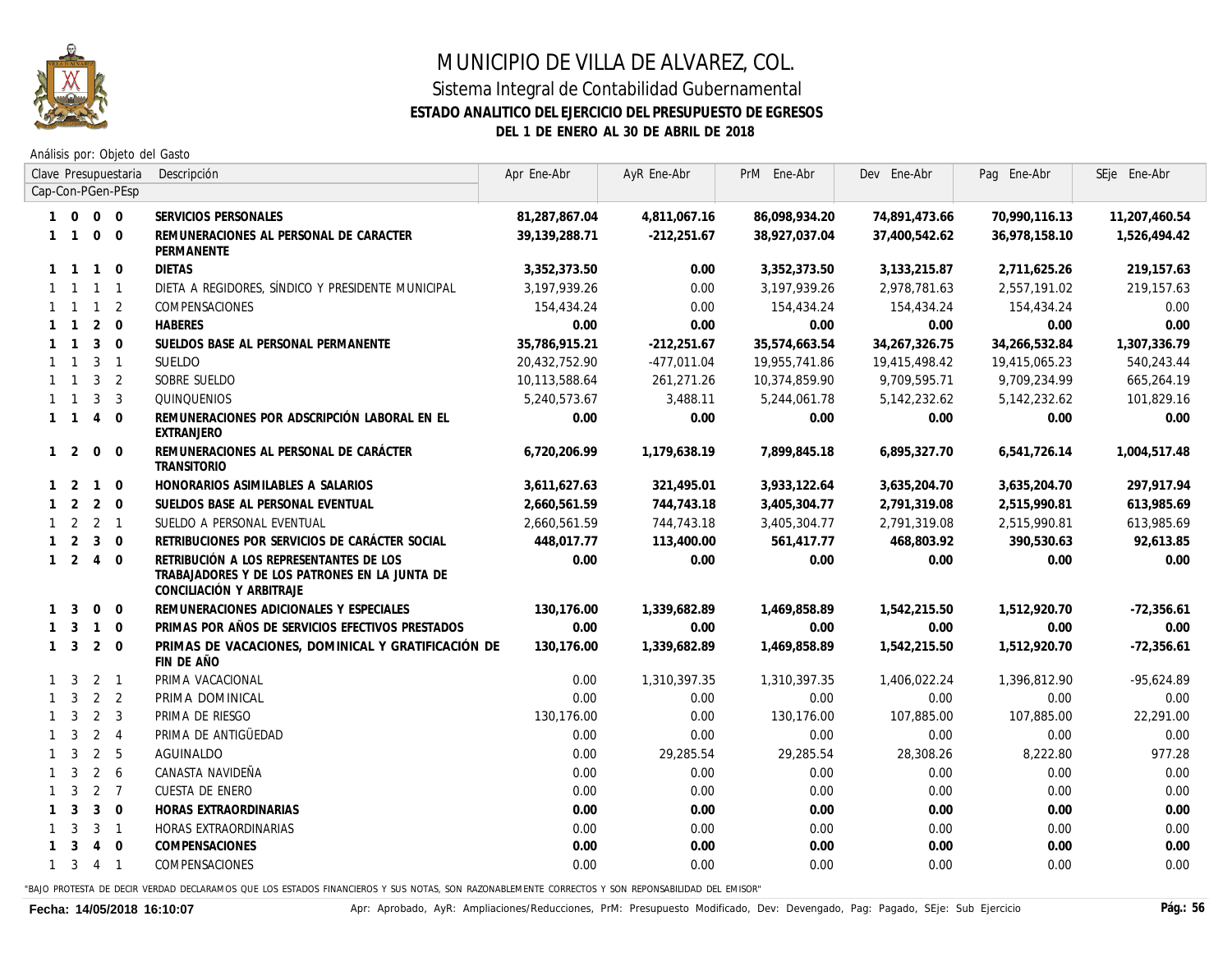

Análisis por: Objeto del Gasto

|              | Clave Presupuestaria                 |                |                | Descripción                                                                             | Apr Ene-Abr   | AyR Ene-Abr  | PrM Ene-Abr   | Dev Ene-Abr   | Pag Ene-Abr   | SEje Ene-Abr |
|--------------|--------------------------------------|----------------|----------------|-----------------------------------------------------------------------------------------|---------------|--------------|---------------|---------------|---------------|--------------|
|              | Cap-Con-PGen-PEsp<br>3<br>$4\quad 2$ |                |                |                                                                                         |               |              |               |               |               |              |
|              |                                      |                |                | ESTÍMULOS ESPECIALES                                                                    | 0.00          | 0.00         | 0.00          | 0.00          | 0.00          | 0.00         |
|              | 3                                    | $\overline{4}$ | $\overline{3}$ | ESTÍMULOS PROFESIONALES                                                                 | 0.00          | 0.00         | 0.00          | 0.00          | 0.00          | 0.00         |
|              | 3                                    | 5              | $\overline{0}$ | <b>SOBREHABERES</b>                                                                     | 0.00          | 0.00         | 0.00          | 0.00          | 0.00          | 0.00         |
| $\mathbf{1}$ | 3                                    | 6              | $\Omega$       | ASIGNACIONES DE TÉCNICO, DE MANDO, POR COMISIÓN,<br>DE VUELO Y DE TÉCNICO ESPECIAL      | 0.00          | 0.00         | 0.00          | 0.00          | 0.00          | 0.00         |
| 1            | 3                                    | 7              | $\overline{0}$ | HONORARIOS ESPECIALES                                                                   | 0.00          | 0.00         | 0.00          | 0.00          | 0.00          | 0.00         |
| $\mathbf{1}$ | 3                                    | 8              | $\Omega$       | PARTICIPACIONES POR VIGILANCIA EN EL CUMPLIMIENTO<br>DE LAS LEYES Y CUSTODIA DE VALORES | 0.00          | 0.00         | 0.00          | 0.00          | 0.00          | 0.00         |
|              | $\overline{4}$                       | $\mathbf 0$    | $\Omega$       | SEGURIDAD SOCIAL                                                                        | 3,708,441.81  | 2,414,177.39 | 6,122,619.20  | 6,033,918.24  | 6,033,918.24  | 88,700.96    |
|              | $\overline{4}$                       |                | $1 \quad 0$    | APORTACIONES DE SEGURIDAD SOCIAL                                                        | 2,708,441.81  | 2,056,855.23 | 4,765,297.04  | 4,692,012.37  | 4,692,012.37  | 73,284.67    |
|              | $\overline{4}$                       |                | $1 \quad 1$    | CUOTAS AL IMSS                                                                          | 2,000,000.00  | 2,056,823.57 | 4,056,823.57  | 4,056,823.57  | 4,056,823.57  | 0.00         |
|              | -4                                   |                | $1\quad 2$     | PREVISIÓN SOCIAL MÚLTIPLE                                                               | 708,441.81    | 31.66        | 708,473.47    | 635,188.80    | 635,188.80    | 73,284.67    |
|              | 4                                    | 2              | $\overline{0}$ | APORTACIONES A FONDOS DE VIVIENDA                                                       | 0.00          | 0.00         | 0.00          | 0.00          | 0.00          | 0.00         |
|              | 4                                    |                | 2 <sub>1</sub> | <b>INFONAVIT</b>                                                                        | 0.00          | 0.00         | 0.00          | 0.00          | 0.00          | 0.00         |
|              | $\overline{4}$                       | 3              | $\overline{0}$ | APORTACIONES AL SISTEMA PARA EL RETIRO                                                  | 1,000,000.00  | 357,322.16   | 1,357,322.16  | 1,341,905.87  | 1,341,905.87  | 15,416.29    |
|              | 4                                    | 3              | $\overline{1}$ | RCV                                                                                     | 1,000,000.00  | 357,322.16   | 1,357,322.16  | 1,341,905.87  | 1,341,905.87  | 15,416.29    |
|              | $\boldsymbol{\vartriangle}$          | $\overline{4}$ | $\Omega$       | APORTACIONES PARA SEGUROS                                                               | 0.00          | 0.00         | 0.00          | 0.00          | 0.00          | 0.00         |
|              | 5                                    | $\mathbf 0$    | $\overline{0}$ | OTRAS PRESTACIONES SOCIALES Y ECONOMICAS                                                | 29,577,825.49 | 539,932.61   | 30,117,758.10 | 22,986,219.60 | 19,890,142.95 | 7,131,538.50 |
|              | 5                                    | $\mathbf{1}$   | $\overline{0}$ | CUOTAS PARA EL FONDO DE AHORRO Y FONDO DE TRABAJO                                       | 2,491,990.88  | 47,531.88    | 2,539,522.76  | 2,213,540.56  | 5,249.87      | 325,982.20   |
| $\mathbf{1}$ | 5                                    | $\mathbf{1}$   | $\overline{1}$ | FONDO DE AHORRO                                                                         | 1,870,719.76  | 41,298.32    | 1,912,018.08  | 1,670,868.54  | 5,249.87      | 241, 149.54  |
| $\mathbf{1}$ | 5                                    | $\mathbf{1}$   | $\overline{2}$ | FONDO DE PENSIONES                                                                      | 621,271.12    | 6,233.56     | 627,504.68    | 542,672.02    | 0.00          | 84,832.66    |
| $\mathbf{1}$ | 5                                    | 2              | $\overline{0}$ | <b>INDEMNIZACIONES</b>                                                                  | 0.00          | 0.00         | 0.00          | 0.00          | 0.00          | 0.00         |
| $\mathbf{1}$ | 5                                    | $\mathbf{3}$   | $\overline{0}$ | PRESTACIONES Y HABERES DE RETIRO                                                        | 16,096,506.37 | 133,183.42   | 16,229,689.79 | 14,315,782.25 | 13,746,215.10 | 1,913,907.54 |
| $\mathbf{1}$ | 5                                    | 3              | $\overline{1}$ | CANASTA NAVIDEÑA                                                                        | 0.00          | 51,350.81    | 51,350.81     | 51,350.81     | 31,281.30     | 0.00         |
| 1            | 5                                    | 3              | $\overline{2}$ | CUESTA DE ENERO                                                                         | 9,766,367.62  | 36,478.12    | 9,802,845.74  | 9,385,147.33  | 9,370,960.31  | 417,698.41   |
|              | 5                                    | 3              | $\overline{3}$ | COMPENSACIONES                                                                          | 5,802,806.89  | 74,040.27    | 5,876,847.16  | 4,851,384.11  | 4,316,073.49  | 1,025,463.05 |
|              | 5                                    | 3              | $\overline{4}$ | COMPENSACION EXTRAORDINARIA HR                                                          | 300,485.60    | 0.00         | 300,485.60    | 27,900.00     | 27,900.00     | 272,585.60   |
| $\mathbf{1}$ | 5                                    | 3              | 5              | <b>BONO DEL BUROCRATA HR</b>                                                            | 0.00          | 0.00         | 0.00          | 0.00          | 0.00          | 0.00         |
| $\mathbf{1}$ | 5                                    | 3              | -6             | <b>BONO DE PRODUCTIVIDAD HR</b>                                                         | 0.00          | 0.00         | 0.00          | 0.00          | 0.00          | 0.00         |
| $\mathbf{1}$ | 5                                    | 3              | $\overline{7}$ | <b>BONO SINDICAL HR</b>                                                                 | 0.00          | 0.00         | 0.00          | 0.00          | 0.00          | 0.00         |
| 1            | 5                                    | 3              | 8              | BONO CUMPLEAÑOS PERSONAL JUBILADO HR                                                    | 0.00          | 0.00         | 0.00          | 0.00          | 0.00          | 0.00         |
| 1            | 5                                    | 3              | - 9            | BONO DE ANTIGÜEDAD HR                                                                   | 0.00          | 0.00         | 0.00          | 0.00          | 0.00          | 0.00         |
| 1            | 5                                    |                | 3 10           | <b>BONO SEXENAL HR</b>                                                                  | 0.00          | 0.00         | 0.00          | 0.00          | 0.00          | 0.00         |
| 1            | 5                                    |                | 3 11           | SEGURO DE VIDA HR                                                                       | 0.00          | 0.00         | 0.00          | 0.00          | 0.00          | 0.00         |
|              | -5                                   |                | $3 \t12$       | <b>BONO DE ASISTENCIA PERFECTA HR</b>                                                   | 226,846.26    | $-28,685.78$ | 198,160.48    | 0.00          | 0.00          | 198,160.48   |
| $\mathbf{1}$ | 5                                    |                | 3 13           | <b>BONO DE JUBILACION Y RETIRO HR</b>                                                   | 0.00          | 0.00         | 0.00          | 0.00          | 0.00          | 0.00         |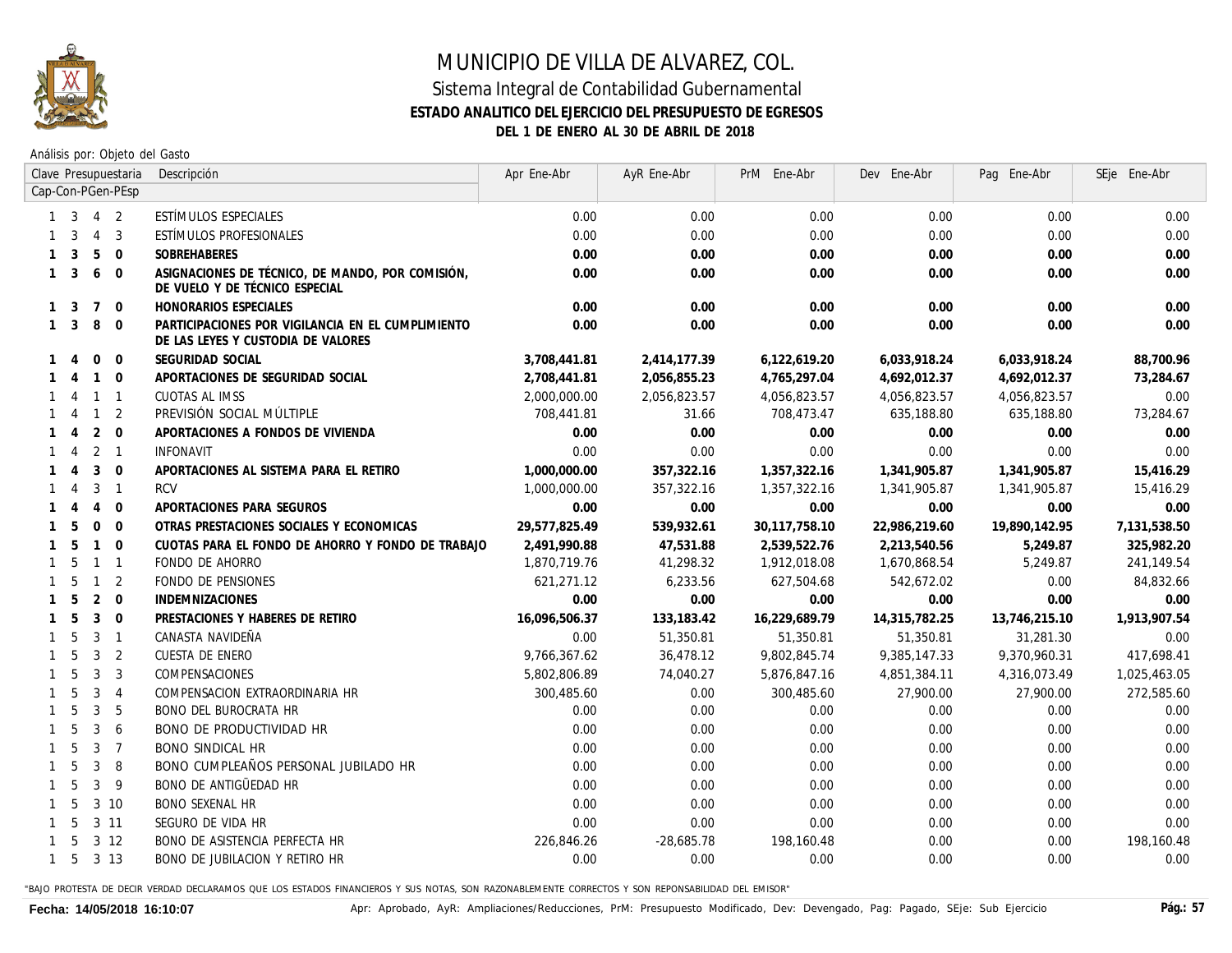

### **ESTADO ANALITICO DEL EJERCICIO DEL PRESUPUESTO DE EGRESOS DEL 1 DE ENERO AL 30 DE ABRIL DE 2018**

Análisis por: Objeto del Gasto

|              |    |                                                                                     | Clave Presupuestaria | Descripción                           | Apr Ene-Abr   | AyR Ene-Abr | PrM Ene-Abr   | Dev Ene-Abr  | Pag Ene-Abr  | SEje Ene-Abr |
|--------------|----|-------------------------------------------------------------------------------------|----------------------|---------------------------------------|---------------|-------------|---------------|--------------|--------------|--------------|
|              |    |                                                                                     | Cap-Con-PGen-PEsp    |                                       |               |             |               |              |              |              |
| $\mathbf{1}$ | 5  | $\mathbf{0}$<br>$\overline{4}$<br>APOYO PREDIAL<br>$\overline{4}$<br>$\overline{1}$ |                      | PRESTACIONES CONTRACTUALES            | 10,876,928.24 | 359,217.31  | 11,236,145.55 | 6,401,733.04 | 6,083,514.23 | 4,834,412.51 |
|              | 5  |                                                                                     |                      |                                       | 0.00          | 0.00        | 0.00          | 0.00         | 0.00         | 0.00         |
| $\mathbf{1}$ | 5  | $\overline{4}$                                                                      | 2                    | APOYO ACADEMIA                        | 0.00          | 0.00        | 0.00          | 0.00         | 0.00         | 0.00         |
| $\mathbf{1}$ | 5  | $\overline{4}$                                                                      | 3                    | APOYO PARA ADQUISICIÓN DE LENTES      | 20,000.00     | 0.00        | 20,000.00     | 16,584.90    | 16,584.90    | 3,415.10     |
| $\mathbf{1}$ | .5 | $\overline{4}$                                                                      | $\overline{4}$       | APOYO PARA EL PAGO DE AGUA POTABLE    | 0.00          | 0.00        | 0.00          | 0.00         | 0.00         | 0.00         |
|              | .5 | $\overline{4}$                                                                      | 5                    | APOYO PARA GASTOS FUNERARIO           | 0.00          | 0.00        | 0.00          | 0.00         | 0.00         | 0.00         |
| 1            | 5  | $\overline{4}$                                                                      | 6                    | APOYO PARA GESTIÓN SOCIAL             | 0.00          | 0.00        | 0.00          | 0.00         | 0.00         | 0.00         |
| 1            | 5  | 4                                                                                   | $\overline{7}$       | APOYO PARA TELEFONÍA                  | 0.00          | 0.00        | 0.00          | 0.00         | 0.00         | 0.00         |
|              | 5  | 4                                                                                   | 8                    | APOYO REGISTRO CIVIL                  | 333.32        | 1,324.89    | 1,658.21      | 1,658.21     | 1,658.21     | 0.00         |
|              | 5  | 4                                                                                   | 9                    | AYUDA DE TRANSPORTE                   | 1,303,153.27  | 16,336.32   | 1,319,489.59  | 1,210,855.24 | 1,210,855.24 | 108,634.35   |
| 1            | 5  |                                                                                     | 4 10                 | AYUDA PARA RENTA                      | 1,037,763.33  | 62,132.61   | 1,099,895.94  | 1,054,465.95 | 1,054,465.95 | 45,429.99    |
| 1            | 5  |                                                                                     | 4 11                 | AYUDA PARA REPARACION DE BICICLETAS   | 0.00          | 0.00        | 0.00          | 0.00         | 0.00         | 0.00         |
|              | 5  |                                                                                     | 4 12                 | AYUDA PARA REPARACION DE MOTOCICLETAS | 0.00          | 0.00        | 0.00          | 0.00         | 0.00         | 0.00         |
| 1            | 5  |                                                                                     | 4 13                 | AYUDA PARA ÚTILES ESCOLARES           | 0.00          | 0.00        | 0.00          | 0.00         | 0.00         | 0.00         |
| 1            | 5  |                                                                                     | 4 14                 | AYUDA PARA UNIFORME                   | 0.00          | 0.00        | 0.00          | 0.00         | 0.00         | 0.00         |
| 1            | .5 |                                                                                     | 4 15                 | AYUDA ADQUISICION DE PROTESIS         | 333.32        | 0.00        | 333.32        | 0.00         | 0.00         | 333.32       |
| 1            | -5 |                                                                                     | 4 16                 | BECA MÉDICA ANUAL                     | 0.00          | 0.00        | 0.00          | 0.00         | 0.00         | 0.00         |
| 1            | 5  |                                                                                     | 4 17                 | BECAS                                 | 300,000.00    | 10,000.00   | 310,000.00    | 196,317.16   | 196,317.16   | 113,682.84   |
| 1            | 5  |                                                                                     | 4 18                 | <b>BONO ADICIONAL DE DESPENSA</b>     | 0.00          | 0.00        | 0.00          | 0.00         | 0.00         | 0.00         |
| $\mathbf{1}$ | 5  |                                                                                     | 4 19                 | <b>BONO AL GASTO FAMILIAR</b>         | 0.00          | 0.00        | 0.00          | 0.00         | 0.00         | 0.00         |
| 1            | 5  | 4                                                                                   | 20                   | <b>BONO DE ANTIGÜEDAD</b>             | 1,570,003.99  | 0.00        | 1,570,003.99  | 0.00         | 0.00         | 1,570,003.99 |
| 1            | 5  |                                                                                     | 4 21                 | <b>BONO ANUAL ESPECIAL</b>            | 0.00          | 0.00        | 0.00          | 0.00         | 0.00         | 0.00         |
| 1            | 5  | 4                                                                                   | 22                   | BONO CUMPLEAÑOS PERSONAL JUBILADO     | 0.00          | 0.00        | 0.00          | 0.00         | 0.00         | 0.00         |
| 1            | 5  |                                                                                     | 4 2 3                | <b>BONO DE ZAPATOS</b>                | 0.00          | 0.00        | 0.00          | 0.00         | 0.00         | 0.00         |
| $\mathbf{1}$ | 5  |                                                                                     | 4 24                 | <b>BONO DE ASISTENCIA PERFECTA</b>    | 0.00          | 0.00        | 0.00          | 0.00         | 0.00         | 0.00         |
| $\mathbf{1}$ | 5  |                                                                                     | 4 25                 | <b>BONO DE CUMPLEAÑOS</b>             | 373,000.00    | 0.00        | 373,000.00    | 99,000.00    | 99,000.00    | 274,000.00   |
| 1            | 5  |                                                                                     | 4 26                 | <b>BONO DE EFICIENCIA</b>             | 0.00          | 0.00        | 0.00          | 0.00         | 0.00         | 0.00         |
| 1            | 5  |                                                                                     | 4 27                 | <b>BONO DE JUBILACIÓN Y RETIRO</b>    | 33, 333. 32   | 0.00        | 33, 333. 32   | 0.00         | 0.00         | 33, 333. 32  |
| 1            | 5  |                                                                                     | 4 28                 | <b>BONO DE JUGUETE</b>                | 0.00          | 0.00        | 0.00          | 0.00         | 0.00         | 0.00         |
| 1            | 5  |                                                                                     | 4 29                 | <b>BONO DE LA SECRETARIA</b>          | 0.00          | 0.00        | 0.00          | 0.00         | 0.00         | 0.00         |
|              | 5  |                                                                                     | 4 30                 | <b>BONO DE VIAJE RECREATIVO</b>       | 0.00          | 0.00        | 0.00          | 0.00         | 0.00         | 0.00         |
|              | -5 |                                                                                     | 4 31                 | BONO DEL BURÓCRATA                    | 0.00          | 0.00        | 0.00          | 0.00         | 0.00         | 0.00         |
|              | 5  |                                                                                     | 4 32                 | <b>BONO DIA DE LA MADRE</b>           | 0.00          | 0.00        | 0.00          | 0.00         | 0.00         | 0.00         |
|              | -5 |                                                                                     | 4 3 3                | BONO DIA DE LA TRABAJADORA SOCIAL     | 1,500.00      | 0.00        | 1,500.00      | 1,500.00     | 1,500.00     | 0.00         |
|              | -5 |                                                                                     | 4 34                 | BONO DIA DEL BIBLIOTECARIO            | 0.00          | 0.00        | 0.00          | 0.00         | 0.00         | 0.00         |
| $\mathbf{1}$ | -5 |                                                                                     | 4 3 5                | <b>BONO DIA DEL PADRE</b>             | 0.00          | 0.00        | 0.00          | 0.00         | 0.00         | 0.00         |
|              |    |                                                                                     |                      |                                       |               |             |               |              |              |              |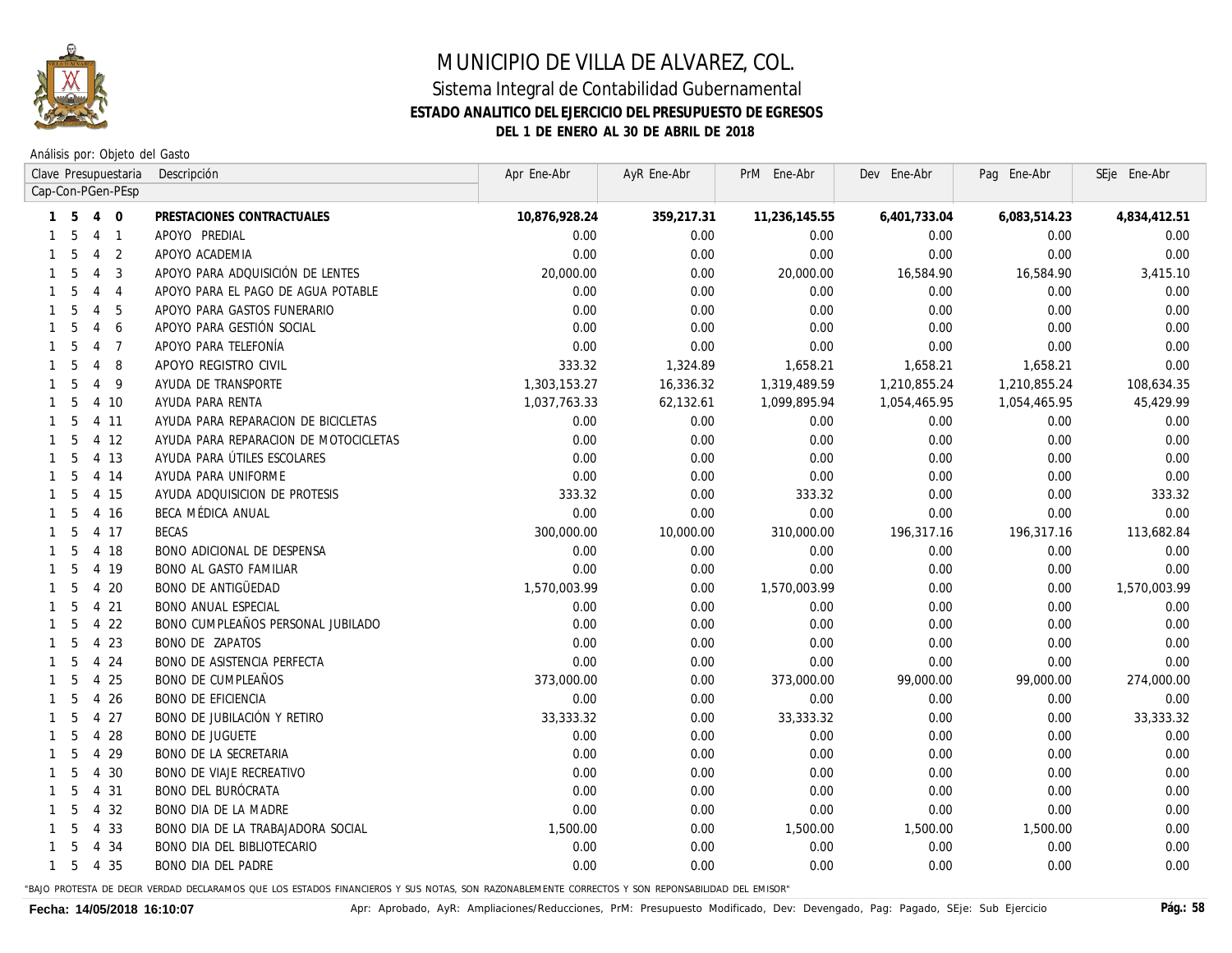

Análisis por: Objeto del Gasto

|              |                                 |                | Clave Presupuestaria | Descripción                                                         | Apr Ene-Abr  | AyR Ene-Abr    | PrM Ene-Abr  | Dev Ene-Abr  | Pag Ene-Abr  | SEje Ene-Abr |
|--------------|---------------------------------|----------------|----------------------|---------------------------------------------------------------------|--------------|----------------|--------------|--------------|--------------|--------------|
|              | Cap-Con-PGen-PEsp<br>-5<br>4 36 |                |                      |                                                                     |              |                |              |              |              |              |
|              |                                 |                |                      | BONO ECONÓMICO PARA LA FERIA                                        | 0.00         | 0.00           | 0.00         | 0.00         | 0.00         | 0.00         |
|              | .5                              |                | 4 37                 | <b>BONO EMPLEADO MUNICIPAL</b>                                      | 0.00         | 0.00           | 0.00         | 0.00         | 0.00         | 0.00         |
|              | .5                              |                | 4 38                 | <b>BONO ESCOLAR</b>                                                 | 0.00         | 0.00           | 0.00         | 0.00         | 0.00         | 0.00         |
|              | 5                               | 4              | 39                   | <b>BONO EXTRAORDINARIO ANUAL</b>                                    | 661,164.88   | 0.00           | 661,164.88   | 0.00         | 0.00         | 661,164.88   |
|              | 5                               | 4              | 40                   | BONO PARA CAPACITACIÓN                                              | 373,000.00   | 0.00           | 373,000.00   | 338,000.00   | 338,000.00   | 35,000.00    |
|              | 5                               | 4              | 41                   | <b>BONO PERSONAL DE CAMPO</b>                                       | 12,000.00    | 0.00           | 12,000.00    | 12,000.00    | 12,000.00    | 0.00         |
|              | 5                               | 4              | 42                   | <b>BONO PRODUCTIVIDAD</b>                                           | 0.00         | 0.00           | 0.00         | 0.00         | 0.00         | 0.00         |
|              | 5                               |                | 4 4 3                | <b>BONO SEXENAL</b>                                                 | 0.00         | 0.00           | 0.00         | 0.00         | 0.00         | 0.00         |
|              | 5                               | 4              | 44                   | <b>BONO SINDICAL</b>                                                | 0.00         | 0.00           | 0.00         | 0.00         | 0.00         | 0.00         |
|              | 5                               |                | 4 45                 | <b>BONO NAVIDEÑO</b>                                                | 0.00         | 0.00           | 0.00         | 0.00         | 0.00         | 0.00         |
|              | 5                               | 4              | 46                   | CANASTA BÁSICA                                                      | 2,918,003.12 | 268,298.49     | 3,186,301.61 | 3,056,628.17 | 3,056,628.17 | 129,673.44   |
|              | 5                               | $\overline{4}$ | 47                   | COMISIONES SINDICALES                                               | 0.00         | 0.00           | 0.00         | 0.00         | 0.00         | 0.00         |
|              | 5                               |                | 4 48                 | DIA 31                                                              | 1,772,363.21 | 0.00           | 1,772,363.21 | 0.00         | 0.00         | 1,772,363.21 |
|              | 5                               | $\overline{4}$ | 49                   | ESTIMULO A LA PERMANENCIA                                           | 0.00         | 0.00           | 0.00         | 0.00         | 0.00         | 0.00         |
|              | .5                              | 4              | 50                   | ESTIMULO PROFESIONAL                                                | 95,400.00    | 1,125.00       | 96,525.00    | 96,504.60    | 96,504.60    | 20.40        |
|              | 5                               | $\overline{4}$ | 51                   | FONDO DE VIVIENDA                                                   | 405,576.48   | 0.00           | 405,576.48   | 318,218.81   | 0.00         | 87,357.67    |
|              | 5                               | $\overline{4}$ | 52                   | GASTOS DE EJECUCIÓN                                                 | 0.00         | 0.00           | 0.00         | 0.00         | 0.00         | 0.00         |
|              | 5                               | 4              | 53                   | <b>BONO DE MARCHA</b>                                               | 0.00         | 0.00           | 0.00         | 0.00         | 0.00         | 0.00         |
|              | 5                               | $\overline{4}$ | 54                   | GUARDERIA                                                           | 0.00         | 0.00           | 0.00         | 0.00         | 0.00         | 0.00         |
|              | 5                               | $\overline{4}$ | 55                   | JUBILACIÓN PERSONAL DE VIALIDAD                                     | 0.00         | 0.00           | 0.00         | 0.00         | 0.00         | 0.00         |
|              | .5                              | $\overline{4}$ | 56                   | PENSIÓN VITALICIA                                                   | 0.00         | 0.00           | 0.00         | 0.00         | 0.00         | 0.00         |
|              | .5                              | $\overline{4}$ | 57                   | SEGURO DE VIDA                                                      | 0.00         | 0.00           | 0.00         | 0.00         | 0.00         | 0.00         |
|              | 5                               | 4              | 58                   | <b>BONO DE NIVELACION FAMILIAR</b>                                  | 0.00         | 0.00           | 0.00         | 0.00         | 0.00         | 0.00         |
|              | 5                               | $\overline{4}$ | 59                   | FONDO DE RETIRO                                                     | 0.00         | 0.00           | 0.00         | 0.00         | 0.00         | 0.00         |
|              | 5                               | $\overline{4}$ | 60                   | APOYO LICENCIA DE MANEJO                                            | 0.00         | 0.00           | 0.00         | 0.00         | 0.00         | 0.00         |
|              | 5                               | $\overline{4}$ | 61                   | <b>BONO FIN DE ADMINISTRACION</b>                                   | 0.00         | 0.00           | 0.00         | 0.00         | 0.00         | 0.00         |
|              | 5                               | 5              | $\overline{0}$       | APOYOS A LA CAPACITACIÓN DE LOS SERVIDORES PÚBLICOS                 | 0.00         | 0.00           | 0.00         | 0.00         | 0.00         | 0.00         |
|              | 5                               | 9              | $\overline{0}$       | OTRAS PRESTACIONES SOCIALES Y ECONÓMICAS                            | 112,400.00   | 0.00           | 112,400.00   | 55,163.75    | 55,163.75    | 57,236.25    |
|              | 5                               | 9              | $\overline{1}$       | OTRAS PRESTACIONES                                                  | 62,400.00    | 0.00           | 62,400.00    | 55,163.75    | 55,163.75    | 7,236.25     |
|              | 5                               | 9              | 2                    | APOYO GASOLINA SINDICATO                                            | 0.00         | 0.00           | 0.00         | 0.00         | 0.00         | 0.00         |
|              | 5                               | 9              | 3                    | APOYO MANTENIMIENTO EQUIPO DE COMPUTO                               | 0.00         | 0.00           | 0.00         | 0.00         | 0.00         | 0.00         |
|              |                                 | 9              | $\overline{4}$       | FESTEJOS SINDICATOS                                                 | 50,000.00    | 0.00           | 50,000.00    | 0.00         | 0.00         | 50,000.00    |
|              |                                 | 9              | 5                    | MANTENIMIENTO EDIFICIO SINDICATO                                    | 0.00         | 0.00           | 0.00         | 0.00         | 0.00         | 0.00         |
|              |                                 | $\Omega$       | $\Omega$             | <b>PREVISIONES</b>                                                  | 1,976,928.04 | $-450, 112.25$ | 1,526,815.79 | 0.00         | 0.00         | 1,526,815.79 |
| $\mathbf{1}$ | -6                              | $\mathbf{1}$   | $\Omega$             | PREVISIONES DE CARÁCTER LABORAL, ECONÓMICA Y DE<br>SEGURIDAD SOCIAL | 1,976,928.04 | $-450, 112.25$ | 1,526,815.79 | 0.00         | 0.00         | 1,526,815.79 |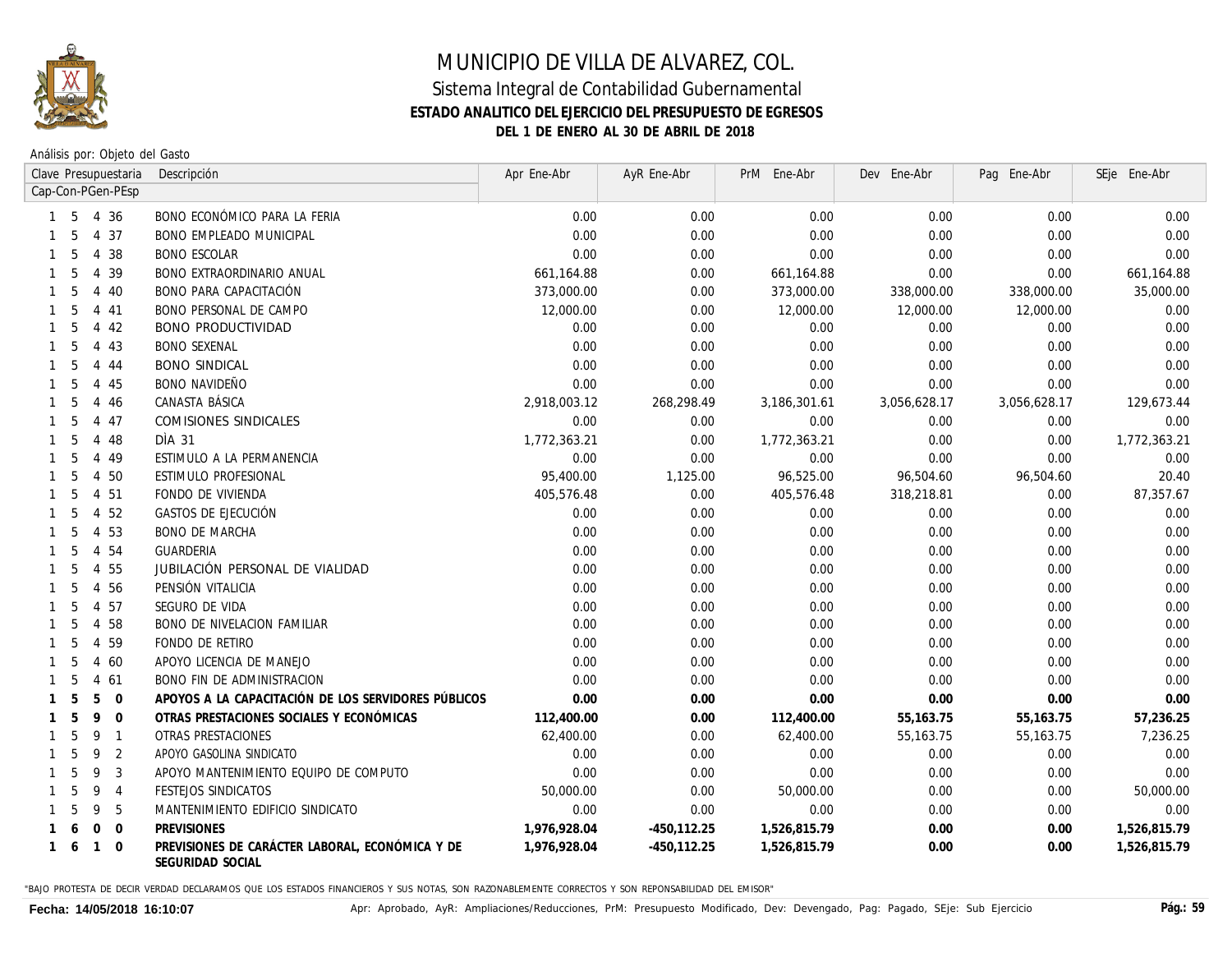

Análisis por: Objeto del Gasto

|                |                                       |                 | Clave Presupuestaria | Descripción                                                                               | Apr Ene-Abr  | AyR Ene-Abr  | PrM Ene-Abr  | Dev Ene-Abr  | Pag Ene-Abr  | SEje Ene-Abr |
|----------------|---------------------------------------|-----------------|----------------------|-------------------------------------------------------------------------------------------|--------------|--------------|--------------|--------------|--------------|--------------|
|                | Cap-Con-PGen-PEsp<br>6<br>$1 \quad 1$ |                 |                      |                                                                                           |              |              |              |              |              |              |
|                |                                       |                 |                      | PREVISIONES DE CARÁCTER LABORAL                                                           | 1,976,928.04 | -450,112.25  | 1,526,815.79 | 0.00         | 0.00         | 1,526,815.79 |
|                |                                       | $\mathbf{0}$    | $\Omega$             | PAGO DE ESTIMULOS A SERVIDORES PUBLICOS                                                   | 35,000.00    | 0.00         | 35,000.00    | 33,250.00    | 33,250.00    | 1,750.00     |
|                |                                       | $\mathbf{1}$    | $\Omega$             | <b>ESTÍMULOS</b>                                                                          | 35,000.00    | 0.00         | 35,000.00    | 33,250.00    | 33,250.00    | 1,750.00     |
|                |                                       | $\mathbf{1}$    | $\overline{1}$       | <i>VIÁTICOS</i>                                                                           | 0.00         | 0.00         | 0.00         | 0.00         | 0.00         | 0.00         |
|                |                                       | $\mathbf 1$     | 2                    | GASTOS DE REPRESENTACIÓN                                                                  | 35,000.00    | 0.00         | 35,000.00    | 33,250.00    | 33,250.00    | 1,750.00     |
| $\mathbf{1}$   | $\overline{7}$                        | 2               | $\Omega$             | <b>RECOMPENSAS</b>                                                                        | 0.00         | 0.00         | 0.00         | 0.00         | 0.00         | 0.00         |
| 2              | $\mathbf 0$                           | $\mathbf 0$     | $\Omega$             | MATERIALES Y SUMINISTROS                                                                  | 4,040,143.41 | 3,123,107.84 | 7,163,251.25 | 3,972,332.67 | 2,418,191.67 | 3,190,918.58 |
| 2              | $\overline{1}$                        | $\mathbf{0}$    | $\Omega$             | MATERIALES DE ADMINISTRACION, EMISION DE<br>DOCUMENTOS Y ARTICULOS OFICIALES              | 350,765.46   | 22,058.45    | 372,823.91   | 92,392.08    | 72,756.28    | 280,431.83   |
|                | 2 1                                   | $\overline{1}$  | $\overline{0}$       | MATERIALES, ÚTILES Y EQUIPOS MENORES DE OFICINA                                           | 70,145.89    | 14,906.74    | 85,052.63    | 16,443.65    | 7,021.65     | 68,608.98    |
|                | $2 \quad 1$                           | $\overline{1}$  | $\overline{1}$       | MATERIAL Y ÚTILES DE OFICINA                                                              | 70,145.89    | 14,906.74    | 85,052.63    | 16,443.65    | 7,021.65     | 68,608.98    |
| 2              | $\overline{1}$                        | $\overline{1}$  | 2                    | EQUIPOS MENORES DE OFICINA                                                                | 0.00         | 0.00         | 0.00         | 0.00         | 0.00         | 0.00         |
| $\mathfrak{p}$ | $\overline{1}$                        | $\overline{1}$  | $\overline{4}$       | MATERIAL Y ÚTILES DE IMPRESIÓN                                                            | 0.00         | 0.00         | 0.00         | 0.00         | 0.00         | 0.00         |
| 2              | $\overline{1}$                        | $\overline{1}$  | 6                    | KIT DE OPERACION DE PRIMER RESPONDIENTE (PATRULLA)                                        | 0.00         | 0.00         | 0.00         | 0.00         | 0.00         | 0.00         |
| 2              | $\mathbf{1}$                          | $\overline{1}$  | $\overline{7}$       | KIT DE OPERACION DE PRIMER RESPONDIENTE (PIE A TIERRA)                                    | 0.00         | 0.00         | 0.00         | 0.00         | 0.00         | 0.00         |
| 2              | $\mathbf{1}$                          | 2               | $\Omega$             | MATERIALES Y ÚTILES DE IMPRESIÓN Y REPRODUCCIÓN                                           | 40,516.80    | 0.00         | 40,516.80    | 0.00         | 0.00         | 40,516.80    |
|                | $\mathbf{1}$                          | $\overline{2}$  | $\overline{1}$       | MATERIAL DE PRODUCCIÓN Y REPRODUCCIÓN                                                     | 36,516.80    | 0.00         | 36,516.80    | 0.00         | 0.00         | 36,516.80    |
|                | $\mathbf{1}$                          | 2               | $\overline{2}$       | MATERIAL DE IMPRESIÓN Y REPRODUCCIÓN                                                      | 4.000.00     | 0.00         | 4,000.00     | 0.00         | 0.00         | 4,000.00     |
|                | $\mathbf{1}$                          | 3               | $\Omega$             | MATERIAL ESTADÍSTICO Y GEOGRÁFICO                                                         | 0.00         | 0.00         | 0.00         | 0.00         | 0.00         | 0.00         |
| 2              | $\mathbf{1}$                          | 3               | $\overline{1}$       | ADQUISICIÓN DE PUBLICACIONES DE ESTADÍSTICA                                               | 0.00         | 0.00         | 0.00         | 0.00         | 0.00         | 0.00         |
|                | $2 \quad 1$                           | $\overline{4}$  | $\overline{0}$       | MATERIALES, ÚTILES Y EQUIPOS MENORES DE<br>TECNOLOGÍAS DE LA INFORMACIÓN Y COMUNICACIONES | 58,610.76    | 0.00         | 58,610.76    | 67.28        | 67.28        | 58,543.48    |
|                | $2 \quad 1$                           | $\overline{4}$  | $\overline{1}$       | INSUMOS Y EQUIPOS MENORES PARA PROCESAMIENTOS                                             | 58.610.76    | 0.00         | 58,610.76    | 67.28        | 67.28        | 58,543.48    |
|                |                                       | $\overline{4}$  | 2                    | MATERIAL DE LIMPIEZA Y PROTECCION DE EQUIPOS                                              | 0.00         | 0.00         | 0.00         | 0.00         | 0.00         | 0.00         |
|                |                                       | $\overline{4}$  | 3                    | INSUMOS PARA PROCESAMIENTO DE DATOS                                                       | 0.00         | 0.00         | 0.00         | 0.00         | 0.00         | 0.00         |
|                |                                       | 5               | $\Omega$             | MATERIAL IMPRESO E INFORMACIÓN DIGITAL                                                    | 143,062.37   | 7,151.71     | 150,214.08   | 72,216.44    | 62,002.64    | 77,997.64    |
| 2              | $\mathbf{1}$                          | 5               | $\overline{1}$       | <b>MATERIAL IMPRESO.</b>                                                                  | 113.927.82   | 6,750.86     | 120.678.68   | 68.406.19    | 60.019.39    | 52,272.49    |
| $\overline{2}$ | $\mathbf{1}$                          | 5               | 2                    | MATERIAL AUDIVISUAL                                                                       | 0.00         | 0.00         | 0.00         | 0.00         | 0.00         | 0.00         |
| 2              | $\mathbf{1}$                          | 5               | 3                    | SUSCRIPCIONES Y PUBLICACIONES                                                             | 24,730.22    | 0.00         | 24,730.22    | 0.00         | 0.00         | 24,730.22    |
| 2              | $\overline{1}$                        | 5               | $\overline{4}$       | <b>LONAS</b>                                                                              | 4,404.33     | 400.85       | 4,805.18     | 3,810.25     | 1,983.25     | 994.93       |
| 2              | $\overline{1}$                        | 6               | $\Omega$             | MATERIAL DE LIMPIEZA                                                                      | 38,429.64    | 0.00         | 38,429.64    | 3,664.71     | 3,664.71     | 34,764.93    |
| $\mathbf{2}$   | $\mathbf{1}$                          | 6               | $\overline{1}$       | MATERIAL PARA ASEO, LIMPIEZA E HIGIENE                                                    | 38.429.64    | 0.00         | 38.429.64    | 3,664.71     | 3,664.71     | 34,764.93    |
|                |                                       | $7\overline{ }$ | $\overline{0}$       | MATERIALES Y ÚTILES DE ENSEÑANZA                                                          | 0.00         | 0.00         | 0.00         | 0.00         | 0.00         | 0.00         |
|                | $\overline{1}$                        | $\overline{7}$  | $\overline{1}$       | MATERIAL DIDÁCTICO                                                                        | 0.00         | 0.00         | 0.00         | 0.00         | 0.00         | 0.00         |
|                | $2 \quad 1$                           | 8               | $\Omega$             | MATERIALES PARA EL REGISTRO E IDENTIFICACIÓN DE<br>BIENES Y PERSONAS                      | 0.00         | 0.00         | 0.00         | 0.00         | 0.00         | 0.00         |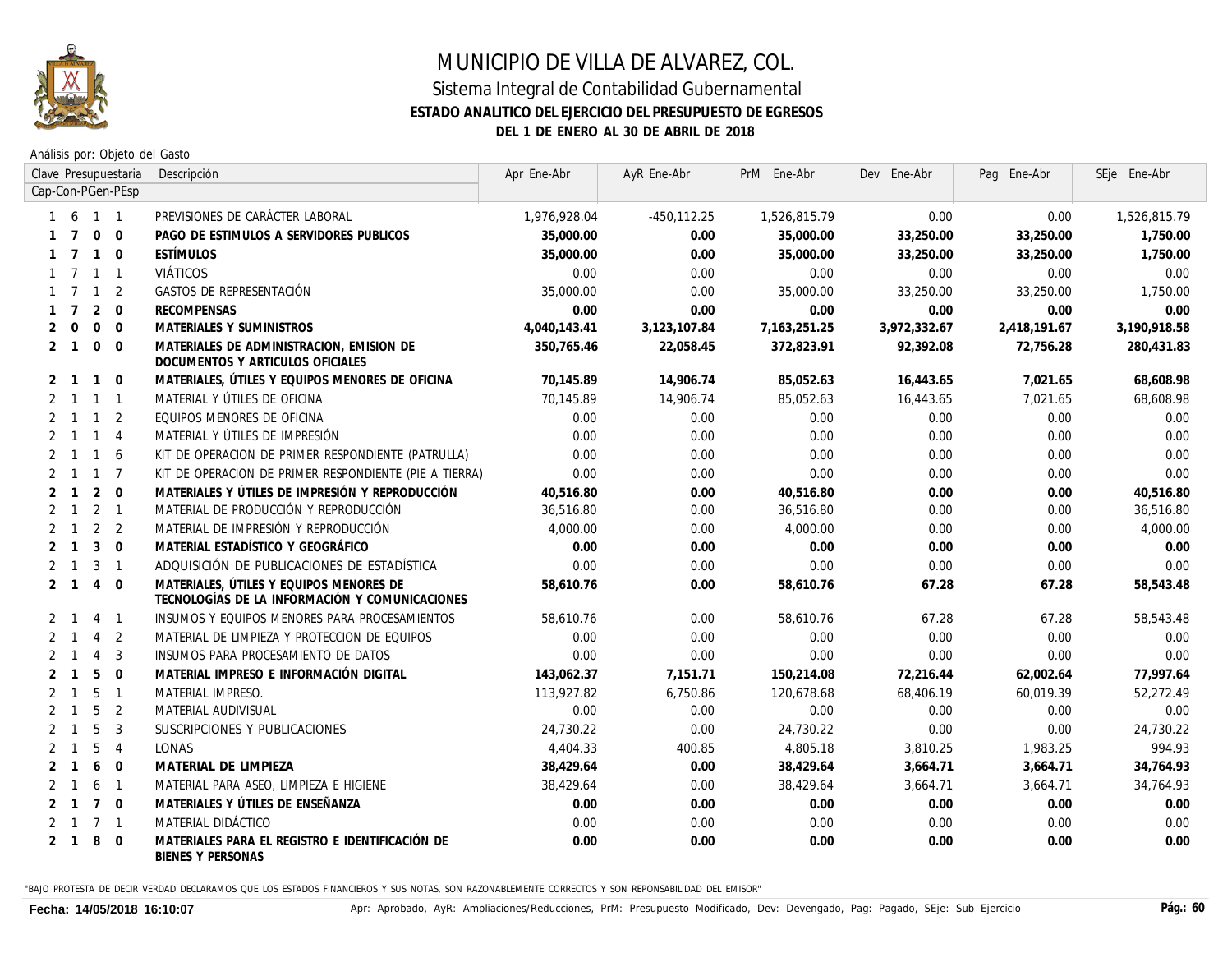

#### **ESTADO ANALITICO DEL EJERCICIO DEL PRESUPUESTO DE EGRESOS**

**DEL 1 DE ENERO AL 30 DE ABRIL DE 2018**

Análisis por: Objeto del Gasto

|   |                              |                 | Clave Presupuestaria | Descripción                                                                                   | Apr Ene-Abr | AyR Ene-Abr | PrM Ene-Abr | Dev Ene-Abr | Pag Ene-Abr | SEje Ene-Abr |
|---|------------------------------|-----------------|----------------------|-----------------------------------------------------------------------------------------------|-------------|-------------|-------------|-------------|-------------|--------------|
|   | Cap-Con-PGen-PEsp<br>2 1 8 1 |                 |                      |                                                                                               |             |             |             |             |             |              |
|   |                              |                 |                      | CERTIFICADOS                                                                                  | 0.00        | 0.00        | 0.00        | 0.00        | 0.00        | 0.00         |
| 2 | 2                            | $\overline{0}$  | $\mathbf{0}$         | ALIMENTOS Y UTENSILIOS                                                                        | 260,649.20  | 56,575.41   | 317,224.61  | 282,371.62  | 269,147.62  | 34,852.99    |
|   | 2 <sub>2</sub>               | $\overline{1}$  | $\Omega$             | PRODUCTOS ALIMENTICIOS PARA PERSONAS                                                          | 259,631.20  | 51,949.41   | 311,580.61  | 276,727.62  | 263,503.62  | 34,852.99    |
|   | $2 \quad 2 \quad 1$          |                 | $\mathbf{1}$         | PRODUCTOS ALIMENTICIOS DERIVADOS DE PROGRAMAS<br>INSTITUCIONALES                              | 259.631.20  | 51,949.41   | 311.580.61  | 276.727.62  | 263.503.62  | 34,852.99    |
|   | 2 <sub>2</sub>               | 2               | $\mathbf 0$          | PRODUCTOS ALIMENTICIOS PARA ANIMALES                                                          | 1.018.00    | 4,626.00    | 5,644.00    | 5,644.00    | 5,644.00    | 0.00         |
| 2 | 2                            | $2 \quad 1$     |                      | ALIMENTOS PARA ANIMALES                                                                       | 1.018.00    | 4.626.00    | 5,644.00    | 5,644.00    | 5,644.00    | 0.00         |
| 2 | $\overline{2}$               | $\overline{3}$  | $\Omega$             | UTENSILIOS PARA EL SERVICIO DE ALIMENTACIÓN                                                   | 0.00        | 0.00        | 0.00        | 0.00        | 0.00        | 0.00         |
|   | 2                            | $3 \quad 1$     |                      | UTENSILIOS PARA EL SERVICIO DE ALIMENTACIÓN                                                   | 0.00        | 0.00        | 0.00        | 0.00        | 0.00        | 0.00         |
|   | $2 \quad 3$                  | $\Omega$        | $\Omega$             | MATERIAS PRIMAS Y MATERIALES DE PRODUCCION Y<br>COMERCIALIZACION                              | 0.00        | 0.00        | 0.00        | 0.00        | 0.00        | 0.00         |
|   | $2 \quad 3$                  | $\overline{1}$  | $\mathbf 0$          | PRODUCTOS ALIMENTICIOS, AGROPECUARIOS Y<br>FORESTALES ADQUIRIDOS COMO MATERIA PRIMA           | 0.00        | 0.00        | 0.00        | 0.00        | 0.00        | 0.00         |
|   | $2 \quad 3$                  | $\overline{1}$  | $\mathbf{1}$         | MATERIA PRIMA EN ESTADO NATURAL                                                               | 0.00        | 0.00        | 0.00        | 0.00        | 0.00        | 0.00         |
|   | 2 <sup>3</sup>               | $2 \quad 0$     |                      | INSUMOS TEXTILES ADQUIRIDOS COMO MATERIA PRIMA                                                | 0.00        | 0.00        | 0.00        | 0.00        | 0.00        | 0.00         |
|   | $2 \quad 3$                  | $2 \quad 1$     |                      | <b>INSUMOS TEXTILES.</b>                                                                      | 0.00        | 0.00        | 0.00        | 0.00        | 0.00        | 0.00         |
|   | 2 <sup>3</sup>               | $\overline{3}$  | $\Omega$             | PRODUCTOS DE PAPEL, CARTÓN E IMPRESOS ADQUIRIDOS<br>COMO MATERIA PRIMA                        | 0.00        | 0.00        | 0.00        | 0.00        | 0.00        | 0.00         |
|   | $2 \quad 3$                  | 3               | $\overline{1}$       | ADO. DE PAPEL, CARTÓN UTILIZADOS EN PROCESOS<br>PRODUCTIVOS                                   | 0.00        | 0.00        | 0.00        | 0.00        | 0.00        | 0.00         |
|   | 2 <sup>3</sup>               | $\overline{4}$  | $\mathbf 0$          | COMBUSTIBLES, LUBRICANTES, ADITIVOS, CARBÓN Y SUS<br>DERIVADOS ADQUIRIDOS COMO MATERIA PRIMA  | 0.00        | 0.00        | 0.00        | 0.00        | 0.00        | 0.00         |
|   | $2 \quad 3$                  | $4 \quad 1$     |                      | COMBUSTIBLES, LUBRICANTES Y ADITIVOS UTILIZADOS<br>COMO MATERIA PRIMA EN PROCESOS PRODUCTIVOS | 0.00        | 0.00        | 0.00        | 0.00        | 0.00        | 0.00         |
|   | 2 <sup>3</sup>               | 5               | $\mathbf 0$          | PRODUCTOS QUÍMICOS, FARMACÉUTICOS Y DE<br>LABORATORIO ADQUIRIDOS COMO MATERIA PRIMA           | 0.00        | 0.00        | 0.00        | 0.00        | 0.00        | 0.00         |
|   | $2 \quad 3$                  | 5               | $\mathbf{1}$         | PRODUCTOS QUÍMICOS, FARMACÉUTICOS Y DE<br>LABORATORIO UTILIZADOS EN PROCESOS PRODUCTIVOS.     | 0.00        | 0.00        | 0.00        | 0.00        | 0.00        | 0.00         |
|   | 2 3                          | 6               | $\overline{0}$       | PRODUCTOS METÁLICOS Y A BASE DE MINERALES NO<br>METÁLICOS ADQUIRIDOS COMO MATERIA PRIMA       | 0.00        | 0.00        | 0.00        | 0.00        | 0.00        | 0.00         |
|   | $2 \quad 3$                  | 6               | $\overline{1}$       | PRODUCTOS METÁLICOS Y A BASE DE MINERALES NO<br>METÁLICOS UTILIZADOS EN PROCESOS PRODUCTIVOS  | 0.00        | 0.00        | 0.00        | 0.00        | 0.00        | 0.00         |
|   | 2 <sup>3</sup>               | $7\overline{ }$ | $\overline{0}$       | PRODUCTOS DE CUERO, PIEL, PLÁSTICO Y HULE<br>ADQUIRIDOS COMO MATERIA PRIMA                    | 0.00        | 0.00        | 0.00        | 0.00        | 0.00        | 0.00         |
|   | $2 \quad 3$                  | $\overline{7}$  | $\mathbf{1}$         | PRODUCTOS DE CUERO, PIEL, PLÁSTICO Y HULE UTILIZADOS<br>EN PROCESOS PRODUCTIVOS               | 0.00        | 0.00        | 0.00        | 0.00        | 0.00        | 0.00         |
|   | 2 <sup>3</sup>               | 8               | $\Omega$             | MERCANCÍAS ADQUIRIDAS PARA SU COMERCIALIZACIÓN                                                | 0.00        | 0.00        | 0.00        | 0.00        | 0.00        | 0.00         |
|   | $2 \quad 3 \quad 8$          |                 | $\overline{1}$       | MERCANCÍAS ADOUIRIDAS PARA SU COMERCIALIZACIÓN                                                | 0.00        | 0.00        | 0.00        | 0.00        | 0.00        | 0.00         |
|   |                              |                 |                      |                                                                                               |             |             |             |             |             |              |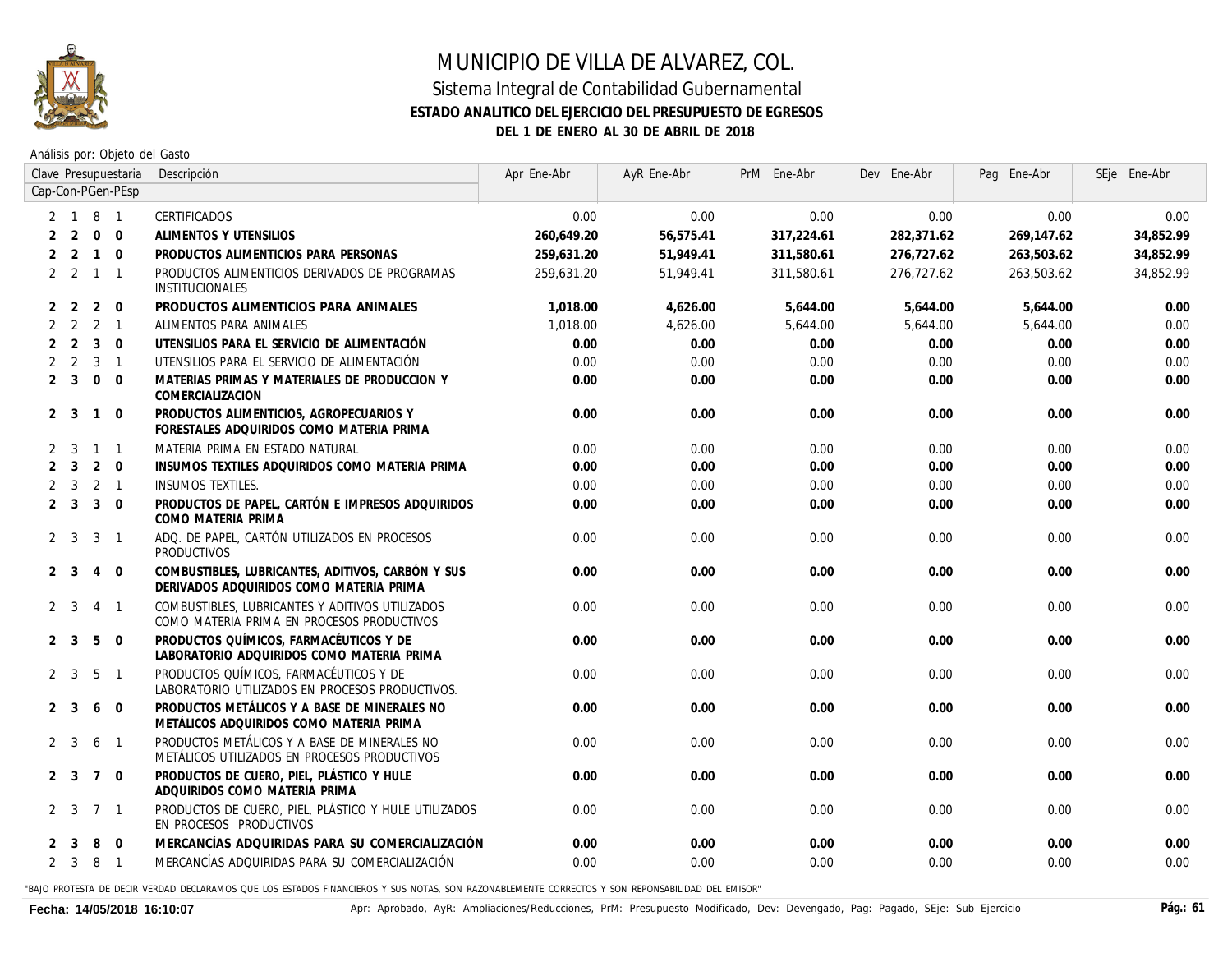

Análisis por: Objeto del Gasto

|                |                                                   |                | Clave Presupuestaria                                                               | Descripción                                                              | Apr Ene-Abr | AyR Ene-Abr | PrM Ene-Abr | Dev Ene-Abr | Pag Ene-Abr | SEje Ene-Abr |
|----------------|---------------------------------------------------|----------------|------------------------------------------------------------------------------------|--------------------------------------------------------------------------|-------------|-------------|-------------|-------------|-------------|--------------|
|                | Cap-Con-PGen-PEsp<br>$2 \quad 3$<br>9<br>$\Omega$ |                |                                                                                    |                                                                          |             |             |             |             |             |              |
|                |                                                   |                | OTROS PRODUCTOS ADQUIRIDOS COMO MATERIA PRIMA<br>OTROS PRODUCTOS<br>$\overline{1}$ |                                                                          | 0.00        | 0.00        | 0.00        | 0.00        | 0.00        | 0.00         |
| $\overline{2}$ | 3                                                 | 9              |                                                                                    |                                                                          | 0.00        | 0.00        | 0.00        | 0.00        | 0.00        | 0.00         |
| 2              | $\overline{4}$                                    | $\mathbf 0$    | $\Omega$                                                                           | MATERIALES Y ARTICULOS DE CONSTRUCCION Y DE<br><b>REPARACION</b>         | 389,454.47  | 211,920.51  | 601,374.98  | 289,081.84  | 253,655.62  | 312,293.14   |
| 2              | $\overline{4}$                                    | $\mathbf{1}$   | $\Omega$                                                                           | PRODUCTOS MINERALES NO METÁLICOS                                         | 46,613.73   | 0.00        | 46,613.73   | 9.117.60    | 9.117.60    | 37,496.13    |
|                | $\overline{4}$                                    | $\mathbf{1}$   | $\overline{1}$                                                                     | PRODUCTOS MINERALES NO METÁLICOS                                         | 46,613.73   | 0.00        | 46,613.73   | 9,117.60    | 9,117.60    | 37,496.13    |
| $\overline{2}$ | $\overline{4}$                                    | 2              | $\Omega$                                                                           | CEMENTO Y PRODUCTOS DE CONCRETO                                          | 12,157.69   | 40,005.73   | 52,163.42   | 52,163.42   | 28,965.16   | 0.00         |
| $\overline{2}$ | $\overline{4}$                                    | 2              | $\overline{1}$                                                                     | CEMENTO, PEGA AZULEJOS Y CONCRETOS                                       | 12.157.69   | 40.005.73   | 52,163.42   | 52,163.42   | 28,965.16   | 0.00         |
| $\mathfrak{D}$ | $\overline{4}$                                    | $\mathbf{3}$   | $\overline{0}$                                                                     | CAL, YESO Y PRODUCTOS DE YESO                                            | 1,848.35    | 10,982.29   | 12,830.64   | 11,017.79   | 11.017.79   | 1,812.85     |
| $\overline{2}$ | $\overline{4}$                                    | 3              | $\overline{1}$                                                                     | TABLA ROCA, PLAFONES, PROD. DE YESO Y CAL                                | 1,848.35    | 10,982.29   | 12,830.64   | 11,017.79   | 11,017.79   | 1,812.85     |
| $\overline{2}$ | 4                                                 | $\overline{4}$ | $\mathbf 0$                                                                        | MADERA Y PRODUCTOS DE MADERA                                             | 18,648.20   | 0.00        | 18,648.20   | 41.76       | 41.76       | 18,606.44    |
| $\overline{2}$ | $\boldsymbol{\varLambda}$                         | $\overline{4}$ | $\overline{1}$                                                                     | MADERA Y SUS DERIVADOS                                                   | 18,648.20   | 0.00        | 18,648.20   | 41.76       | 41.76       | 18,606.44    |
|                | $\boldsymbol{\varLambda}$                         | 5              | $\Omega$                                                                           | VIDRIO Y PRODUCTOS DE VIDRIO                                             | 0.00        | 0.00        | 0.00        | 0.00        | 0.00        | 0.00         |
| $\overline{2}$ | 4                                                 | 5              | $\overline{1}$                                                                     | VIDRIO Y PRODUCTOS DE VIDRIO                                             | 0.00        | 0.00        | 0.00        | 0.00        | 0.00        | 0.00         |
| $\mathfrak{D}$ | $\boldsymbol{\vartriangle}$                       | 6              | $\overline{0}$                                                                     | MATERIAL ELÉCTRICO Y ELECTRÓNICO                                         | 237,051.65  | 85.00       | 237,136.65  | 20,365.11   | 20,365.11   | 216,771.54   |
| $\overline{2}$ | $\overline{4}$                                    | 6              | $\overline{1}$                                                                     | MATERIAL ELÉCTRICO Y ELECTRÓNICO PARA OFICINAS<br><b>ADMINISTRATIVAS</b> | 27.796.89   | 85.00       | 27.881.89   | 5,740.28    | 5,740.28    | 22,141.61    |
| $\mathbf{2}$   | -4                                                | 6              | 2                                                                                  | MATERIAL ELÉCTRICO PARA EL SISTEMA DE ALUMBRADO<br>PÚBLICO               | 200,000.00  | 0.00        | 200,000.00  | 14,624.83   | 14,624.83   | 185, 375.17  |
| $\mathbf{2}$   | $\overline{4}$                                    | 6              | 3                                                                                  | MATERIAL ELÉCTRICO Y ELECTRÓNICO PARA SEÑALIZACION<br><b>VIAL</b>        | 9.254.76    | 0.00        | 9,254.76    | 0.00        | 0.00        | 9,254.76     |
|                | $\overline{4}$                                    | $7^{\circ}$    | $\Omega$                                                                           | ARTÍCULOS METÁLICOS PARA LA CONSTRUCCIÓN                                 | 14,380.51   | 73,602.44   | 87,982.95   | 73,303.81   | 68,535.85   | 14,679.14    |
|                | $\overline{4}$                                    | $\overline{7}$ | $\overline{1}$                                                                     | PRODUCTOS METÁLICOS PARA CONSTRUCCIÓN                                    | 14,380.51   | 73.602.44   | 87,982.95   | 73,303.81   | 68,535.85   | 14,679.14    |
| $\mathfrak{D}$ | $\overline{4}$                                    | 8              | $\Omega$                                                                           | MATERIALES COMPLEMENTARIOS                                               | 0.00        | 0.00        | 0.00        | 0.00        | 0.00        | 0.00         |
|                | $\overline{4}$                                    | 8              | $\overline{1}$                                                                     | TAPICES. PISOS Y PERSIANAS Y DEMAS ACCESORIOS                            | 0.00        | 0.00        | 0.00        | 0.00        | 0.00        | 0.00         |
| $\overline{2}$ | $\overline{4}$                                    | 9              | $\overline{0}$                                                                     | OTROS MATERIALES Y ARTÍCULOS DE CONSTRUCCIÓN Y<br>REPARACIÓN             | 58,754.34   | 87,245.05   | 145,999.39  | 123,072.35  | 115,612.35  | 22,927.04    |
| $\mathbf{2}$   | $\overline{4}$                                    | 9              | $\overline{1}$                                                                     | OTROS MATERIALES Y ARTÍCULOS DE CONSTRUCCIÓN Y<br>REPARACIÓN             | 58,754,34   | 87.245.05   | 145,999,39  | 123.072.35  | 115,612.35  | 22,927.04    |
|                | 2 <sub>5</sub>                                    | $\mathbf 0$    | $\overline{0}$                                                                     | PRODUCTOS QUIMICOS, FARMACEUTICOS Y DE<br><b>LABORATORIO</b>             | 5,858.99    | 6,945.01    | 12,804.00   | 6,944.01    | 6,944.01    | 5,859.99     |
| 2              | -5                                                | $\mathbf{1}$   | $\mathbf 0$                                                                        | PRODUCTOS QUÍMICOS BÁSICOS                                               | 0.00        | 0.00        | 0.00        | 0.00        | 0.00        | 0.00         |
|                | 2 <sub>5</sub>                                    | $\mathbf{1}$   | $\overline{1}$                                                                     | PRODUCTOS QUÍMICOS BÁSICOS (GAS LICUADO, PETRÓLEO<br>ETC.)               | 0.00        | 0.00        | 0.00        | 0.00        | 0.00        | 0.00         |
| $\mathbf{2}$   | -5                                                | 2              | $\overline{0}$                                                                     | FERTILIZANTES, PESTICIDAS Y OTROS AGROQUÍMICOS                           | 5,227.34    | 1,470.00    | 6,697.34    | 1,470.00    | 1,470.00    | 5,227.34     |
| $\overline{2}$ | -5                                                | $\overline{2}$ | $\overline{1}$                                                                     | HIERBICIDAS Y PLAGUICIDAS.                                               | 5,227.34    | 1,470.00    | 6,697.34    | 1,470.00    | 1,470.00    | 5,227.34     |
|                | 2 <sub>5</sub>                                    | $\mathbf{3}$   | $\overline{0}$                                                                     | MEDICINAS Y PRODUCTOS FARMACÉUTICOS                                      | 631.65      | 1,050.00    | 1,681.65    | 1,050.00    | 1,050.00    | 631.65       |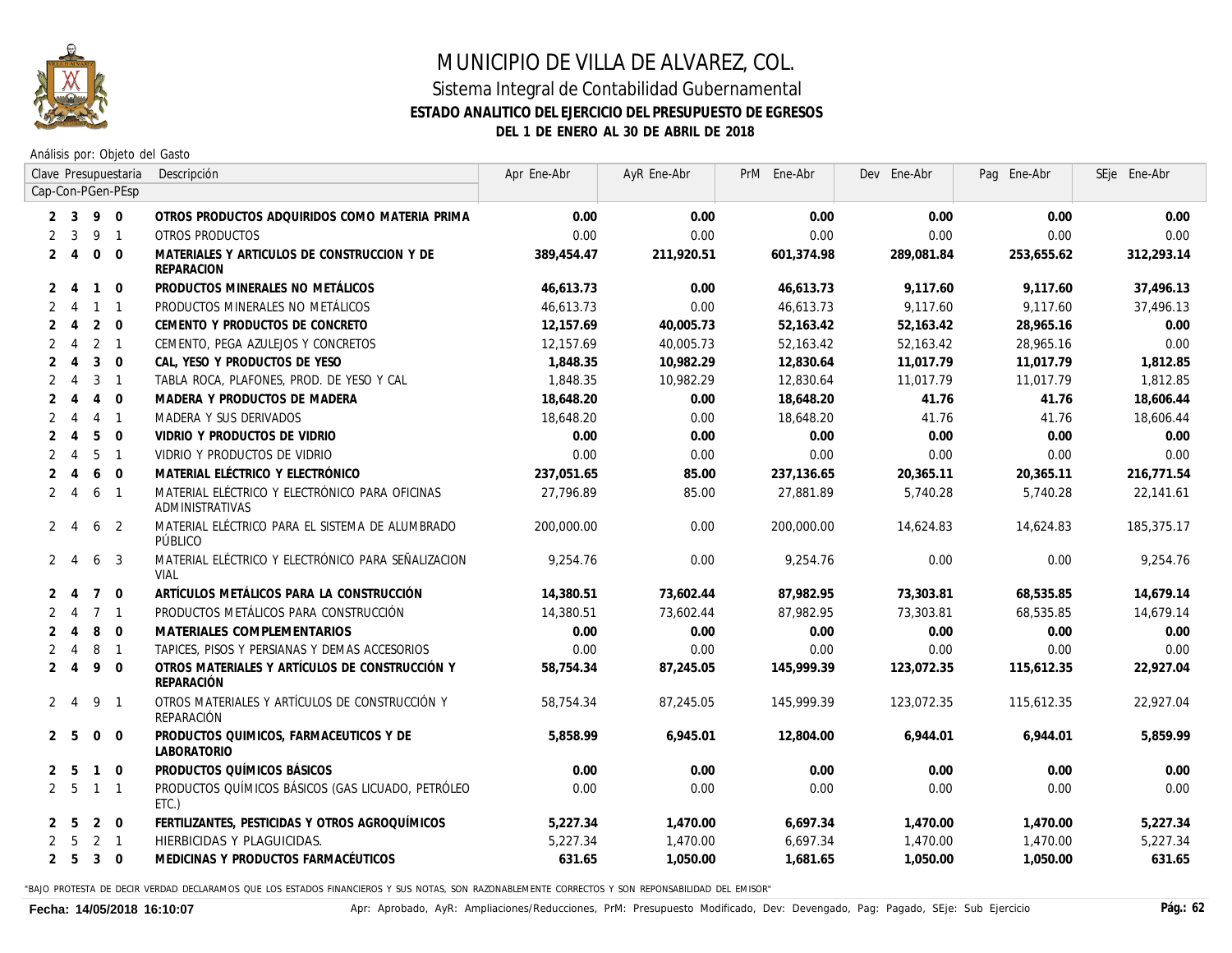

Análisis por: Objeto del Gasto

|                |                |                | Clave Presupuestaria                                                                  | Descripción                                                           | Apr Ene-Abr  | AyR Ene-Abr  | PrM Ene-Abr  | Dev Ene-Abr  | Pag Ene-Abr  | SEje Ene-Abr |
|----------------|----------------|----------------|---------------------------------------------------------------------------------------|-----------------------------------------------------------------------|--------------|--------------|--------------|--------------|--------------|--------------|
|                |                |                | Cap-Con-PGen-PEsp                                                                     |                                                                       |              |              |              |              |              |              |
|                |                |                | $2\ 5\ 3\ 1$<br>MEDICINAS Y PRODUCTOS FARMACÉUTICOS DE APLICACIÓN<br>HUMANA Y ANIMAL. |                                                                       | 631.65       | 1,050.00     | 1,681.65     | 1,050.00     | 1,050.00     | 631.65       |
| 2              | -5             | $\overline{4}$ | $\overline{0}$                                                                        | MATERIALES, ACCESORIOS Y SUMINISTROS MÉDICOS                          | 0.00         | 3,748.45     | 3,748.45     | 3,747.45     | 3,747.45     | 1.00         |
| 2              | -5             | $\overline{4}$ | $\overline{1}$                                                                        | MATERIALES, ACCESORIOS Y SUMINISTROS MÉDICOS                          | 0.00         | 3,748.45     | 3,748.45     | 3,747.45     | 3,747.45     | 7.00         |
| $\overline{2}$ | -5             | 5              | $\Omega$                                                                              | MATERIALES, ACCESORIOS Y SUMINISTROS DE<br><b>LABORATORIO</b>         | 0.00         | 0.00         | 0.00         | 0.00         | 0.00         | 0.00         |
| 2              | -5             | 5              | $\overline{1}$                                                                        | MATERIALES, ACCESORIOS Y SUMINISTROS DE LABORATORIO                   | 0.00         | 0.00         | 0.00         | 0.00         | 0.00         | 0.00         |
| $\overline{2}$ | -5             | 6              | $\mathbf{0}$                                                                          | FIBRAS SINTÉTICAS, HULES, PLÁSTICOS Y DERIVADOS                       | 0.00         | 676.56       | 676.56       | 676.56       | 676.56       | 0.00         |
| $\overline{2}$ | 5              | 6              | $\overline{1}$                                                                        | FIBRAS SINTÉTICAS, HULES, PLÁSTICOS Y DERIVADOS                       | 0.00         | 676.56       | 676.56       | 676.56       | 676.56       | 0.00         |
| $\overline{2}$ | 5              | 9              | $\overline{0}$                                                                        | OTROS PRODUCTOS QUÍMICOS                                              | 0.00         | 0.00         | 0.00         | 0.00         | 0.00         | 0.00         |
| 2              | -5             | 9              | $\overline{1}$                                                                        | OTROS PRODUCTOS QUÍMICOS                                              | 0.00         | 0.00         | 0.00         | 0.00         | 0.00         | 0.00         |
| 2              | 6              | $\Omega$       | $\overline{0}$                                                                        | COMBUSTIBLES, LUBRICANTES Y ADITIVOS                                  | 2,291,875.55 | 1,106,767.72 | 3,398,643.27 | 3,097,385.38 | 1,654,986.40 | 301,257.89   |
| 2              | -6             | $\mathbf{1}$   | $\overline{0}$                                                                        | COMBUSTIBLES, LUBRICANTES Y ADITIVOS                                  | 2,291,875.55 | 1,106,767.72 | 3,398,643.27 | 3,097,385.38 | 1,654,986.40 | 301,257.89   |
| 2              | -6             | $\mathbf{1}$   | $\overline{1}$                                                                        | <i>GASOLINA</i>                                                       | 1,821,676.81 | 603,028.51   | 2,424,705.32 | 2,327,159.72 | 1,083,898.19 | 97,545.60    |
| 2              | 6              | $\mathbf{1}$   | $\overline{2}$                                                                        | DIESEL                                                                | 320,000.00   | 457,731.49   | 777,731.49   | 578,562.32   | 456,974.33   | 199.169.17   |
| 2              | -6             | $\mathbf{1}$   | 3                                                                                     | <b>GAS</b>                                                            | 83,723.52    | 39,451.97    | 123, 175.49  | 123, 175.49  | 111,364.03   | 0.00         |
| $\mathbf{2}$   | 6              |                | $1 \quad 4$                                                                           | <b>ACEITES Y GRASAS</b>                                               | 66,475.22    | 6,555.75     | 73,030.97    | 68,487.85    | 2,749.85     | 4,543.12     |
| 2              | 6              | $\overline{2}$ | $\overline{0}$                                                                        | CARBÓN Y SUS DERIVADOS                                                | 0.00         | 0.00         | 0.00         | 0.00         | 0.00         | 0.00         |
|                | 6              |                | $2 \quad 1$                                                                           | CARBÓN.                                                               | 0.00         | 0.00         | 0.00         | 0.00         | 0.00         | 0.00         |
| 2              | $\overline{7}$ | $\mathbf 0$    | $\Omega$                                                                              | VESTUARIO, BLANCOS, PRENDAS DE PROTECCION Y<br>ARTICULOS DEPORTIVOS   | 292,615.86   | 865,540.53   | 1,158,156.39 | 30,352.29    | 8,335.49     | 1,127,804.10 |
| 2              | 7              | $\mathbf{1}$   | $\Omega$                                                                              | <b>VESTUARIO Y UNIFORMES</b>                                          | 277,789.96   | 858,308.53   | 1,136,098.49 | 24,496.80    | 2,480.00     | 1,111,601.69 |
| 2              | $\overline{7}$ |                | $1 \quad 1$                                                                           | UNIFORMES                                                             | 277,789.96   | 858,308.53   | 1,136,098.49 | 24,496.80    | 2,480.00     | 1,111,601.69 |
| $\mathbf{2}$   | $\overline{7}$ | $\overline{1}$ | $\overline{2}$                                                                        | <b>BANDERAS Y BANDERINES</b>                                          | 0.00         | 0.00         | 0.00         | 0.00         | 0.00         | 0.00         |
| $\mathbf{2}$   | $\overline{7}$ | $\overline{2}$ | $\overline{0}$                                                                        | PRENDAS DE SEGURIDAD Y PROTECCIÓN PERSONAL                            | 14,825.90    | 3,182.00     | 18,007.90    | 1,855.49     | 1,855.49     | 16,152.41    |
| $\mathbf{2}$   | $\overline{7}$ | $2 \quad 1$    |                                                                                       | ROPA Y EQUIPO DE SEGURIDAD                                            | 14,825.90    | 3,182.00     | 18,007.90    | 1,855.49     | 1,855.49     | 16, 152.41   |
| 2              | $\overline{7}$ | 3              | $\Omega$                                                                              | ARTÍCULOS DEPORTIVOS                                                  | 0.00         | 4,050.00     | 4,050.00     | 4,000.00     | 4,000.00     | 50.00        |
|                | $\overline{7}$ | 3              | $\overline{1}$                                                                        | BALONES, REDES, TROFEOS, RAQUETAS Y GUANTES                           | 0.00         | 4,050.00     | 4,050.00     | 4,000.00     | 4,000.00     | 50.00        |
| 2              | $\overline{7}$ | 3              | $\overline{2}$                                                                        | OTROS ARTÍCULOS DEPORTIVOS                                            | 0.00         | 0.00         | 0.00         | 0.00         | 0.00         | 0.00         |
|                | $\overline{7}$ | $\overline{4}$ | $\Omega$                                                                              | PRODUCTOS TEXTILES                                                    | 0.00         | 0.00         | 0.00         | 0.00         | 0.00         | 0.00         |
|                | 7              | $\overline{4}$ | $\overline{1}$                                                                        | <b>PRODUCTOS TEXTILES</b>                                             | 0.00         | 0.00         | 0.00         | 0.00         | 0.00         | 0.00         |
| $\overline{2}$ | $\overline{7}$ | 5              | $\mathbf{0}$                                                                          | BLANCOS Y OTROS PRODUCTOS TEXTILES, EXCEPTO<br>PRENDAS DE VESTIR      | 0.00         | 0.00         | 0.00         | 0.00         | 0.00         | 0.00         |
|                | 2 7            | 5              | $\overline{1}$                                                                        | BATAS, COLCHAS, FUNDAS, ALMOHADAS, TOALLAS,<br>COBERTORES Y COLCHONES | 0.00         | 0.00         | 0.00         | 0.00         | 0.00         | 0.00         |
| 2              | 7              | 5              | 2                                                                                     | OTROS PRODUCTOS TEXTILES                                              | 0.00         | 0.00         | 0.00         | 0.00         | 0.00         | 0.00         |
|                | $2 \quad 8$    | $\overline{0}$ | $\Omega$                                                                              | MATERIALES Y SUMINISTROS PARA SEGURIDAD                               | 0.00         | 755,000.00   | 755,000.00   | 0.00         | 0.00         | 755,000.00   |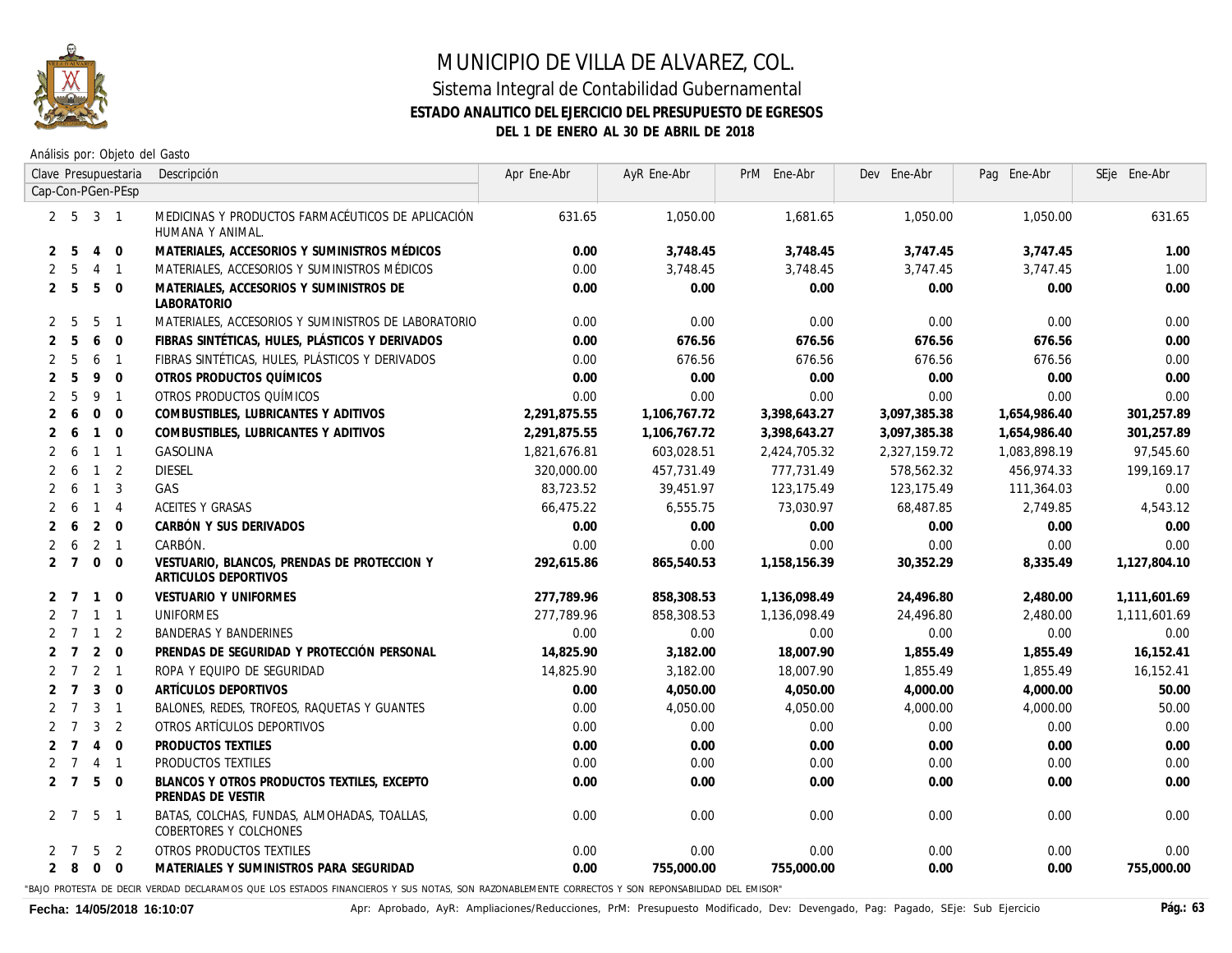

### MUNICIPIO DE VILLA DE ALVAREZ, COL. Sistema Integral de Contabilidad Gubernamental **ESTADO ANALITICO DEL EJERCICIO DEL PRESUPUESTO DE EGRESOS**

**DEL 1 DE ENERO AL 30 DE ABRIL DE 2018**

Análisis por: Objeto del Gasto

|   |                  |                | Clave Presupuestaria | Descripción                                                                                                      | Apr Ene-Abr | AyR Ene-Abr | PrM Ene-Abr | Dev Ene-Abr | Pag Ene-Abr | SEje Ene-Abr |
|---|------------------|----------------|----------------------|------------------------------------------------------------------------------------------------------------------|-------------|-------------|-------------|-------------|-------------|--------------|
|   |                  |                | Cap-Con-PGen-PEsp    |                                                                                                                  |             |             |             |             |             |              |
|   | 2 8 1 0          |                |                      | SUSTANCIAS Y MATERIALES EXPLOSIVOS                                                                               | 0.00        | 0.00        | 0.00        | 0.00        | 0.00        | 0.00         |
|   | $2 \quad 8$      | $1\quad1$      |                      | POLVORA. DINAMITA. CORDITA. TRINITROTOLUENO.<br>AMATOL, TRETIL Y FULMINANTES                                     | 0.00        | 0.00        | 0.00        | 0.00        | 0.00        | 0.00         |
|   | 2 8              | $\overline{1}$ | 2                    | OTRAS SUSTANCIAS Y MATERIALES EXPLOSIVAS                                                                         | 0.00        | 0.00        | 0.00        | 0.00        | 0.00        | 0.00         |
|   | 2 8              |                | $2 \quad 0$          | MATERIALES DE SEGURIDAD PÚBLICA                                                                                  | 0.00        | 0.00        | 0.00        | 0.00        | 0.00        | 0.00         |
|   | 2 8              | $2 \quad 1$    |                      | MUNICIONES, ESPOLETAS, CARGAS, GRANADAS, CARTUCHOS<br>Y BALAS.                                                   | 0.00        | 0.00        | 0.00        | 0.00        | 0.00        | 0.00         |
|   | $2 \quad 8$      |                | 2 2                  | OTROS MATERIALES DE SEGURIDAD PÚBLICA                                                                            | 0.00        | 0.00        | 0.00        | 0.00        | 0.00        | 0.00         |
|   | $2 \quad 8$      | $\overline{3}$ | $\overline{0}$       | PRENDAS DE PROTECCIÓN PARA SEGURIDAD PÚBLICA Y<br>NACIONAL                                                       | 0.00        | 755,000.00  | 755,000.00  | 0.00        | 0.00        | 755,000.00   |
|   | $2 \quad 8$      | 3              | $\overline{1}$       | EQUIPO DE PROTECCIÓN PARA SEGURIDAD PÚBLICA                                                                      | 0.00        | 755,000.00  | 755,000.00  | 0.00        | 0.00        | 755,000.00   |
|   | $2 \quad 8$      | $\mathbf{3}$   | 2                    | KIT DE OPERACION DE PRIMER RESPONDIENTE (PATRULLA)                                                               | 0.00        | 0.00        | 0.00        | 0.00        | 0.00        | 0.00         |
|   | $2 \quad 8$      | 3              | 3                    | KIT DE OPERACION DE PRIMER RESPONDIENTE (PIE A TIERRA)                                                           | 0.00        | 0.00        | 0.00        | 0.00        | 0.00        | 0.00         |
|   | $2 \overline{9}$ | $\Omega$       | $\Omega$             | HERRAMIENTAS, REFACCIONES Y ACCESORIOS MENORES                                                                   | 448,923.88  | 98,300.21   | 547,224.09  | 173,805.45  | 152,366.25  | 373,418.64   |
|   | $2 \overline{9}$ | $\overline{1}$ | $\Omega$             | HERRAMIENTAS MENORES                                                                                             | 54.130.36   | 3,759.73    | 57,890.09   | 30,914.51   | 30,914.51   | 26,975.58    |
|   | $2 \overline{9}$ |                | $1 \quad 1$          | HERRAMIENTAS DE CARPINTERIA, SILVICULTURA,<br>HORTICULTURA, GANADERÍA Y AGRICULTURA                              | 54,130.36   | 3,759.73    | 57,890.09   | 30,914.51   | 30,914.51   | 26,975.58    |
|   | $2 \overline{9}$ | 2              | $\Omega$             | REFACCIONES Y ACCESORIOS MENORES DE EDIFICIOS                                                                    | 4,591.92    | 0.00        | 4,591.92    | 3,721.09    | 3,721.09    | 870.83       |
|   | $2 \overline{9}$ |                | 2 <sub>1</sub>       | INSTRUMENTAL COMPLEMENTARIO PARA EDIFICIOS                                                                       | 4.591.92    | 0.00        | 4.591.92    | 3,721.09    | 3.721.09    | 870.83       |
|   | $2 \overline{9}$ |                | 2 <sub>2</sub>       | REPUESTOS DE EDIFICIOS                                                                                           | 0.00        | 0.00        | 0.00        | 0.00        | 0.00        | 0.00         |
|   | $2 \overline{9}$ | $\overline{3}$ | $\overline{0}$       | REFACCIONES Y ACCESORIOS MENORES DE MOBILIARIO Y<br>EQUIPO DE ADMINISTRACIÓN, EDUCACIONAL Y<br><b>RECREATIVO</b> | 0.00        | 0.00        | 0.00        | 0.00        | 0.00        | 0.00         |
|   | $2 \quad 9$      | $3 \quad 1$    |                      | REFACCIONES MENORES DE EOUIPO DE ADMINISTRACIÓN                                                                  | 0.00        | 0.00        | 0.00        | 0.00        | 0.00        | 0.00         |
|   | $2 \overline{9}$ |                | 3 <sub>2</sub>       | REFACCIONES MENORES DE EQUIPO EDUCACIONAL                                                                        | 0.00        | 0.00        | 0.00        | 0.00        | 0.00        | 0.00         |
|   | $2 \overline{9}$ | 3              | -3                   | REFACCIONES MENORES DE EQUIPO RECREATIVO                                                                         | 0.00        | 0.00        | 0.00        | 0.00        | 0.00        | 0.00         |
|   | $2 \quad 9$      | $\overline{4}$ | $\Omega$             | REFACCIONES Y ACCESORIOS MENORES DE EQUIPO DE<br>CÓMPUTO Y TECNOLOGÍAS DE LA INFORMACIÓN                         | 0.00        | 0.00        | 0.00        | 0.00        | 0.00        | 0.00         |
|   | $2 \quad 9$      | $\overline{4}$ | $\overline{1}$       | REFACCIONES Y ACCESORIOS MENORES PARA EQUIPOS DE<br>COMPUTO                                                      | 0.00        | 0.00        | 0.00        | 0.00        | 0.00        | 0.00         |
| 2 | -9               | 4              | 2                    | REFACCIONES Y ACCESORIOS MENORES PARA TECNOLOGIAS<br>DE INFORMACIÓN                                              | 0.00        | 0.00        | 0.00        | 0.00        | 0.00        | 0.00         |
|   | $2 \quad 9$      | 5              | $\Omega$             | REFACCIONES Y ACCESORIOS MENORES DE EQUIPO E<br>INSTRUMENTAL MÉDICO Y DE LABORATORIO                             | 0.00        | 0.00        | 0.00        | 0.00        | 0.00        | 0.00         |
|   | $2 \overline{9}$ | 5              | $\overline{1}$       | REFACCIONES Y ACCESORIOS MENORES DE QUIPO<br>INSTRUMENTAL MEDICO.                                                | 0.00        | 0.00        | 0.00        | 0.00        | 0.00        | 0.00         |
|   | 29               | 5              | 2                    | REFACCIONES Y ACCESORIOS MENORES DE QUIPO<br>INSTRUMENTAL DE LABORATORIO                                         | 0.00        | 0.00        | 0.00        | 0.00        | 0.00        | 0.00         |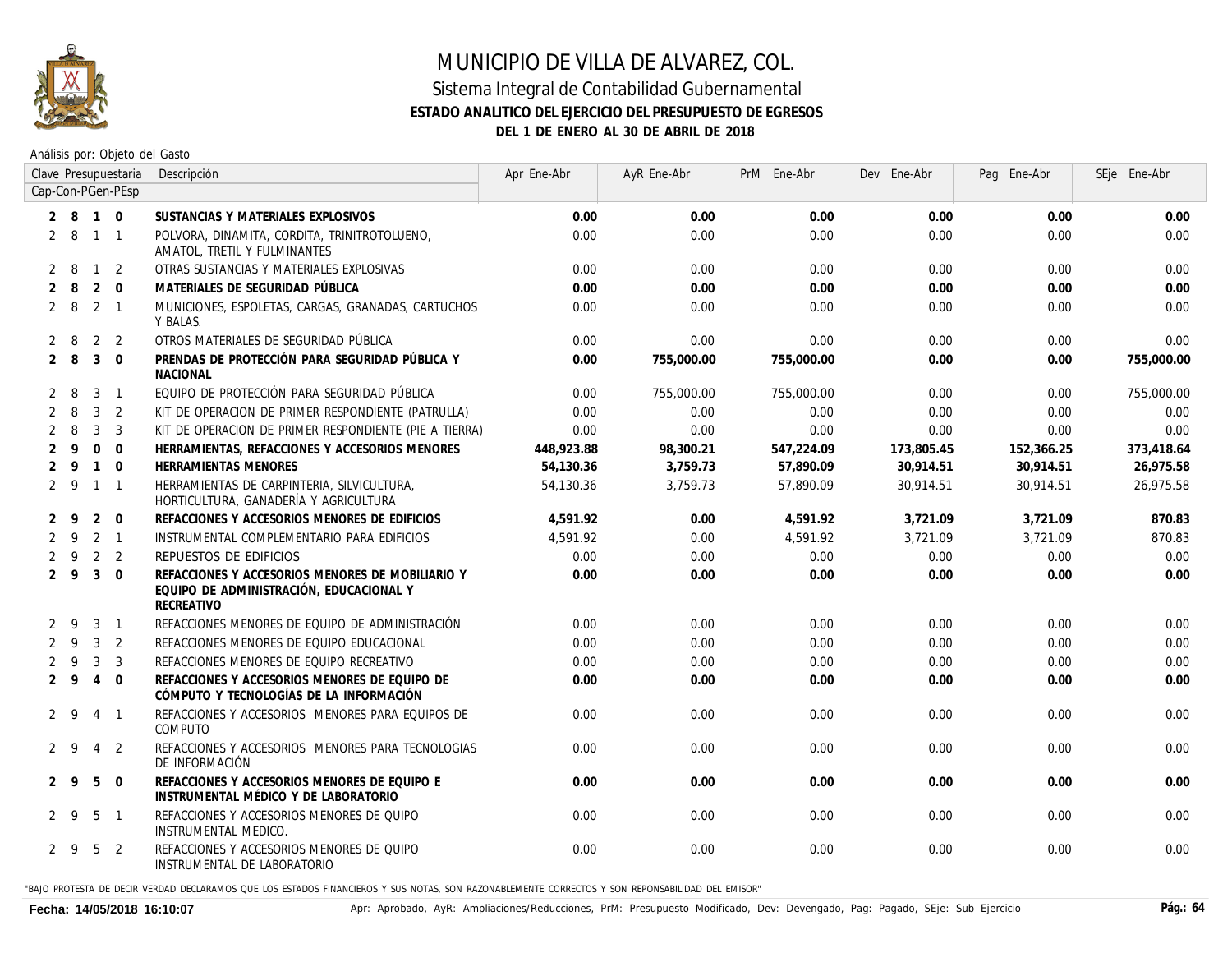

#### **ESTADO ANALITICO DEL EJERCICIO DEL PRESUPUESTO DE EGRESOS**

**DEL 1 DE ENERO AL 30 DE ABRIL DE 2018**

Análisis por: Objeto del Gasto

|              |                                                                                                                            |                | Descripción                                                              |               |              |               | Dev Ene-Abr   |                  | SEje Ene-Abr                                                                                      |
|--------------|----------------------------------------------------------------------------------------------------------------------------|----------------|--------------------------------------------------------------------------|---------------|--------------|---------------|---------------|------------------|---------------------------------------------------------------------------------------------------|
|              |                                                                                                                            |                |                                                                          |               |              |               |               |                  |                                                                                                   |
|              |                                                                                                                            | $\overline{0}$ | REFACCIONES Y ACCESORIOS MENORES DE EQUIPO DE<br><b>TRANSPORTE</b>       | 386,282.58    | 0.00         | 386,282.58    | 125,619.35    | 104,180.15       | 260,663.23                                                                                        |
|              | 6                                                                                                                          | $\mathbf{1}$   | REFACCIONES Y ACCESORIOS MENORES DE EQUIPO DE<br>TRANSPORTE              | 386,282.58    | 0.00         | 386,282.58    |               | 104, 180.15      | 260,663.23                                                                                        |
|              | $7^{\circ}$                                                                                                                | $\overline{0}$ | REFACCIONES Y ACCESORIOS MENORES DE EQUIPO DE<br>DEFENSA Y SEGURIDAD     | 0.00          | 0.00         | 0.00          | 0.00          | 0.00             | 0.00                                                                                              |
|              | $\overline{7}$                                                                                                             | $\mathbf{1}$   | REFACCIONES Y ACCESORIOS MENORES DE EQUIPO DE<br>DEFENSA                 | 0.00          | 0.00         | 0.00          | 0.00          | 0.00             | 0.00                                                                                              |
|              | $\overline{7}$                                                                                                             | 2              | REFACCIONES Y ACCESORIOS MENORES DE EQUIPO DE<br>SEGURIDAD               | 0.00          | 0.00         | 0.00          | 0.00          | 0.00             | 0.00                                                                                              |
|              | 8                                                                                                                          | $\Omega$       | REFACCIONES Y ACCESORIOS MENORES DE MAQUINARIA Y<br><b>OTROS EQUIPOS</b> | 913.62        | 94,076.48    | 94,990.10     | 11,810.50     | 11,810.50        | 83,179.60                                                                                         |
|              | 8                                                                                                                          | $\mathbf{1}$   | REFACCIONES Y ACCESORIOS MENORES DE MAQUINARIA<br>PESADA                 | 913.62        | 94,076.48    | 94,990.10     | 11,810.50     | <i>11,810.50</i> | 83,179.60                                                                                         |
|              | 8                                                                                                                          | $\overline{2}$ | REFACCIONES Y ACCESORIOS MENORES DE MAQUINARIA<br>AGRICOLA               | 0.00          | 0.00         | 0.00          | 0.00          | 0.00             | 0.00                                                                                              |
|              | 8                                                                                                                          | 3              | REFACCIONES Y ACCESORIOS MENORES DE MAQUINARIA DE<br>CONSTRUCCIÓN        | 0.00          | 0.00         | 0.00          | 0.00          | 0.00             | 0.00                                                                                              |
|              | 9                                                                                                                          | $\mathbf 0$    | REFACCIONES Y ACCESORIOS MENORES OTROS BIENES<br><b>MUEBLES</b>          | 3,005.40      | 464.00       | 3,469.40      | 1,740.00      | 1,740.00         | 1,729.40                                                                                          |
| 9            | 9                                                                                                                          | $\mathbf{1}$   | OTRAS REFACCIONES Y ACCESORIOS MENORES                                   | 3,005.40      | 464.00       | 3,469.40      |               | 1,740.00         | 1,729.40                                                                                          |
| $\Omega$     | $\mathbf 0$                                                                                                                | $\mathbf{0}$   | SERVICIOS GENERALES                                                      | 10,277,939.87 | 6,454,788.10 | 16,732,727.97 | 12,019,653.98 | 11,037,770.29    | 4,713,073.99                                                                                      |
| $\mathbf{1}$ | $\Omega$                                                                                                                   | $\Omega$       | SERVICIOS BÁSICOS                                                        | 3.819.303.40  | 2,378,345.52 | 6,197,648.92  | 5,324,092.73  | 5, 151, 242.99   | 873,556.19                                                                                        |
| $\mathbf{1}$ | $\overline{1}$                                                                                                             | $\Omega$       | ENERGÍA ELÉCTRICA                                                        | 3,640,000.00  | 2,367,744.29 | 6,007,744.29  | 5,164,079.50  | 5,105,452.50     | 843,664.79                                                                                        |
|              | $\overline{1}$                                                                                                             | $\mathbf{1}$   | ENERGIA ELÉCTRICA DE OFICINAS ADMINISTRATIVAS                            | 440,000,00    | 316,229.00   | 756,229.00    |               | 697,602.00       | 0.00                                                                                              |
|              | $\overline{1}$                                                                                                             | 2              | ENERGÍA ELÉCTRICA DE ALUMBRADO PÚBLICO                                   | 3,200,000.00  | 2,051,515.29 | 5,251,515.29  |               | 4,407,850.50     | 843,664.79                                                                                        |
|              | 2                                                                                                                          | $\mathbf 0$    | GAS                                                                      | 0.00          | 0.00         | 0.00          | 0.00          | 0.00             | 0.00                                                                                              |
|              | 2                                                                                                                          |                | GAS EXCLUYE AL USADO PARA TRANSPORTE                                     | 0.00          | 0.00         | 0.00          | 0.00          | 0.00             | 0.00                                                                                              |
|              | $\mathbf{3}$                                                                                                               | $\mathbf 0$    | AGUA                                                                     | 3,161.00      | 0.00         | 3,161.00      | 0.00          | 0.00             | 3,161.00                                                                                          |
|              | 3                                                                                                                          | $\overline{1}$ | CONSUMO DE AGUA POTABLE                                                  | 3.161.00      | 0.00         | 3.161.00      | 0.00          | 0.00             | 3.161.00                                                                                          |
|              | $\overline{3}$                                                                                                             | 2              | CONSUMO DE AGUA PARA RIEGO                                               | 0.00          | 0.00         | 0.00          | 0.00          | 0.00             | 0.00                                                                                              |
|              | $\overline{4}$                                                                                                             | $\mathbf 0$    | TELEFONÍA TRADICIONAL                                                    | 44,000.00     | 10,601.23    | 54,601.23     | 43,371.06     | 33,416.08        | 11,230.17                                                                                         |
|              | $\overline{4}$                                                                                                             | $\overline{1}$ | SERVICIO TELEFÓNICO CONVENCIONAL                                         | 44,000.00     | 10,601.23    | 54,601.23     | 43,371.06     | 33,416.08        | 11,230.17                                                                                         |
|              | 5                                                                                                                          | $\mathbf{0}$   | TELEFONÍA CELULAR                                                        | 0.00          | 0.00         | 0.00          | 0.00          | 0.00             | 0.00                                                                                              |
|              | 5                                                                                                                          | $\overline{1}$ | SERVICIO DE TELEFONÍA CELULAR                                            | 0.00          | 0.00         | 0.00          | 0.00          | 0.00             | 0.00                                                                                              |
|              | 6                                                                                                                          | $\Omega$       | SERVICIOS DE TELECOMUNICACIONES Y SATELITES.                             | 0.00          | 0.00         | 0.00          | 0.00          | 0.00             | 0.00                                                                                              |
| -1           | 6                                                                                                                          | $\overline{1}$ | SERVICIOS DE TELECOMUNICACIONES Y SATELITES.                             | 0.00          | 0.00         | 0.00          | 0.00          | 0.00             | 0.00                                                                                              |
|              | 2 9<br>$2 \quad 9$<br>$2 \quad 9$<br>$2 \overline{9}$<br>$2 \overline{9}$<br>$2 \overline{9}$<br>2 9<br>$2 \quad 9$<br>2 9 | $2 \quad 9$    | Clave Presupuestaria<br>Cap-Con-PGen-PEsp<br>6<br>$\overline{1}$         |               | Apr Ene-Abr  |               |               |                  | AyR Ene-Abr<br>PrM Ene-Abr<br>Pag Ene-Abr<br>125,619.35<br>1,740.00<br>756,229.00<br>4,407,850.50 |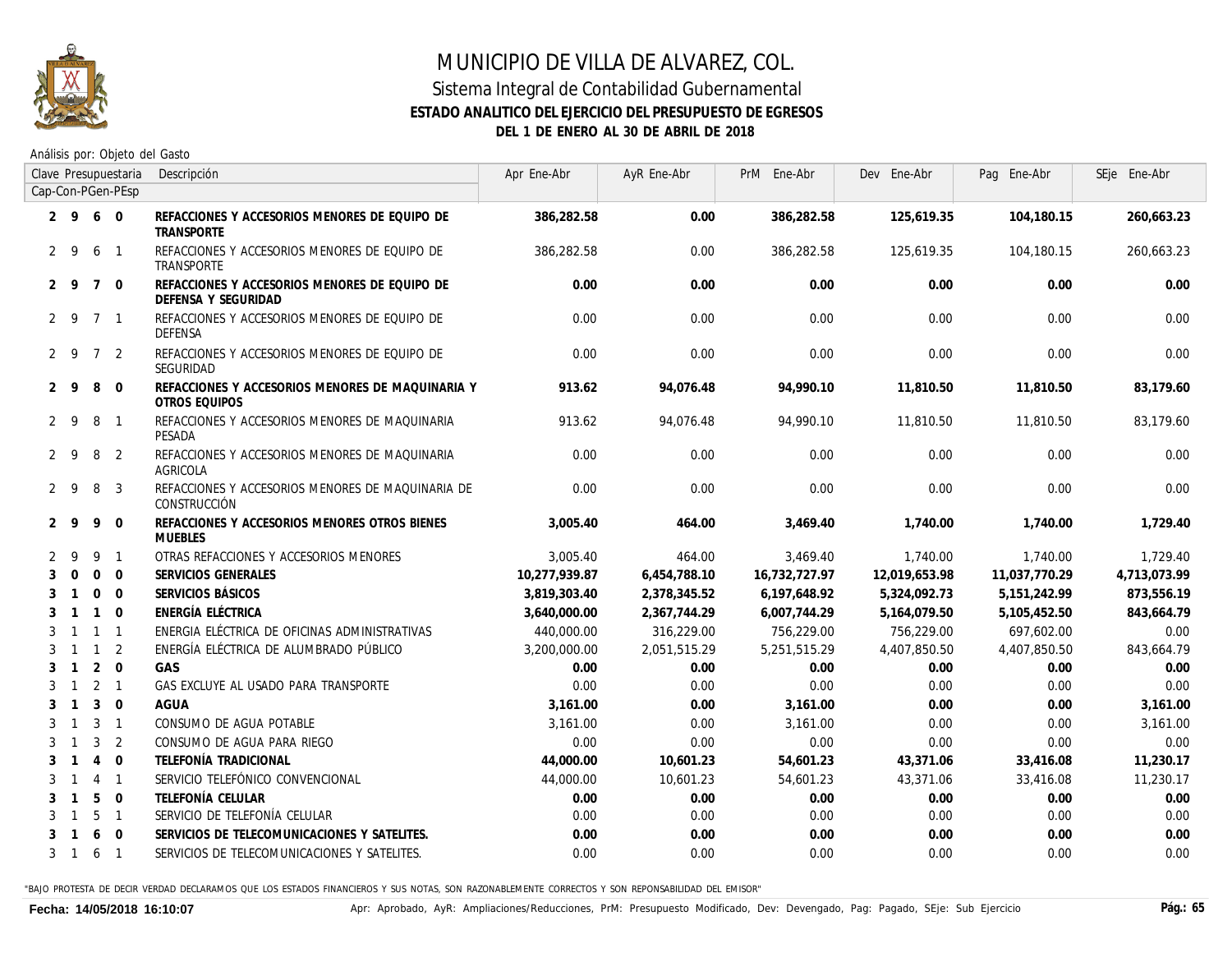

Análisis por: Objeto del Gasto

| Clave Presupuestaria                                | Descripción        |                                                                                                                                                  | Apr Ene-Abr  | AyR Ene-Abr | PrM Ene-Abr  | Dev Ene-Abr  | Pag Ene-Abr  | SEje Ene-Abr |
|-----------------------------------------------------|--------------------|--------------------------------------------------------------------------------------------------------------------------------------------------|--------------|-------------|--------------|--------------|--------------|--------------|
| Cap-Con-PGen-PEsp                                   |                    |                                                                                                                                                  |              |             |              |              |              |              |
| 3 1 7 0                                             |                    | SERVICIOS DE ACCESO DE INTERNET, REDES Y<br>PROCESAMIENTO DE INFORMACION                                                                         | 118,333.32   | 0.00        | 118,333.32   | 104,267.76   | 0.00         | 14,065.56    |
| 7 <sub>1</sub><br>3<br>$\overline{1}$               |                    | SERVICIOS DE INTERNET.                                                                                                                           | 0.00         | 0.00        | 0.00         | 0.00         | 0.00         | 0.00         |
| 7 <sup>2</sup><br>3                                 |                    | PROVISIÓN DE SERVICIOS ELECTRÓNICOS                                                                                                              | 118,333,32   | 0.00        | 118,333.32   | 104,267.76   | 0.00         | 14,065.56    |
| $7^{\circ}$<br>$\overline{3}$<br>3                  |                    | DISEÑO DE PÁGINAS WEB Y CORREO.                                                                                                                  | 0.00         | 0.00        | 0.00         | 0.00         | 0.00         | 0.00         |
| $7^{\circ}$<br>3<br>$\overline{4}$                  |                    | RESPALDO DE INFORMACIÓN                                                                                                                          | 0.00         | 0.00        | 0.00         | 0.00         | 0.00         | 0.00         |
| $\overline{7}$<br>5<br>3                            |                    | MANEJO Y ADMINISTRACIÓN DE SERVIDORES                                                                                                            | 0.00         | 0.00        | 0.00         | 0.00         | 0.00         | 0.00         |
| 8<br>$\Omega$<br>3                                  |                    | SERVICIOS POSTALES Y TELEGRAFICOS                                                                                                                | 3,744.64     | 0.00        | 3,744.64     | 3,681.29     | 3,681.29     | 63.35        |
| 8<br>3<br>$\overline{\phantom{0}}$<br>$\mathbf{1}$  | SERVICIO POSTAL    |                                                                                                                                                  | 0.00         | 0.00        | 0.00         | 0.00         | 0.00         | 0.00         |
| $\overline{2}$<br>8<br>3<br>-1                      |                    | SERVICIO TELEGRÁFICO                                                                                                                             | 0.00         | 0.00        | 0.00         | 0.00         | 0.00         | 0.00         |
| 8<br>$\overline{\mathbf{3}}$<br>3<br>$\overline{1}$ |                    | MENSAJERIA Y PAQUETERIA                                                                                                                          | 3,744.64     | 0.00        | 3,744.64     | 3,681.29     | 3,681.29     | 63.35        |
| 9<br>$\overline{0}$<br>3<br>$\mathbf{1}$            |                    | SERVICIOS INTEGRALES Y OTROS SERVICIOS                                                                                                           | 10.064.44    | 0.00        | 10,064.44    | 8,693.12     | 8,693.12     | 1,371.32     |
| 9<br>$\overline{1}$<br>3<br>$\mathbf{1}$            |                    | SERVICIO DE TELECOMUNICACIONES                                                                                                                   | 0.00         | 0.00        | 0.00         | 0.00         | 0.00         | 0.00         |
| 9<br>$\overline{2}$<br>3<br>$\mathbf{1}$            |                    | SERVICIO DE TELEFONIA CELULAR                                                                                                                    | 10.064.44    | 0.00        | 10.064.44    | 8.693.12     | 8.693.12     | 1.371.32     |
| 9<br>$\overline{3}$<br>3                            |                    | SERVICIOS DE RADIOCOMUNICACIÓN                                                                                                                   | 0.00         | 0.00        | 0.00         | 0.00         | 0.00         | 0.00         |
| $\overline{0}$<br>2<br>$\overline{0}$<br>3          |                    | SERVICIOS DE ARRENDAMIENTO                                                                                                                       | 2,383,220.68 | 890,515.83  | 3,273,736.51 | 2,895,063.03 | 2,895,063.03 | 378,673.48   |
| 2<br>$1\quad 0$<br>3                                |                    | ARRENDAMIENTO DE TERRENOS                                                                                                                        | 0.00         | 0.00        | 0.00         | 0.00         | 0.00         | 0.00         |
| 2<br>3<br>$1 \quad 1$                               |                    | ARRENDAMIENTO DE TERRENOS                                                                                                                        | 0.00         | 0.00        | 0.00         | 0.00         | 0.00         | 0.00         |
| 2<br>$2 \quad 0$<br>3                               |                    | ARRENDAMIENTO DE EDIFICIOS                                                                                                                       | 80,651.24    | 0.00        | 80,651.24    | 0.00         | 0.00         | 80.651.24    |
| 2 <sub>1</sub><br>2<br>3                            |                    | ARRENDAMIENTO DE EDIFICIOS PARA VIVIENDA                                                                                                         | 0.00         | 0.00        | 0.00         | 0.00         | 0.00         | 0.00         |
| 2<br>2 <sub>2</sub><br>3                            |                    | ARRENDAMIENTO DE SALONES PARA CONVENCIONES                                                                                                       | 0.00         | 0.00        | 0.00         | 0.00         | 0.00         | 0.00         |
| 2 <sub>3</sub><br>2<br>3                            |                    | ARRENDAMIENTO DE EDIFICIOS PARA OFICINAS                                                                                                         | 80,651.24    | 0.00        | 80,651.24    | 0.00         | 0.00         | 80,651.24    |
| 2<br>$2 \quad 4$<br>3                               |                    | ARRENDAMIENTO DE LOCALES COMERCIALES                                                                                                             | 0.00         | 0.00        | 0.00         | 0.00         | 0.00         | 0.00         |
| 2<br>2 <sub>5</sub><br>3                            | <b>BODEGAS.</b>    | ARRENDAMIENTO DE ESTADIOS, TEATROS, AUDITORIOS Y                                                                                                 | 0.00         | 0.00        | 0.00         | 0.00         | 0.00         | 0.00         |
| 2<br>$2\quad 6$<br>3                                |                    | OTROS ARRENDAMIENTOS                                                                                                                             | 0.00         | 0.00        | 0.00         | 0.00         | 0.00         | 0.00         |
| 2<br>3<br>$\overline{0}$<br>3                       |                    | ARRENDAMIENTO DE MOBILIARIO Y EQUIPO DE<br>ADMINISTRACIÓN, EDUCACIONAL Y RECREATIVO                                                              | 0.00         | 0.00        | 0.00         | 0.00         | 0.00         | 0.00         |
| 2<br>3<br>3<br>$\overline{1}$                       |                    | ARRENDAMIENTO DE EQUIPO DE CÓMPUTO                                                                                                               | 0.00         | 0.00        | 0.00         | 0.00         | 0.00         | 0.00         |
| 3 <sup>2</sup><br>2<br>3                            |                    | ARRENDAMIENTO DE IMPRESORAS                                                                                                                      | 0.00         | 0.00        | 0.00         | 0.00         | 0.00         | 0.00         |
| 3<br>$\overline{3}$<br>2<br>3                       |                    | ARRENDAMIENTO DE FOTOCOPIADORAS                                                                                                                  | 0.00         | 0.00        | 0.00         | 0.00         | 0.00         | 0.00         |
| 2<br>$\overline{0}$<br>3<br>$\overline{4}$          | DE LABORATORIO     | ARRENDAMIENTO DE EQUIPO E INSTRUMENTAL MÉDICO Y                                                                                                  | 0.00         | 0.00        | 0.00         | 0.00         | 0.00         | 0.00         |
| 2<br>4 1<br>3                                       |                    | ARRENDAMIENTO DE EQUIPO E INSTRUMENTAL MÉDICO.                                                                                                   | 0.00         | 0.00        | 0.00         | 0.00         | 0.00         | 0.00         |
| 2<br>$4\quad 2$<br>3                                | <i>LABORATORIO</i> | ARRENDAMIENTO DE EQUIPO E INSTRUMENTAL DE                                                                                                        | 0.00         | 0.00        | 0.00         | 0.00         | 0.00         | 0.00         |
| 5<br>$\overline{0}$<br>3 2                          |                    | ARRENDAMIENTO DE EQUIPO DE TRANSPORTE                                                                                                            | 2,000,000.00 | 890,515.83  | 2,890,515.83 | 2,890,515.83 | 2,890,515.83 | 0.00         |
|                                                     |                    | "BAJO PROTESTA DE DECIR VERDAD DECLARAMOS QUE LOS ESTADOS FINANCIEROS Y SUS NOTAS, SON RAZONABLEMENTE CORRECTOS Y SON REPONSABILIDAD DEL EMISOR" |              |             |              |              |              |              |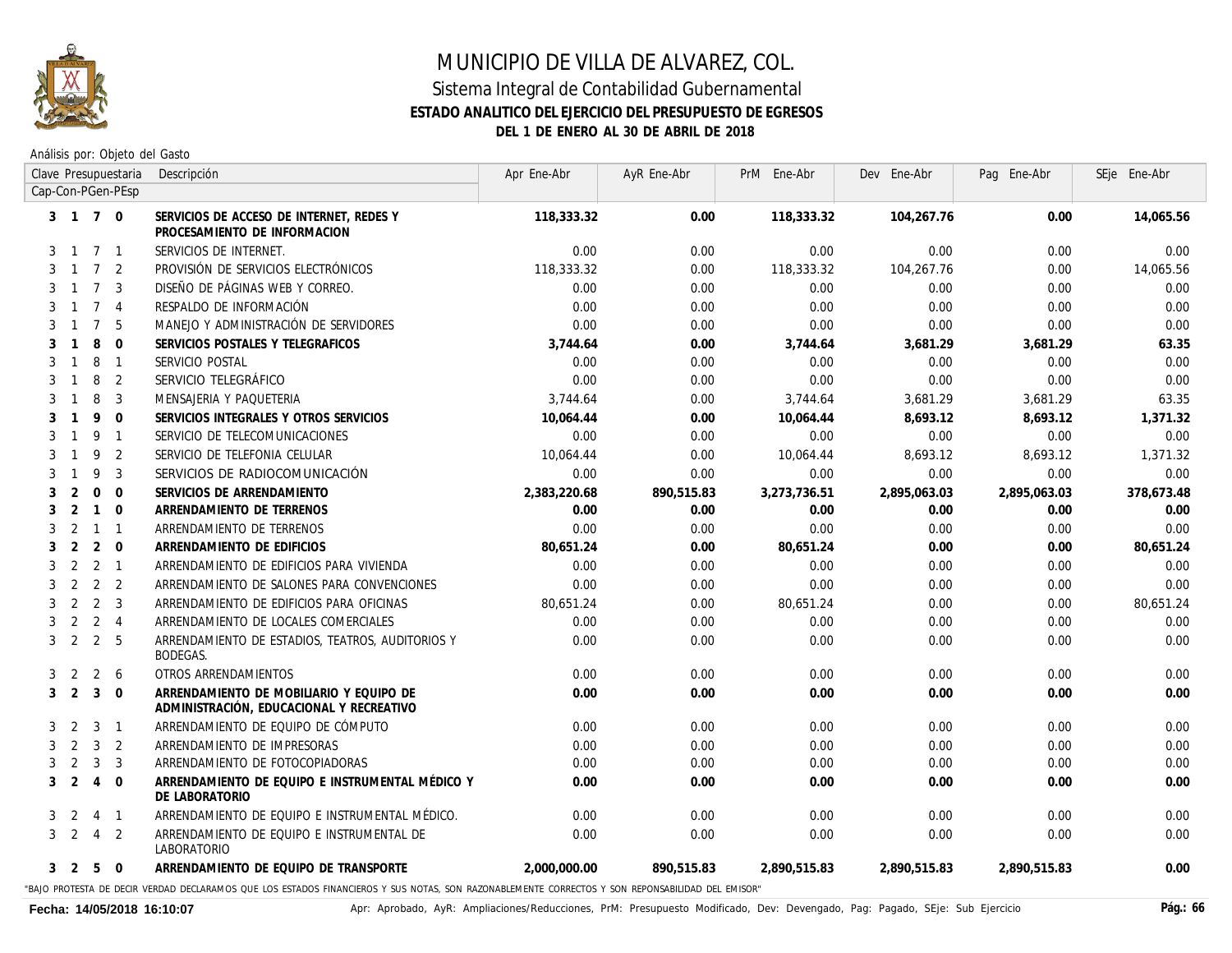

#### Sistema Integral de Contabilidad Gubernamental **ESTADO ANALITICO DEL EJERCICIO DEL PRESUPUESTO DE EGRESOS DEL 1 DE ENERO AL 30 DE ABRIL DE 2018**

Análisis por: Objeto del Gasto

|   |                               |                 | Clave Presupuestaria | Descripción                                                                  | Apr Ene-Abr  | AyR Ene-Abr  | PrM Ene-Abr  | Dev Ene-Abr  | Pag Ene-Abr  | SEje Ene-Abr |
|---|-------------------------------|-----------------|----------------------|------------------------------------------------------------------------------|--------------|--------------|--------------|--------------|--------------|--------------|
|   | Cap-Con-PGen-PEsp<br>5 1<br>2 |                 |                      |                                                                              |              |              |              |              |              |              |
| 3 |                               |                 |                      | ARRENDAMIENTO DE EQUIPO DE TRANSPORTE TERRESTRE                              | 2,000,000.00 | 890,515.83   | 2,890,515.83 | 2,890,515.83 | 2,890,515.83 | 0.00         |
| 3 | 2                             | 5 <sub>2</sub>  |                      | ARRENDAMIENTO DE EQUIPO DE TRANSPORTE<br>AEREOESPACIAL                       | 0.00         | 0.00         | 0.00         | 0.00         | 0.00         | 0.00         |
|   | 3 <sub>2</sub>                | 5               | 3                    | ARRENDAMIENTO DE EQUIPO DE TRANSPORTE MARÍTIMO.<br>LACUSTRE Y FLUVIAL        | 0.00         | 0.00         | 0.00         | 0.00         | 0.00         | 0.00         |
| 3 | 2                             | 5               | $\overline{4}$       | ARRENDAMIENTO DE VEHICULOS UTILITARIOS                                       | 0.00         | 0.00         | 0.00         | 0.00         | 0.00         | 0.00         |
| 3 | 2                             | 6               | $\mathbf 0$          | ARRENDAMIENTO DE MAQUINARIA, OTROS EQUIPOS Y<br>HERRAMIENTAS                 | 464.00       | 0.00         | 464.00       | 0.00         | 0.00         | 464.00       |
| 3 | 2                             | 6               | $\overline{1}$       | ARRENDAMIENTO DE MAQUINARIA PARA LA CONSTRUCCIÓN                             | 464.00       | 0.00         | 464.00       | 0.00         | 0.00         | 464.00       |
| 3 | 2                             | 6               | 2                    | ARRENDAMIENTO DE MAQUINARIA FORESTAL                                         | 0.00         | 0.00         | 0.00         | 0.00         | 0.00         | 0.00         |
| 3 | 2                             | $\overline{7}$  | $\Omega$             | ARRENDAMIENTO DE ACTIVOS INTANGIBLES                                         | 0.00         | 0.00         | 0.00         | 0.00         | 0.00         | 0.00         |
| 3 | 2                             | $7\overline{ }$ | $\mathbf{1}$         | ARRENDAMIENTO POR EL USO DE PATENTES                                         | 0.00         | 0.00         | 0.00         | 0.00         | 0.00         | 0.00         |
| 3 | 2                             | $\overline{7}$  | 2                    | ARRENDAMIENTO POR EL USO DE MARCAS                                           | 0.00         | 0.00         | 0.00         | 0.00         | 0.00         | 0.00         |
| 3 | 2                             | $\overline{7}$  | 3                    | REGALIAS POR DERECHOS DE AUTOR                                               | 0.00         | 0.00         | 0.00         | 0.00         | 0.00         | 0.00         |
| 3 | 2                             | $\overline{7}$  | $\overline{4}$       | MEMBRESIAS                                                                   | 0.00         | 0.00         | 0.00         | 0.00         | 0.00         | 0.00         |
| 3 | 2                             | $\overline{7}$  | 5                    | LICENCIAS POR EL USO DE PROGRAMAS DE CÓMPUTO                                 | 0.00         | 0.00         | 0.00         | 0.00         | 0.00         | 0.00         |
| 3 | 2                             | 8               | $\Omega$             | ARRENDAMIENTO FINANCIERO                                                     | 0.00         | 0.00         | 0.00         | 0.00         | 0.00         | 0.00         |
| 3 | 2                             | 8               | $\overline{1}$       | DERECHOS SOBRE BIENES DE ARRENDAMIENTO FINANCIERO                            | 0.00         | 0.00         | 0.00         | 0.00         | 0.00         | 0.00         |
|   | $\overline{2}$                | 9               | $\mathbf 0$          | OTROS ARRENDAMIENTOS                                                         | 302,105.44   | 0.00         | 302,105.44   | 4,547.20     | 4,547.20     | 297,558.24   |
| 3 | 2                             | 9               | $\mathbf{1}$         | ARRENDAMIENTO DE MUEBLES PARA EVENTOS INCLUYE<br>MANTELERÍA, LONAS Y CARPAS. | 302, 105.44  | 0.00         | 302, 105.44  | 4,547.20     | 4,547.20     | 297,558.24   |
| 3 | 2                             | 9               | 2                    | ARRENDAMIENTO DE INSTRUMENTOS MUSICALES                                      | 0.00         | 0.00         | 0.00         | 0.00         | 0.00         | 0.00         |
| 3 | 2                             | -9              | 3                    | ARRENDAMIENTO DE EQUIPO MÉDICO                                               | 0.00         | 0.00         | 0.00         | 0.00         | 0.00         | 0.00         |
| 3 | 2                             | 9               | $\overline{4}$       | ARRENDAMIENTO DE EQUIPO Y VEHÍCULO RECREATIVO Y<br>DEPORTIVO                 | 0.00         | 0.00         | 0.00         | 0.00         | 0.00         | 0.00         |
| 3 | - 3                           | $\mathbf{0}$    | $\mathbf 0$          | SERVICIOS PROFESIONALES, CIENTIFICOS, TECNICOS Y<br>OTROS SERVICIOS          | 571.327.58   | 1,633,426.80 | 2,204,754.38 | 312,208.72   | 35,507.68    | 1,892,545.66 |
|   | 3 <sup>3</sup>                | $\overline{1}$  | $\mathbf 0$          | SERVICIOS LEGALES, DE CONTABILIDAD, AUDITORÍA Y<br><b>RELACIONADOS</b>       | 27.994.26    | 7,690.00     | 35,684.26    | 35,507.68    | 35,507.68    | 176.58       |
| 3 | - 3                           | $\overline{1}$  | $\mathbf{1}$         | SERVICIOS LEGALES, NOTARIALES Y DE APOYO PARA<br>TRÁMITES LEGALES.           | 0.00         | 7,690.00     | 7,690.00     | 7,690.00     | 7,690.00     | 0.00         |
|   | 3 3                           | $\overline{1}$  | 2                    | SERVICIOS DE CONTABILIDAD, AUDITORIA Y ASESORIA<br>CONTABLE Y FISCAL.        | 27,994.26    | 0.00         | 27,994.26    | 27,817.68    | 27,817.68    | 176.58       |
|   | 3 3                           | $\overline{1}$  | 3                    | OTROS SERVICIOS LEGALES Y CONTABLES                                          | 0.00         | 0.00         | 0.00         | 0.00         | 0.00         | 0.00         |
| 3 | $\overline{3}$                | 2               | $\Omega$             | SERVICIOS DE DISEÑO, ARQUITECTURA, INGENIERÍA Y<br>ACTIVIDADES RELACIONADAS  | 0.00         | 0.00         | 0.00         | 0.00         | 0.00         | 0.00         |
| 3 | - 3                           | 2 1             |                      | SERVICIOS DE DISEÑO DE ARQUITECTURA DE PAISAJE Y<br>URBANISMO                | 0.00         | 0.00         | 0.00         | 0.00         | 0.00         | 0.00         |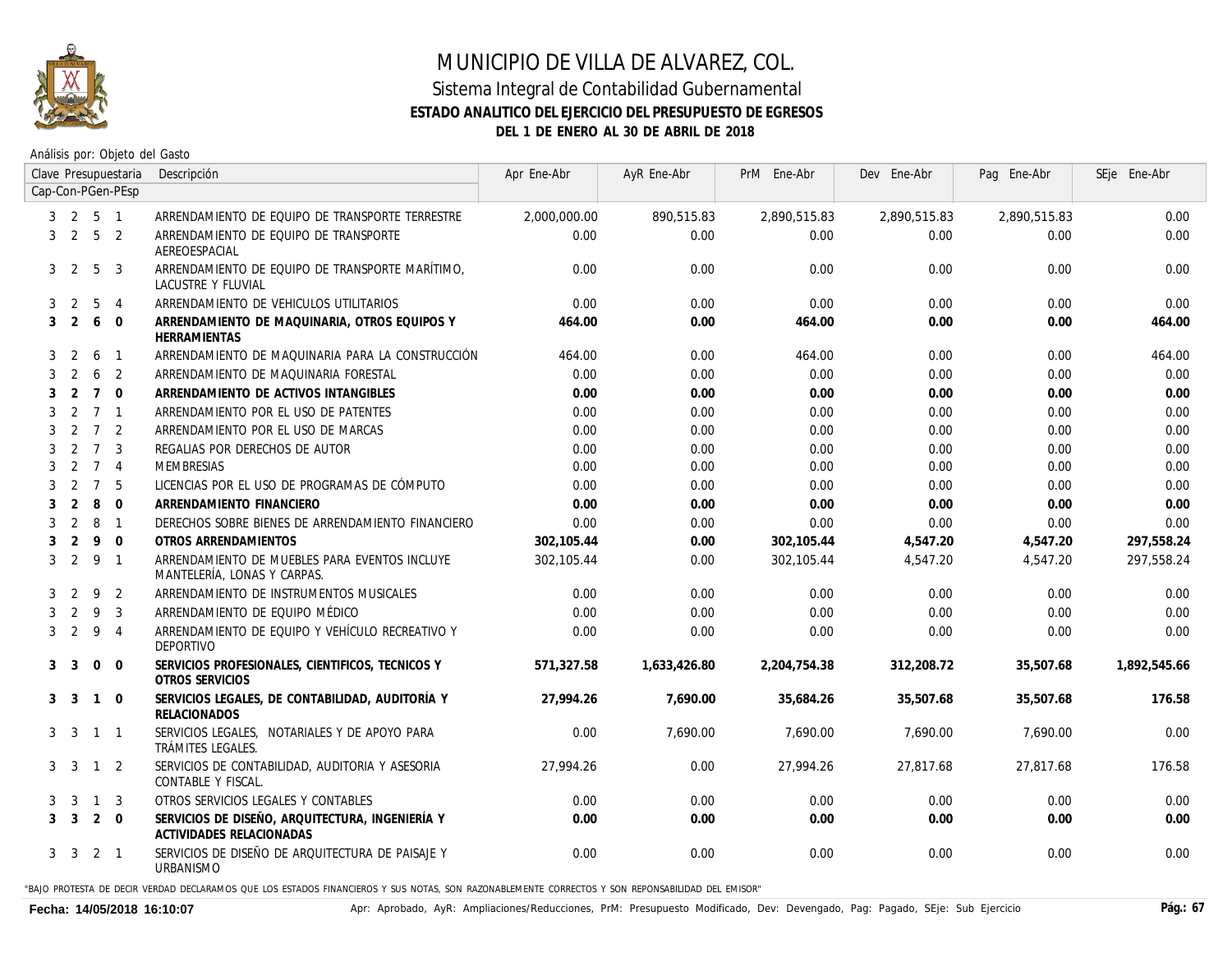

Análisis por: Objeto del Gasto

|   |                             |                | Clave Presupuestaria | Descripción                                                                                          | Apr Ene-Abr | AyR Ene-Abr  | PrM Ene-Abr  | Dev Ene-Abr | Pag Ene-Abr | SEje Ene-Abr |
|---|-----------------------------|----------------|----------------------|------------------------------------------------------------------------------------------------------|-------------|--------------|--------------|-------------|-------------|--------------|
|   |                             |                | Cap-Con-PGen-PEsp    |                                                                                                      |             |              |              |             |             |              |
|   | $3 \quad 3 \quad 2 \quad 2$ |                |                      | SERVICIO DE INGENIERIA CIVIL, MECÁNICA Y ELECTRÓNICA                                                 | 0.00        | 0.00         | 0.00         | 0.00        | 0.00        | 0.00         |
|   | 3 <sup>3</sup>              | 2 3            |                      | SERVICIOS DE DIBUJO, INSPECCIÓN DE EDIFICIOS,<br>LEVANTAMIENTO GEOFÍSICOS Y LABORATORIO DE PRUEBAS.  | 0.00        | 0.00         | 0.00         | 0.00        | 0.00        | 0.00         |
|   | 3 <sup>3</sup>              | 3              | $\mathbf{0}$         | SERVICIOS DE CONSULTORÍA ADMINISTRATIVA, PROCESOS,<br>TÉCNICA Y EN TECNOLOGÍAS DE LA INFORMACIÓN     | 200,000.00  | 0.00         | 200,000.00   | 158,583.60  | 0.00        | 41,416.40    |
|   | 3 <sup>3</sup>              | 3              | $\overline{1}$       | SERVICIOS DE CONSULTORÍA EN ACTIVIDADES COMO<br>PLANEACIÓN Y DISEÑO EN SISTEMAS DE COMPUTO           | 200,000,00  | 0.00         | 200,000,00   | 158,583,60  | 0.00        | 41.416.40    |
| 3 | -3                          | 3              | 2                    | ASESORIA EN INSTALACIÓN DE EQUIPOS Y REDES<br>INFORMÁTICAS.                                          | 0.00        | 0.00         | 0.00         | 0.00        | 0.00        | 0.00         |
| 3 | 3                           | 3              | 3                    | SERVICIOS DE INSTALACIÓN DE SOFT WARE                                                                | 0.00        | 0.00         | 0.00         | 0.00        | 0.00        | 0.00         |
| 3 | 3                           | 3              | $\overline{4}$       | CONSULTORIA ADMINISTRATIVA                                                                           | 0.00        | 0.00         | 0.00         | 0.00        | 0.00        | 0.00         |
| 3 | 3                           | 3              | 5                    | CONSULTORIA CIENTÍFICA Y TÉCNICA                                                                     | 0.00        | 0.00         | 0.00         | 0.00        | 0.00        | 0.00         |
| 3 | 3                           | $\overline{4}$ | $\mathbf{0}$         | SERVICIOS DE CAPACITACIÓN                                                                            | 20,000.00   | 300,000.00   | 320,000.00   | 0.00        | 0.00        | 320,000.00   |
| 3 | 3                           | $\overline{4}$ | $\overline{1}$       | SERVICIOS DE PREPARACIÓN E IMPARTICIÓN DE CURSOS                                                     | 20,000,00   | 300,000.00   | 320,000.00   | 0.00        | 0.00        | 320,000.00   |
| 3 | 3                           | 5              | $\mathbf{0}$         | SERVICIOS DE INVESTIGACIÓN CIENTÍFICA Y DESARROLLO                                                   | 0.00        | 0.00         | 0.00         | 0.00        | 0.00        | 0.00         |
| 3 | 3                           | 5              | $\overline{1}$       | SERVICIOS DE INVESTIGACIÓN CIENTÍFICA Y DESARROLLO EN<br>CIENCIA FÍSICA                              | 0.00        | 0.00         | 0.00         | 0.00        | 0.00        | 0.00         |
| 3 | 3                           | 5              | 2                    | SERVICIOS DE INVESTIGACIÓN CIENTÍFICA Y DESARROLLO DE<br>INGENIERIA QUIMICA, OCEANOGRAFÍA Y GEOLOGÍA | 0.00        | 0.00         | 0.00         | 0.00        | 0.00        | 0.00         |
| 3 | 3                           | 5              | 3                    | SERVICIOS DE INVESTIGACIÓN CIENTÍFICA Y DESARROLLO DE<br>CIENCIAS SOCIALES Y HUMANIDADES             | 0.00        | 0.00         | 0.00         | 0.00        | 0.00        | 0.00         |
| 3 | 3                           | 6              | $\overline{0}$       | SERVICIOS DE APOYO ADMINISTRATIVO, TRADUCCIÓN,<br>FOTOCOPIADO E IMPRESIÓN                            | 323,333.32  | 5,000.00     | 328,333.32   | 118,117.44  | 0.00        | 210,215.88   |
| 3 | 3                           | 6              | $\overline{1}$       | SERVICIOS DE APOYO ADMINISTRATIVO                                                                    | 323,333.32  | 5,000.00     | 328,333.32   | 118,117.44  | 0.00        | 210,215.88   |
| 3 | 3                           | 6              | 2                    | SERVICIOS DE FOTOCOPIADO                                                                             | 0.00        | 0.00         | 0.00         | 0.00        | 0.00        | 0.00         |
| 3 | 3                           | 6              | 3                    | SERVICIOS DE IMPRESIÓN                                                                               | 0.00        | 0.00         | 0.00         | 0.00        | 0.00        | 0.00         |
| 3 | 3                           | $\overline{7}$ | $\Omega$             | SERVICIOS DE PROTECCIÓN Y SEGURIDAD                                                                  | 0.00        | 0.00         | 0.00         | 0.00        | 0.00        | 0.00         |
| 3 | 3                           | $\overline{7}$ | $\overline{1}$       | REALIZACIÓN DE PROGRAMAS DE SEGURIDAD PÚBLICA.                                                       | 0.00        | 0.00         | 0.00         | 0.00        | 0.00        | 0.00         |
| 3 | 3                           |                | 7 <sup>2</sup>       | CONTRATACIÓN DE PERSONAL TEMPORAL SEGÚN<br>PROGRAMA DE SEGURIDAD PÚBLICA.                            | 0.00        | 0.00         | 0.00         | 0.00        | 0.00        | 0.00         |
|   | 3 <sup>3</sup>              | $\overline{7}$ | 3                    | MATERIALES CONSIDERADOS EN PROGRAMA DE SEGURIDAD<br>PÚBLICA                                          | 0.00        | 0.00         | 0.00         | 0.00        | 0.00        | 0.00         |
| 3 | -3                          | $\overline{7}$ | -4                   | SERVICIOS NECESARIOS CONSIDERADOS EN PROGRAMA DE<br>SEGURIDAD PÚBLICA                                | 0.00        | 0.00         | 0.00         | 0.00        | 0.00        | 0.00         |
|   | 3                           | 8              | $\Omega$             | SERVICIOS DE VIGILANCIA                                                                              | 0.00        | 0.00         | 0.00         | 0.00        | 0.00        | 0.00         |
|   | 3                           | 8              | $\overline{1}$       | SERVICIOS DE MONITOREO DE PERSONAS                                                                   | 0.00        | 0.00         | 0.00         | 0.00        | 0.00        | 0.00         |
| 3 | 3                           | 9              | $\Omega$             | SERVICIOS PROFESIONALES, CIENTÍFICOS Y TÉCNICOS<br><b>INTEGRALES</b>                                 | 0.00        | 1,320,736.80 | 1,320,736.80 | 0.00        | 0.00        | 1,320,736.80 |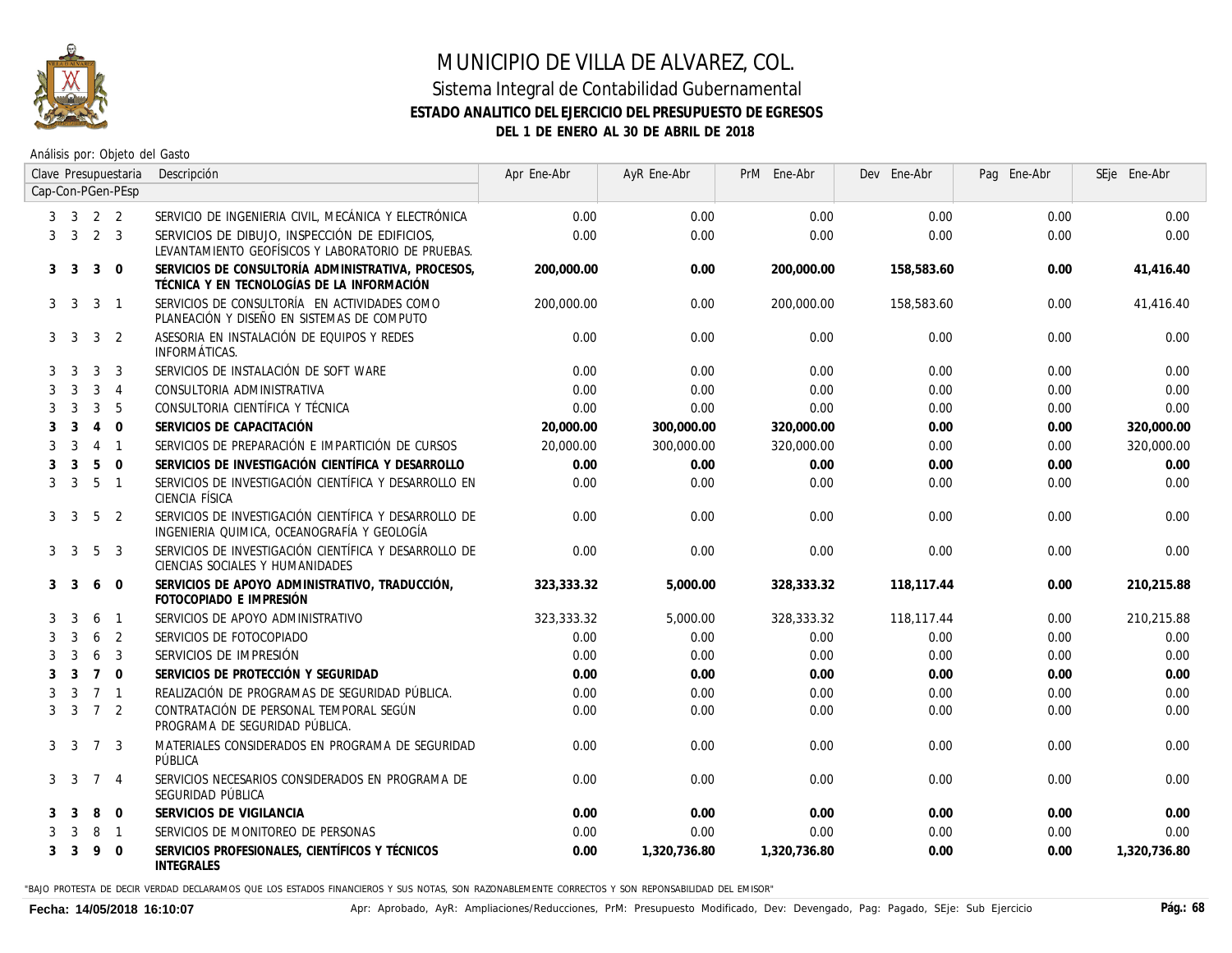

Análisis por: Objeto del Gasto

|   |                |                | Clave Presupuestaria     | Descripción                                                                   | Apr Ene-Abr | AyR Ene-Abr  | PrM Ene-Abr  | Dev Ene-Abr | Pag Ene-Abr | SEje Ene-Abr |
|---|----------------|----------------|--------------------------|-------------------------------------------------------------------------------|-------------|--------------|--------------|-------------|-------------|--------------|
|   |                |                | Cap-Con-PGen-PEsp        |                                                                               |             |              |              |             |             |              |
|   | $3 \quad 3$    | 9 1            |                          | SERVICIOS PROFESIONALES DE INVESTIGACIÓN DE<br>MERCADOS                       | 0.00        | 0.00         | 0.00         | 0.00        | 0.00        | 0.00         |
| 3 | 3              | 9              | 2                        | SERVICIOS PROFESIONALES DE FOTOGRAFIA                                         | 0.00        | 0.00         | 0.00         | 0.00        | 0.00        | 0.00         |
| 3 | 3              | 9              | 3                        | SERVICIOS PROFESIONALES DE TRADUCCIÓN                                         | 0.00        | 0.00         | 0.00         | 0.00        | 0.00        | 0.00         |
| 3 | 3              | 9              | $\overline{4}$           | SERVICIOS PROFESIONALES VETERNIARIOS                                          | 0.00        | 0.00         | 0.00         | 0.00        | 0.00        | 0.00         |
| 3 | 3              | 9              | 5                        | OTROS SERVICIOS PROFESIONALES                                                 | 0.00        | 1,320,736.80 | 1,320,736.80 | 0.00        | 0.00        | 1,320,736.80 |
| 3 | 4              | $\mathbf 0$    | $\Omega$                 | SERVICIOS FINANCIEROS, BANCARIOS Y COMERCIALES                                | 283,292.77  | 138,722.87   | 422,015.64   | 372,726.34  | 372,726.34  | 49,289.30    |
| 3 |                | $\mathbf{1}$   | $\Omega$                 | SERVICIOS FINANCIEROS Y BANCARIOS                                             | 64,284.68   | 128,569.36   | 192,854.04   | 149,291.53  | 149,291.53  | 43,562.51    |
| 3 | 4              | $\mathbf{1}$   | $\overline{1}$           | COMISIONES BANCARIAS                                                          | 64,284.68   | 128,569.36   | 192,854.04   | 149,291.53  | 149,291.53  | 43,562.51    |
|   | 4              |                | $1\quad 2$               | <b>INTERESES BANCARIOS</b>                                                    | 0.00        | 0.00         | 0.00         | 0.00        | 0.00        | 0.00         |
|   | $\overline{4}$ | $\overline{1}$ | $\overline{\mathbf{3}}$  | <b>DESCUENTOS</b>                                                             | 0.00        | 0.00         | 0.00         | 0.00        | 0.00        | 0.00         |
|   |                | $\mathbf{1}$   | $\overline{4}$           | GASTOS DE AVALÚOS DE BIENES MUEBLES E INMUEBLES                               | 0.00        | 0.00         | 0.00         | 0.00        | 0.00        | 0.00         |
| 3 | $\overline{4}$ | $2 \quad 0$    |                          | SERVICIOS DE COBRANZA, INVESTIGACIÓN CREDITICIA Y<br>SIMILAR                  | 213,492.63  | 10,153.51    | 223,646.14   | 223,434.81  | 223,434.81  | 211.33       |
| 3 | $\overline{4}$ |                | $2 \quad 1$              | SERVICIOS DE COBRANZA                                                         | 213,492.63  | 10,153.51    | 223,646.14   | 223,434.81  | 223,434.81  | 211.33       |
| 3 | $\overline{4}$ |                | 2 <sub>2</sub>           | SERVICIOS DE INVESTIGACIÓN CREDITICIA Y SIMILAR                               | 0.00        | 0.00         | 0.00         | 0.00        | 0.00        | 0.00         |
| 3 | $\overline{4}$ | 3              | $\overline{0}$           | SERVICIOS DE RECAUDACIÓN, TRASLADO Y CUSTODIA DE<br>VALORES                   | 0.00        | 0.00         | 0.00         | 0.00        | 0.00        | 0.00         |
| 3 | $\overline{A}$ |                | $3 \quad 1$              | SERVICIOS FINANCIEROS POR GUARDA, TRASLADO Y<br>CUSTODIA DE VALORES           | 0.00        | 0.00         | 0.00         | 0.00        | 0.00        | 0.00         |
| 3 | -4             | $\overline{4}$ | $\overline{0}$           | SEGUROS DE RESPONSABILIDAD PATRIMONIAL Y FIANZAS                              | 0.00        | 0.00         | 0.00         | 0.00        | 0.00        | 0.00         |
| 3 | $\overline{4}$ | $\overline{4}$ | $\overline{1}$           | PRIMAS DE SEGURO DE RESPONSABILIDAD PATRIMONIAL<br>DEL ESTADO                 | 0.00        | 0.00         | 0.00         | 0.00        | 0.00        | 0.00         |
| 3 | 4              | 5              | $\overline{0}$           | SEGURO DE BIENES PATRIMONIALES                                                | 5,515.46    | 0.00         | 5,515.46     | 0.00        | 0.00        | 5,515.46     |
| 3 | 4              | 5              | $\overline{1}$           | PRIMAS DE SEGUROS CONTRA ROBOS, INCENDIOS Y DEMAS<br>RIESGOS Y CONTINGENCIAS. | 5,515.46    | 0.00         | 5,515.46     | 0.00        | 0.00        | 5,515.46     |
| 3 |                | 6              | $\overline{0}$           | ALMACENAJE, ENVASE Y EMBALAJE                                                 | 0.00        | 0.00         | 0.00         | 0.00        | 0.00        | 0.00         |
| 3 | 4              | 6              | $\overline{1}$           | ALMACENAJE                                                                    | 0.00        | 0.00         | 0.00         | 0.00        | 0.00        | 0.00         |
| 3 |                | 6              | $\overline{2}$           | ENVASE Y EMBALAJE                                                             | 0.00        | 0.00         | 0.00         | 0.00        | 0.00        | 0.00         |
| 3 | 4              | $\overline{7}$ | $\overline{0}$           | <b>FLETES Y MANIOBRAS</b>                                                     | 0.00        | 0.00         | 0.00         | 0.00        | 0.00        | 0.00         |
| 3 | 4              | 7 <sub>1</sub> |                          | TRASLADO, MANIOBRAS, EMBARQUE Y DESEMBARQUE                                   | 0.00        | 0.00         | 0.00         | 0.00        | 0.00        | 0.00         |
| 3 | 4              | 8              | $\overline{0}$           | <b>COMISIONES POR VENTAS</b>                                                  | 0.00        | 0.00         | 0.00         | 0.00        | 0.00        | 0.00         |
| 3 | 4              | 8              | $\overline{\phantom{0}}$ | COMISIONES POR VENTAS                                                         | 0.00        | 0.00         | 0.00         | 0.00        | 0.00        | 0.00         |
| 3 | 4              | 9              | $\overline{0}$           | SERVICIOS FINANCIEROS, BANCARIOS Y COMERCIALES<br><b>INTEGRALES</b>           | 0.00        | 0.00         | 0.00         | 0.00        | 0.00        | 0.00         |
|   |                | 9              | $\overline{1}$           | CASETAS TELEFÓNICAS                                                           | 0.00        | 0.00         | 0.00         | 0.00        | 0.00        | 0.00         |
|   | $3 \quad 4$    |                | 9 2                      | PROMOCIÓN DE BIENES Y SERVICIOS POR TELÉFONO                                  | 0.00        | 0.00         | 0.00         | 0.00        | 0.00        | 0.00         |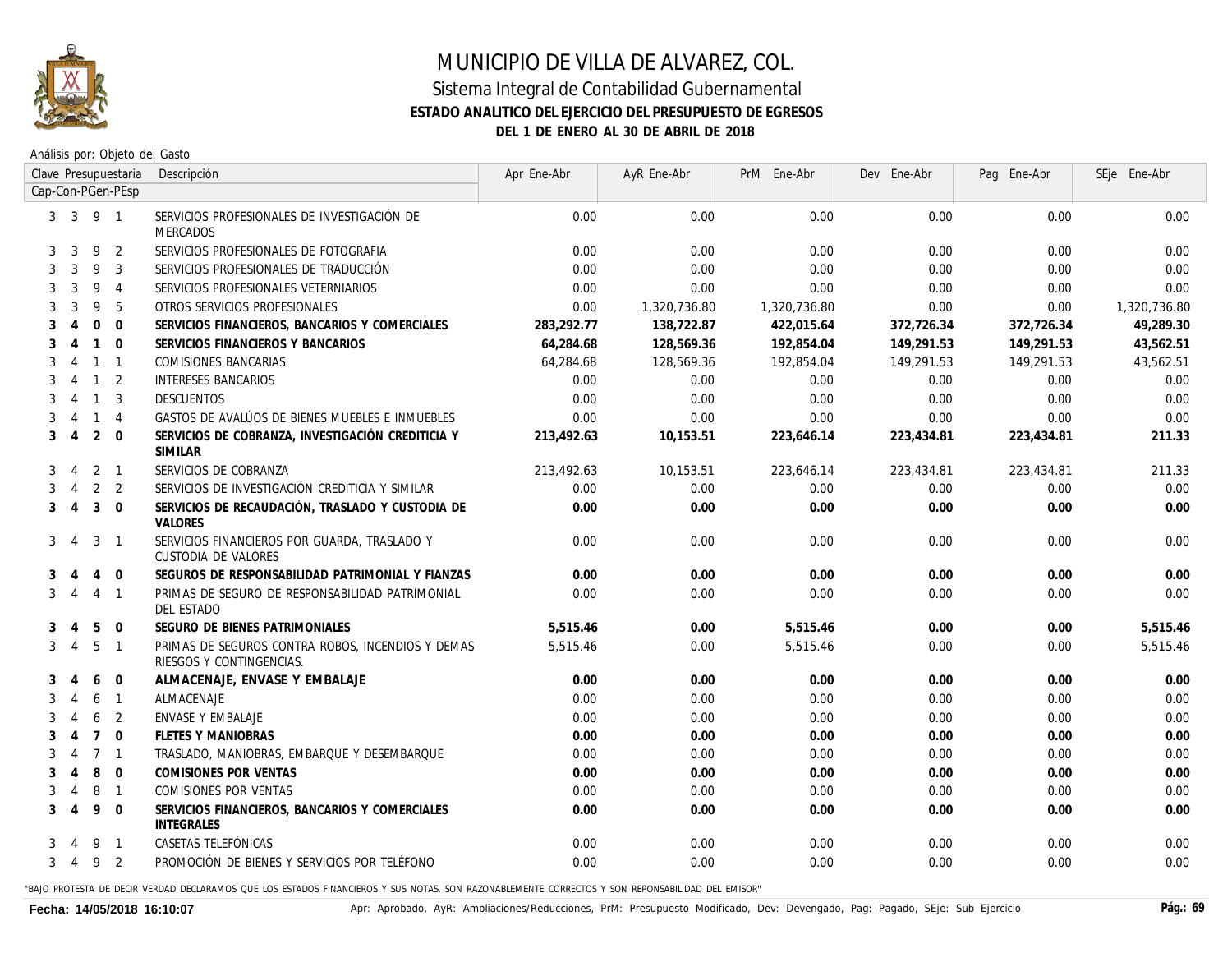

Análisis por: Objeto del Gasto

|   |                 |                | Clave Presupuestaria     | Descripción                                                                                                      | Apr Ene-Abr | AyR Ene-Abr | PrM Ene-Abr | Dev Ene-Abr | Pag Ene-Abr | SEje Ene-Abr |
|---|-----------------|----------------|--------------------------|------------------------------------------------------------------------------------------------------------------|-------------|-------------|-------------|-------------|-------------|--------------|
|   |                 |                | Cap-Con-PGen-PEsp        |                                                                                                                  |             |             |             |             |             |              |
|   | $3 \t4 \t9 \t3$ |                |                          | RECEPCIÓN DE LLAMADAS TELEFÓNICAS EN NOMBRE DE LOS<br><b>CLIENTES</b>                                            | 0.00        | 0.00        | 0.00        | 0.00        | 0.00        | 0.00         |
| 3 | - 5             | $\overline{0}$ | $\overline{0}$           | SERVICIOS DE INSTALACION, REPARACION,<br>MANTENIMIENTO Y CONSERVACION                                            | 235,183.66  | 48,375.95   | 283,559.61  | 154,495.07  | 96,210.98   | 129,064.54   |
| 3 | -5              | $\mathbf{1}$   | $\Omega$                 | CONSERVACIÓN Y MANTENIMIENTO MENOR DE INMUEBLES                                                                  | 15,380.78   | 0.00        | 15,380.78   | 232.00      | 232.00      | 15,148.78    |
| 3 | 5               | $\mathbf{1}$   | $\overline{1}$           | CONSERVACIÓN Y MANTENIMIENTO MENOR DE EDIFICIOS                                                                  | 15,338.00   | 0.00        | 15,338.00   | 232.00      | 232.00      | 15,106.00    |
|   | 3 <sub>5</sub>  | $\overline{1}$ | 2                        | CONSERVACIÓN Y MANTENIMIENTO MENOR DE TERRENOS O<br>PREDIOS                                                      | 0.00        | 0.00        | 0.00        | 0.00        | 0.00        | 0.00         |
|   | 3 5             | $\mathbf{1}$   | 3                        | CONSERVACIÓN Y MANTENIMIENTO MENOR DE ÁREAS<br>VERDES                                                            | 42.78       | 0.00        | 42.78       | 0.00        | 0.00        | 42.78        |
|   | 3 5             | 2              | $\Omega$                 | INSTALACIÓN, REPARACIÓN Y MANTENIMIENTO DE<br>MOBILIARIO Y EQUIPO DE ADMINISTRACIÓN,<br>EDUCACIONAL Y RECREATIVO | 1.194.80    | 2.581.24    | 3.776.04    | 3.776.04    | 0.00        | 0.00         |
|   | 3 5             | 2              | $\overline{1}$           | MANTENIMIENTO DE MOBILIARIO Y EQUIPO DE<br>ADMINISTRACIÓN INCLUYE SEGURO                                         | 1,194.80    | 2,581.24    | 3,776.04    | 3,776.04    | 0.00        | 0.00         |
|   | 3 5             | 3              | $\Omega$                 | INSTALACIÓN, REPARACIÓN Y MANTENIMIENTO DE EQUIPO<br>DE CÓMPUTO Y TECNOLOGÍA DE LA INFORMACIÓN                   | 12.521.56   | 45,794.71   | 58,316.27   | 51,928.63   | 37,603.28   | 6,387.64     |
|   | 3 <sub>5</sub>  | 3              | $\overline{1}$           | INSTALACIÓN. REPARACIÓN Y MANTENIMIENTO DE EQUIPOS<br>DE CÓMPUTO INCLUYE PÓLIZA DE SEGURO                        | 12,521.56   | 45,794.71   | 58,316.27   | 51,928.63   | 37,603.28   | 6,387.64     |
|   | 3 <sub>5</sub>  | 4              | $\Omega$                 | INSTALACIÓN, REPARACIÓN Y MANTENIMIENTO DE EQUIPO<br>E INSTRUMENTAL MÉDICO Y DE LABORATORIO                      | 0.00        | 0.00        | 0.00        | 0.00        | 0.00        | 0.00         |
|   | .5              | 4              | $\overline{1}$           | MANTENIMIENTO DE INSTRUMENMTAL MÉDICO                                                                            | 0.00        | 0.00        | 0.00        | 0.00        | 0.00        | 0.00         |
| 3 | 5               | 5              | $\Omega$                 | REPARACIÓN Y MANTENIMIENTO DE EQUIPO DE<br>TRANSPORTE                                                            | 200.256.80  | 0.00        | 200,256.80  | 98.210.40   | 58.027.70   | 102.046.40   |
| 3 | -5              | 5              | $\overline{\phantom{0}}$ | MANTENIMIENTO DE EQUIPO DE TRANSPORTE TERRESTRE                                                                  | 200,256.80  | 0.00        | 200,256.80  | 98,210.40   | 58,027.70   | 102,046.40   |
|   | 5               | 5              | 2                        | MANTENIMIENTO DE EQUIPO DE TRANSPORTE FLUVIAL                                                                    | 0.00        | 0.00        | 0.00        | 0.00        | 0.00        | 0.00         |
| 3 | 5               | 6              | $\Omega$                 | REPARACIÓN Y MANTENIMIENTO DE EQUIPO DE DEFENSA Y<br>SEGURIDAD                                                   | 0.00        | 0.00        | 0.00        | 0.00        | 0.00        | 0.00         |
| 3 | -5              | 6              | $\overline{1}$           | REPARACIÓN Y MANTENIMIENTO DE EQUIPO DE DEFENSA Y<br>SEGURIDAD                                                   | 0.00        | 0.00        | 0.00        | 0.00        | 0.00        | 0.00         |
|   | 3 5             | $7\quad 0$     |                          | INSTALACIÓN, REPARACIÓN Y MANTENIMIENTO DE<br>MAQUINARIA, OTROS EQUIPOS Y HERRAMIENTA                            | 508.42      | 0.00        | 508.42      | 348.00      | 348.00      | 160.42       |
| 3 | -5              | $\overline{7}$ | $\overline{1}$           | REPARACIÓN Y MANTENIMIENTO DE MAQUINARIA                                                                         | 508.42      | 0.00        | 508.42      | 348.00      | 348.00      | 160.42       |
| 3 | 5               | $\overline{7}$ | 2                        | REPARACIÓN Y MANTENIMIENTO DE VEHÍCULOS                                                                          | 0.00        | 0.00        | 0.00        | 0.00        | 0.00        | 0.00         |
| 3 | 5               | 8              | $\overline{0}$           | SERVICIOS DE LIMPIEZA Y MANEJO DE DESECHOS                                                                       | 0.00        | 0.00        | 0.00        | 0.00        | 0.00        | 0.00         |
| 3 | 5               | 8              | $\overline{\phantom{0}}$ | SERVICIOS DE LAVANDERIA Y LIMPIEZA EN LOS BIENES<br>MUEBLES E INMUEBLES                                          | 0.00        | 0.00        | 0.00        | 0.00        | 0.00        | 0.00         |
| 3 | - 5             | 8              | 2                        | SERVICIOS DE DESINFECCIÓN E HIGIENE EN LOS BIENES                                                                | 0.00        | 0.00        | 0.00        | 0.00        | 0.00        | 0.00         |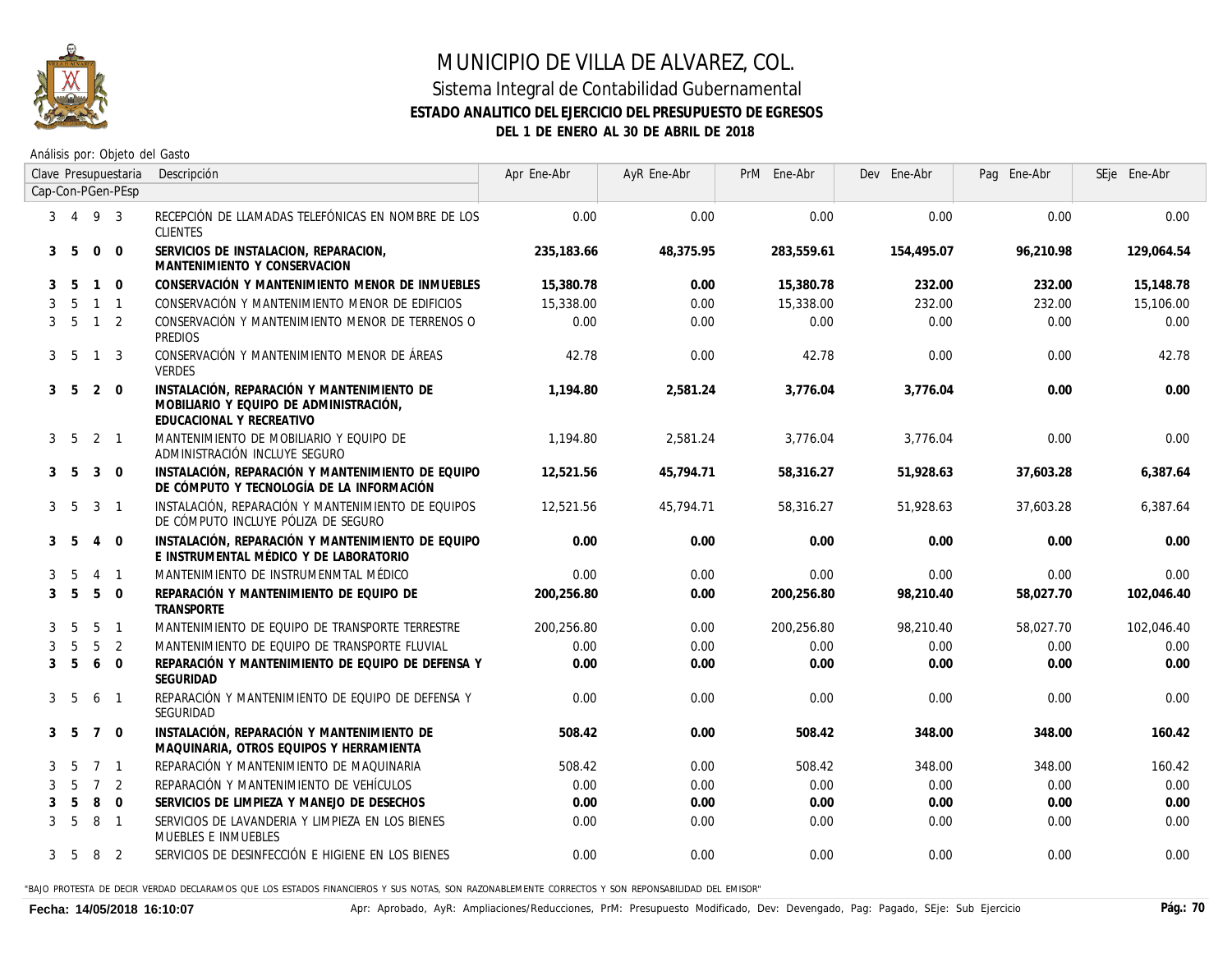

#### Sistema Integral de Contabilidad Gubernamental **ESTADO ANALITICO DEL EJERCICIO DEL PRESUPUESTO DE EGRESOS DEL 1 DE ENERO AL 30 DE ABRIL DE 2018**

Análisis por: Objeto del Gasto

|   |    |              | Clave Presupuestaria | Descripción                                                                                                                     | Apr Ene-Abr | AyR Ene-Abr | PrM Ene-Abr | Dev Ene-Abr | Pag Ene-Abr | SEje Ene-Abr |
|---|----|--------------|----------------------|---------------------------------------------------------------------------------------------------------------------------------|-------------|-------------|-------------|-------------|-------------|--------------|
|   |    |              | Cap-Con-PGen-PEsp    |                                                                                                                                 |             |             |             |             |             |              |
|   |    |              |                      | MUEBLES E INMUEBLES                                                                                                             |             |             |             |             |             |              |
|   | 5  | 8            | 3                    | SERVICIOS DE RECOLECCIÓN Y MANEJO DE DESECHOS                                                                                   | 0.00        | 0.00        | 0.00        | 0.00        | 0.00        | 0.00         |
|   | -5 | 8            | $\overline{4}$       | OPERACIÓN DE SITIOS PARA CONFINAMIENTO                                                                                          | 0.00        | 0.00        | 0.00        | 0.00        | 0.00        | 0.00         |
|   | -5 | 8            | 5                    | RECUPERACIÓN Y CLASIFICACIÓN DE MATERIAL RECICLABLE                                                                             | 0.00        | 0.00        | 0.00        | 0.00        | 0.00        | 0.00         |
|   | .5 | 8            | 6                    | REHABILITACIÓN Y LIMPIEZA DE ÁREAS CONTAMINADAS                                                                                 | 0.00        | 0.00        | 0.00        | 0.00        | 0.00        | 0.00         |
|   | -5 | 9            | $\Omega$             | SERVICIOS DE JARDINERÍA Y FUMIGACIÓN                                                                                            | 5,321.30    | 0.00        | 5,321.30    | 0.00        | 0.00        | 5,321.30     |
|   | 5  | 9            | $\overline{1}$       | CONTROL Y EXTERMINACIÓN DE PLAGAS                                                                                               | 2,627.01    | 0.00        | 2,627.01    | 0.00        | 0.00        | 2,627.01     |
|   | .5 | 9            | $\overline{2}$       | INSTALACIÓN Y MANATENIMIENTO DE ÁREAS VERDES                                                                                    | 2.694.29    | 0.00        | 2.694.29    | 0.00        | 0.00        | 2.694.29     |
|   | 6  | $\Omega$     | $\Omega$             | SERVICIOS DE COMUNICACION SOCIAL Y PUBLICIDAD                                                                                   | 399.999.88  | 20,000.00   | 419,999.88  | 3,480.00    | 3,480.00    | 416,519.88   |
| 3 | 6  | $\mathbf{1}$ | $\overline{0}$       | DIFUSIÓN POR RADIO, TELEVISIÓN Y OTROS MEDIOS DE<br>MENSAJES SOBRE PROGRAMAS Y ACTIVIDADES<br><b>GUBERNAMENTALES</b>            | 193,333.24  | 20,000.00   | 213,333.24  | 3,480.00    | 3,480.00    | 209,853.24   |
| 3 | -6 |              | $1 \quad 1$          | PUBLICACIÓN Y DIFUSIÓN MASIVA POR TV DEL QUEHACER<br>GUBERNAMENTAL                                                              | 15,000.00   | 0.00        | 15,000.00   | 0.00        | 0.00        | 15,000.00    |
| 3 | -6 | $\mathbf{1}$ | 2                    | PUBLICACIÓN Y DIFUSIÓN MASIVA POR RADIO  DEL<br><b>QUEHACER GUBERNAMENTAL</b>                                                   | 143,333.32  | 20,000.00   | 163,333.32  | 0.00        | 0.00        | 163,333.32   |
| 3 | -6 | $\mathbf{1}$ | 3                    | PUBLICACIÓN Y DIFUSIÓN MASIVA POR PRENSA DEL<br><b>QUEHACER GUBERNAMENTAL</b>                                                   | 11,666.64   | 0.00        | 11,666,64   | 0.00        | 0.00        | 11.666.64    |
| 3 | -6 | $\mathbf{1}$ | -4                   | PUBLICACIÓN Y DIFUSIÓN MASIVA POR ESPECTACULARES<br>DEL QUEHACER GUBERNAMENTAL                                                  | 21,666.64   | 0.00        | 21,666.64   | 3,480.00    | 3,480.00    | 18,186.64    |
| 3 | -6 | $\mathbf{1}$ | 5                    | PUBLICACIÓN Y DIFUSIÓN MASIVA POR TRIPTICOS DEL<br><b>QUEHACER GUBERNAMENTAL</b>                                                | 1,666,64    | 0.00        | 1,666,64    | 0.00        | 0.00        | 1,666.64     |
| 3 | -6 | 2            | $\overline{0}$       | DIFUSIÓN POR RADIO, TELEVISIÓN Y OTROS MEDIOS DE<br>MENSAJES COMERCIALES PARA PROMOVER LA VENTA DE<br><b>BIENES O SERVICIOS</b> | 0.00        | 0.00        | 0.00        | 0.00        | 0.00        | 0.00         |
| 3 | -6 | $2 \quad 1$  |                      | PUBLICIDAD Y DIFUSIÓN MASIVA POR TV PARA<br>COMERCILIZAR PRODUCTOS                                                              | 0.00        | 0.00        | 0.00        | 0.00        | 0.00        | 0.00         |
| 3 | -6 |              | 2 <sub>2</sub>       | PUBLICIDAD Y DIFUSIÓN MASIVA POR RADIO PARA<br>COMERCIALIZAR SUS PRODUCTOS                                                      | 0.00        | 0.00        | 0.00        | 0.00        | 0.00        | 0.00         |
| 3 | -6 | 2            | 3                    | PUBLICIDAD Y DIFUSIÓN MASIVA POR PRENSA PARA<br>COMERCIALIZAR SUS PRODUCTOS                                                     | 0.00        | 0.00        | 0.00        | 0.00        | 0.00        | 0.00         |
| 3 | -6 | $2 \quad 4$  |                      | PUBLICACIDAD Y DIFUSIÓN MASIVA POR ESPECTACULARES<br>PARA COMERCIALIZAR SUS PRODUCTOS                                           | 0.00        | 0.00        | 0.00        | 0.00        | 0.00        | 0.00         |
| 3 |    | 2            | 5                    | PUBLICIDAD Y DIFUSIÓN MASIVA POR TRIPTICOS PARA<br>COMERCIALIZAR SUS PRODUCTOS                                                  | 0.00        | 0.00        | 0.00        | 0.00        | 0.00        | 0.00         |
| 3 | -6 | 3            | $\overline{0}$       | SERVICIOS DE CREATIVIDAD, PREPRODUCCIÓN Y<br>PRODUCCIÓN DE PUBLICIDAD, EXCEPTO INTERNET                                         | 50,000.00   | 0.00        | 50,000.00   | 0.00        | 0.00        | 50,000.00    |
| 3 | -6 | $3 \quad 1$  |                      | SERVICIOS DE DISEÑO Y CONCEPTUALIZACIÓN DE CAMPAÑAS                                                                             | 50.000.00   | 0.00        | 50,000,00   | 0.00        | 0.00        | 50.000.00    |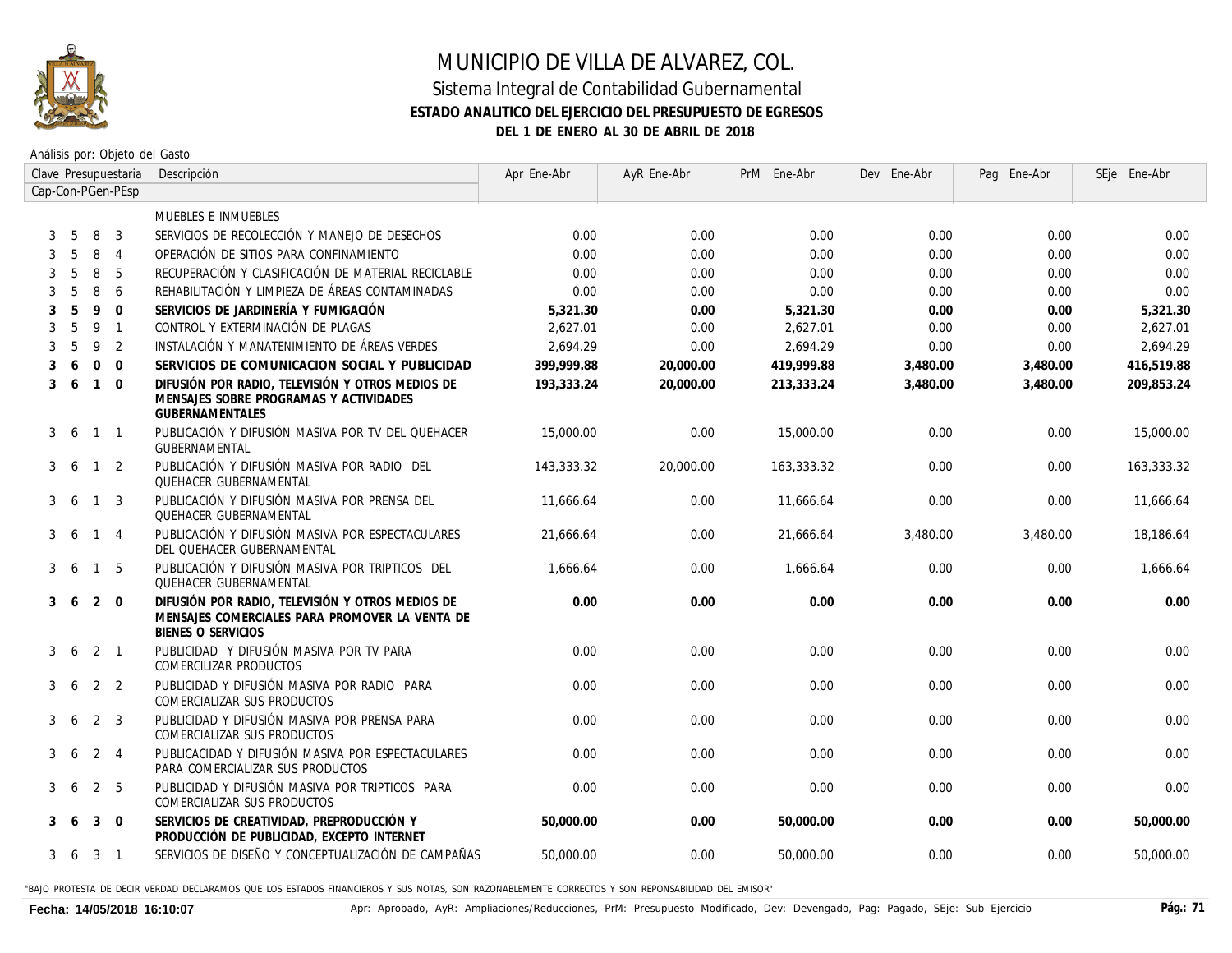

#### Sistema Integral de Contabilidad Gubernamental **ESTADO ANALITICO DEL EJERCICIO DEL PRESUPUESTO DE EGRESOS DEL 1 DE ENERO AL 30 DE ABRIL DE 2018**

Análisis por: Objeto del Gasto

| Cap-Con-PGen-PEsp<br>DE COMUNICACIÓN<br>$\mathbf{0}$<br>SERVICIOS DE REVELADO DE FOTOGRAFÍAS<br>0.00<br>0.00<br>$\overline{4}$<br>0.00<br>0.00<br>0.00<br>6<br>3<br>SERVICIOS DE REVELADO E IMPRESIÓN DE FOTOGRAFÍAS<br>0.00<br>0.00<br>0.00<br>0.00<br>0.00<br>$\overline{4}$<br>$\overline{1}$<br>6<br>5<br>$\Omega$<br>SERVICIOS DE LA INDUSTRIA FÍLMICA, DEL SONIDO Y DEL<br>0.00<br>0.00<br>0.00<br>0.00<br>0.00<br>3<br>6<br><b>VIDEO</b><br>5<br>SERVICIOS DE POST-PRODUCCIÓN<br>0.00<br>0.00<br>0.00<br>0.00<br>$\overline{1}$<br>0.00<br>3<br>6<br>5<br>$\overline{2}$<br>OTROS SERVICIOS PARA LA INDUSTRIA FILMICA Y VIDEO.<br>0.00<br>0.00<br>0.00<br>0.00<br>0.00<br>6<br>6<br>SERVICIO DE CREACIÓN Y DIFUSIÓN DE CONTENIDO<br>0.00<br>0.00<br>$\Omega$<br>156,666.64<br>156,666.64<br>0.00<br>3<br>-6<br>EXCLUSIVAMENTE A TRAVÉS DE INTERNET<br>SERVICIOS DE DIFUSIÓN Y TRANSMISIÓN A TRAVÉS DE<br>0.00<br>0.00<br>0.00<br>3<br>6<br>$\overline{1}$<br>156,666,64<br>156,666.64<br>6<br><i>INTERNET.</i><br>OTROS SERVICIOS DE INFORMACIÓN<br>0.00<br>0.00<br>0.00<br>0.00<br>0.00<br>9<br>$\mathbf 0$<br>-6<br>9<br>SERVICIOS DE MONITOREO DE INFORMACIÓN EN MEDIOS<br>0.00<br>$\overline{1}$<br>0.00<br>0.00<br>0.00<br>0.00<br>3<br>-6<br>MASIVOS DE COMUNICACIÓN<br>SERVICIOS DE TRASLADO Y VIATICOS<br>51,977.70<br>$\Omega$<br>$\Omega$<br>16,383.89<br>68,361.59<br>41,539.24<br>41,539.24<br>7<br>3<br>$\Omega$<br>PASAJES AÉREOS<br>0.00<br>14,478.00<br>7,036.00<br>7,036.00<br>$\mathbf{1}$<br>14,478.00<br>3<br>$\overline{7}$<br>PASAJE AÉREO<br>14,478.00<br>7,036.00<br>7,036.00<br>$\mathbf{1}$<br>$\sqrt{1}$<br>14,478.00<br>0.00<br>$\overline{7}$<br>3<br>2<br>$\Omega$<br><b>PASAJES TERRESTRES</b><br>935.00<br>4,682.00<br>5.617.00<br>2,413.97<br>2,413.97<br>$\overline{7}$<br><b>PASAJES TERRESTRES</b><br>$2 \quad 1$<br>935.00<br>4.682.00<br>5.617.00<br>2.413.97<br>2.413.97<br>$\overline{7}$<br>3<br>0.00<br>0.00<br>3<br>$\overline{0}$<br>PASAJES MARÍTIMOS, LACUSTRES Y FLUVIALES<br>0.00<br>0.00<br>0.00<br>3<br>PASAJES MARÍTIMOS, LACUSTRES Y FLUVIALES<br>0.00<br>0.00<br>0.00<br>0.00<br>0.00<br>$\overline{7}$<br>$\overline{1}$<br>$\overline{0}$<br><b>AUTOTRANSPORTE</b><br>2,204.11<br>4,606.89<br>6,811.00<br>6,811.00<br>6,811.00<br>$\overline{7}$<br>$\overline{4}$<br>FLETES Y TRANSPORTES<br>2,204.11<br>4,606.89<br>$\overline{4}$<br>$\overline{1}$<br>6,811.00<br>6,811.00<br>6,811.00<br>$\overline{7}$<br>5<br>$\Omega$<br>VIÁTICOS EN EL PAÍS<br>16.974.97<br>7.095.00<br>$\overline{7}$<br>24.069.97<br>15,196.03<br>15.196.03<br>3<br>5<br>880.00<br>$\overline{1}$<br>GASTOS DE ALIMENTACCIÓN EN VIÁTICOS<br>4.876.99<br>5,756,99<br>4.770.01<br>4.770.01<br>7<br>3<br>5<br>$\overline{2}$<br>GASTOS DE HOSPEDAJE EN VIÁTICOS<br>12,097.98<br>6,215.00<br>18,312.98<br>10,426.02<br>10,426.02<br>$\overline{7}$<br>5<br>$\overline{3}$<br>ARRENDAMIENTO DE VEHÍCULOS EN GASTOS DE VIÁTICOS<br>0.00<br>0.00<br>$\overline{7}$<br>0.00<br>0.00<br>0.00<br>5<br>$\overline{4}$<br>OTROS GASTO DE VIAJE<br>0.00<br>0.00<br>0.00<br>0.00<br>0.00<br>$\overline{7}$<br>5<br>5<br>CURSO DE CAPACITACION PRIMER NIVEL RESPOPNDIENTE<br>0.00<br>0.00<br>0.00<br>0.00<br>0.00<br>3<br>$\overline{7}$<br>(40 HRS) - VIATICOS<br>5<br>0.00<br>0.00<br>0.00<br>-6<br>DIPLOMADO PARA MANDOS MEDIOS<br>0.00<br>0.00<br>7<br>6<br>$\Omega$<br>VIÁTICOS EN EL EXTRANJERO<br>0.00<br>0.00<br>0.00<br>0.00<br>0.00<br>$\overline{7}$<br>GASTOS DE ALIMENTACIÓN EN VIÁTICOS EN EL EXTRANJERO<br>6<br>$\overline{1}$<br>0.00<br>0.00<br>0.00<br>0.00<br>0.00<br>7<br>GASTOS DE HOSPEDAJE EN VIÁTICOS EN EL EXTRANJERO<br>6<br>2<br>0.00<br>0.00<br>0.00<br>0.00<br>0.00<br>$\overline{7}$<br>ARRENDAMIENTO DE VEHÍCULOS EN GASTOS DE VIÁTICOS EN<br>6<br>3<br>0.00<br>0.00<br>0.00<br>0.00<br>0.00<br>$\overline{7}$<br>3<br>EL EXTRANJERO<br>GASTOS DE INSTALACIÓN Y TRASLADO DE MENAJE<br>0.00<br>3 7 7<br>$\overline{0}$<br>0.00<br>0.00<br>0.00<br>0.00 | Clave Presupuestaria |  | Descripción | Apr Ene-Abr | AyR Ene-Abr | PrM Ene-Abr | Dev Ene-Abr | Pag Ene-Abr | SEje Ene-Abr |
|----------------------------------------------------------------------------------------------------------------------------------------------------------------------------------------------------------------------------------------------------------------------------------------------------------------------------------------------------------------------------------------------------------------------------------------------------------------------------------------------------------------------------------------------------------------------------------------------------------------------------------------------------------------------------------------------------------------------------------------------------------------------------------------------------------------------------------------------------------------------------------------------------------------------------------------------------------------------------------------------------------------------------------------------------------------------------------------------------------------------------------------------------------------------------------------------------------------------------------------------------------------------------------------------------------------------------------------------------------------------------------------------------------------------------------------------------------------------------------------------------------------------------------------------------------------------------------------------------------------------------------------------------------------------------------------------------------------------------------------------------------------------------------------------------------------------------------------------------------------------------------------------------------------------------------------------------------------------------------------------------------------------------------------------------------------------------------------------------------------------------------------------------------------------------------------------------------------------------------------------------------------------------------------------------------------------------------------------------------------------------------------------------------------------------------------------------------------------------------------------------------------------------------------------------------------------------------------------------------------------------------------------------------------------------------------------------------------------------------------------------------------------------------------------------------------------------------------------------------------------------------------------------------------------------------------------------------------------------------------------------------------------------------------------------------------------------------------------------------------------------------------------------------------------------------------------------------------------------------------------------------------------------------------------------------------------------------------------------------------------------------------------------------------------------------------------------------------------------------------------------------------------------------------------------------------------------------------------------------------------------------------------------------------------------------------------------------------------------------------------------------------------------------------------------------------------------------------------------------------------------------------------------------------------------------------------------------------------------------------------------------------|----------------------|--|-------------|-------------|-------------|-------------|-------------|-------------|--------------|
|                                                                                                                                                                                                                                                                                                                                                                                                                                                                                                                                                                                                                                                                                                                                                                                                                                                                                                                                                                                                                                                                                                                                                                                                                                                                                                                                                                                                                                                                                                                                                                                                                                                                                                                                                                                                                                                                                                                                                                                                                                                                                                                                                                                                                                                                                                                                                                                                                                                                                                                                                                                                                                                                                                                                                                                                                                                                                                                                                                                                                                                                                                                                                                                                                                                                                                                                                                                                                                                                                                                                                                                                                                                                                                                                                                                                                                                                                                                                                                                                                |                      |  |             |             |             |             |             |             |              |
|                                                                                                                                                                                                                                                                                                                                                                                                                                                                                                                                                                                                                                                                                                                                                                                                                                                                                                                                                                                                                                                                                                                                                                                                                                                                                                                                                                                                                                                                                                                                                                                                                                                                                                                                                                                                                                                                                                                                                                                                                                                                                                                                                                                                                                                                                                                                                                                                                                                                                                                                                                                                                                                                                                                                                                                                                                                                                                                                                                                                                                                                                                                                                                                                                                                                                                                                                                                                                                                                                                                                                                                                                                                                                                                                                                                                                                                                                                                                                                                                                |                      |  |             |             |             |             |             |             |              |
|                                                                                                                                                                                                                                                                                                                                                                                                                                                                                                                                                                                                                                                                                                                                                                                                                                                                                                                                                                                                                                                                                                                                                                                                                                                                                                                                                                                                                                                                                                                                                                                                                                                                                                                                                                                                                                                                                                                                                                                                                                                                                                                                                                                                                                                                                                                                                                                                                                                                                                                                                                                                                                                                                                                                                                                                                                                                                                                                                                                                                                                                                                                                                                                                                                                                                                                                                                                                                                                                                                                                                                                                                                                                                                                                                                                                                                                                                                                                                                                                                |                      |  |             |             |             |             |             |             | 0.00         |
|                                                                                                                                                                                                                                                                                                                                                                                                                                                                                                                                                                                                                                                                                                                                                                                                                                                                                                                                                                                                                                                                                                                                                                                                                                                                                                                                                                                                                                                                                                                                                                                                                                                                                                                                                                                                                                                                                                                                                                                                                                                                                                                                                                                                                                                                                                                                                                                                                                                                                                                                                                                                                                                                                                                                                                                                                                                                                                                                                                                                                                                                                                                                                                                                                                                                                                                                                                                                                                                                                                                                                                                                                                                                                                                                                                                                                                                                                                                                                                                                                |                      |  |             |             |             |             |             |             | 0.00         |
|                                                                                                                                                                                                                                                                                                                                                                                                                                                                                                                                                                                                                                                                                                                                                                                                                                                                                                                                                                                                                                                                                                                                                                                                                                                                                                                                                                                                                                                                                                                                                                                                                                                                                                                                                                                                                                                                                                                                                                                                                                                                                                                                                                                                                                                                                                                                                                                                                                                                                                                                                                                                                                                                                                                                                                                                                                                                                                                                                                                                                                                                                                                                                                                                                                                                                                                                                                                                                                                                                                                                                                                                                                                                                                                                                                                                                                                                                                                                                                                                                |                      |  |             |             |             |             |             |             | 0.00         |
|                                                                                                                                                                                                                                                                                                                                                                                                                                                                                                                                                                                                                                                                                                                                                                                                                                                                                                                                                                                                                                                                                                                                                                                                                                                                                                                                                                                                                                                                                                                                                                                                                                                                                                                                                                                                                                                                                                                                                                                                                                                                                                                                                                                                                                                                                                                                                                                                                                                                                                                                                                                                                                                                                                                                                                                                                                                                                                                                                                                                                                                                                                                                                                                                                                                                                                                                                                                                                                                                                                                                                                                                                                                                                                                                                                                                                                                                                                                                                                                                                |                      |  |             |             |             |             |             |             | 0.00         |
|                                                                                                                                                                                                                                                                                                                                                                                                                                                                                                                                                                                                                                                                                                                                                                                                                                                                                                                                                                                                                                                                                                                                                                                                                                                                                                                                                                                                                                                                                                                                                                                                                                                                                                                                                                                                                                                                                                                                                                                                                                                                                                                                                                                                                                                                                                                                                                                                                                                                                                                                                                                                                                                                                                                                                                                                                                                                                                                                                                                                                                                                                                                                                                                                                                                                                                                                                                                                                                                                                                                                                                                                                                                                                                                                                                                                                                                                                                                                                                                                                |                      |  |             |             |             |             |             |             | 0.00         |
|                                                                                                                                                                                                                                                                                                                                                                                                                                                                                                                                                                                                                                                                                                                                                                                                                                                                                                                                                                                                                                                                                                                                                                                                                                                                                                                                                                                                                                                                                                                                                                                                                                                                                                                                                                                                                                                                                                                                                                                                                                                                                                                                                                                                                                                                                                                                                                                                                                                                                                                                                                                                                                                                                                                                                                                                                                                                                                                                                                                                                                                                                                                                                                                                                                                                                                                                                                                                                                                                                                                                                                                                                                                                                                                                                                                                                                                                                                                                                                                                                |                      |  |             |             |             |             |             |             | 156,666.64   |
|                                                                                                                                                                                                                                                                                                                                                                                                                                                                                                                                                                                                                                                                                                                                                                                                                                                                                                                                                                                                                                                                                                                                                                                                                                                                                                                                                                                                                                                                                                                                                                                                                                                                                                                                                                                                                                                                                                                                                                                                                                                                                                                                                                                                                                                                                                                                                                                                                                                                                                                                                                                                                                                                                                                                                                                                                                                                                                                                                                                                                                                                                                                                                                                                                                                                                                                                                                                                                                                                                                                                                                                                                                                                                                                                                                                                                                                                                                                                                                                                                |                      |  |             |             |             |             |             |             | 156,666.64   |
|                                                                                                                                                                                                                                                                                                                                                                                                                                                                                                                                                                                                                                                                                                                                                                                                                                                                                                                                                                                                                                                                                                                                                                                                                                                                                                                                                                                                                                                                                                                                                                                                                                                                                                                                                                                                                                                                                                                                                                                                                                                                                                                                                                                                                                                                                                                                                                                                                                                                                                                                                                                                                                                                                                                                                                                                                                                                                                                                                                                                                                                                                                                                                                                                                                                                                                                                                                                                                                                                                                                                                                                                                                                                                                                                                                                                                                                                                                                                                                                                                |                      |  |             |             |             |             |             |             | 0.00         |
|                                                                                                                                                                                                                                                                                                                                                                                                                                                                                                                                                                                                                                                                                                                                                                                                                                                                                                                                                                                                                                                                                                                                                                                                                                                                                                                                                                                                                                                                                                                                                                                                                                                                                                                                                                                                                                                                                                                                                                                                                                                                                                                                                                                                                                                                                                                                                                                                                                                                                                                                                                                                                                                                                                                                                                                                                                                                                                                                                                                                                                                                                                                                                                                                                                                                                                                                                                                                                                                                                                                                                                                                                                                                                                                                                                                                                                                                                                                                                                                                                |                      |  |             |             |             |             |             |             | 0.00         |
|                                                                                                                                                                                                                                                                                                                                                                                                                                                                                                                                                                                                                                                                                                                                                                                                                                                                                                                                                                                                                                                                                                                                                                                                                                                                                                                                                                                                                                                                                                                                                                                                                                                                                                                                                                                                                                                                                                                                                                                                                                                                                                                                                                                                                                                                                                                                                                                                                                                                                                                                                                                                                                                                                                                                                                                                                                                                                                                                                                                                                                                                                                                                                                                                                                                                                                                                                                                                                                                                                                                                                                                                                                                                                                                                                                                                                                                                                                                                                                                                                |                      |  |             |             |             |             |             |             | 26,822.35    |
|                                                                                                                                                                                                                                                                                                                                                                                                                                                                                                                                                                                                                                                                                                                                                                                                                                                                                                                                                                                                                                                                                                                                                                                                                                                                                                                                                                                                                                                                                                                                                                                                                                                                                                                                                                                                                                                                                                                                                                                                                                                                                                                                                                                                                                                                                                                                                                                                                                                                                                                                                                                                                                                                                                                                                                                                                                                                                                                                                                                                                                                                                                                                                                                                                                                                                                                                                                                                                                                                                                                                                                                                                                                                                                                                                                                                                                                                                                                                                                                                                |                      |  |             |             |             |             |             |             | 7,442.00     |
|                                                                                                                                                                                                                                                                                                                                                                                                                                                                                                                                                                                                                                                                                                                                                                                                                                                                                                                                                                                                                                                                                                                                                                                                                                                                                                                                                                                                                                                                                                                                                                                                                                                                                                                                                                                                                                                                                                                                                                                                                                                                                                                                                                                                                                                                                                                                                                                                                                                                                                                                                                                                                                                                                                                                                                                                                                                                                                                                                                                                                                                                                                                                                                                                                                                                                                                                                                                                                                                                                                                                                                                                                                                                                                                                                                                                                                                                                                                                                                                                                |                      |  |             |             |             |             |             |             | 7,442.00     |
|                                                                                                                                                                                                                                                                                                                                                                                                                                                                                                                                                                                                                                                                                                                                                                                                                                                                                                                                                                                                                                                                                                                                                                                                                                                                                                                                                                                                                                                                                                                                                                                                                                                                                                                                                                                                                                                                                                                                                                                                                                                                                                                                                                                                                                                                                                                                                                                                                                                                                                                                                                                                                                                                                                                                                                                                                                                                                                                                                                                                                                                                                                                                                                                                                                                                                                                                                                                                                                                                                                                                                                                                                                                                                                                                                                                                                                                                                                                                                                                                                |                      |  |             |             |             |             |             |             | 3,203.03     |
|                                                                                                                                                                                                                                                                                                                                                                                                                                                                                                                                                                                                                                                                                                                                                                                                                                                                                                                                                                                                                                                                                                                                                                                                                                                                                                                                                                                                                                                                                                                                                                                                                                                                                                                                                                                                                                                                                                                                                                                                                                                                                                                                                                                                                                                                                                                                                                                                                                                                                                                                                                                                                                                                                                                                                                                                                                                                                                                                                                                                                                                                                                                                                                                                                                                                                                                                                                                                                                                                                                                                                                                                                                                                                                                                                                                                                                                                                                                                                                                                                |                      |  |             |             |             |             |             |             | 3,203.03     |
|                                                                                                                                                                                                                                                                                                                                                                                                                                                                                                                                                                                                                                                                                                                                                                                                                                                                                                                                                                                                                                                                                                                                                                                                                                                                                                                                                                                                                                                                                                                                                                                                                                                                                                                                                                                                                                                                                                                                                                                                                                                                                                                                                                                                                                                                                                                                                                                                                                                                                                                                                                                                                                                                                                                                                                                                                                                                                                                                                                                                                                                                                                                                                                                                                                                                                                                                                                                                                                                                                                                                                                                                                                                                                                                                                                                                                                                                                                                                                                                                                |                      |  |             |             |             |             |             |             | 0.00         |
|                                                                                                                                                                                                                                                                                                                                                                                                                                                                                                                                                                                                                                                                                                                                                                                                                                                                                                                                                                                                                                                                                                                                                                                                                                                                                                                                                                                                                                                                                                                                                                                                                                                                                                                                                                                                                                                                                                                                                                                                                                                                                                                                                                                                                                                                                                                                                                                                                                                                                                                                                                                                                                                                                                                                                                                                                                                                                                                                                                                                                                                                                                                                                                                                                                                                                                                                                                                                                                                                                                                                                                                                                                                                                                                                                                                                                                                                                                                                                                                                                |                      |  |             |             |             |             |             |             | 0.00         |
|                                                                                                                                                                                                                                                                                                                                                                                                                                                                                                                                                                                                                                                                                                                                                                                                                                                                                                                                                                                                                                                                                                                                                                                                                                                                                                                                                                                                                                                                                                                                                                                                                                                                                                                                                                                                                                                                                                                                                                                                                                                                                                                                                                                                                                                                                                                                                                                                                                                                                                                                                                                                                                                                                                                                                                                                                                                                                                                                                                                                                                                                                                                                                                                                                                                                                                                                                                                                                                                                                                                                                                                                                                                                                                                                                                                                                                                                                                                                                                                                                |                      |  |             |             |             |             |             |             | 0.00         |
|                                                                                                                                                                                                                                                                                                                                                                                                                                                                                                                                                                                                                                                                                                                                                                                                                                                                                                                                                                                                                                                                                                                                                                                                                                                                                                                                                                                                                                                                                                                                                                                                                                                                                                                                                                                                                                                                                                                                                                                                                                                                                                                                                                                                                                                                                                                                                                                                                                                                                                                                                                                                                                                                                                                                                                                                                                                                                                                                                                                                                                                                                                                                                                                                                                                                                                                                                                                                                                                                                                                                                                                                                                                                                                                                                                                                                                                                                                                                                                                                                |                      |  |             |             |             |             |             |             | 0.00         |
|                                                                                                                                                                                                                                                                                                                                                                                                                                                                                                                                                                                                                                                                                                                                                                                                                                                                                                                                                                                                                                                                                                                                                                                                                                                                                                                                                                                                                                                                                                                                                                                                                                                                                                                                                                                                                                                                                                                                                                                                                                                                                                                                                                                                                                                                                                                                                                                                                                                                                                                                                                                                                                                                                                                                                                                                                                                                                                                                                                                                                                                                                                                                                                                                                                                                                                                                                                                                                                                                                                                                                                                                                                                                                                                                                                                                                                                                                                                                                                                                                |                      |  |             |             |             |             |             |             | 8.873.94     |
|                                                                                                                                                                                                                                                                                                                                                                                                                                                                                                                                                                                                                                                                                                                                                                                                                                                                                                                                                                                                                                                                                                                                                                                                                                                                                                                                                                                                                                                                                                                                                                                                                                                                                                                                                                                                                                                                                                                                                                                                                                                                                                                                                                                                                                                                                                                                                                                                                                                                                                                                                                                                                                                                                                                                                                                                                                                                                                                                                                                                                                                                                                                                                                                                                                                                                                                                                                                                                                                                                                                                                                                                                                                                                                                                                                                                                                                                                                                                                                                                                |                      |  |             |             |             |             |             |             | 986,98       |
|                                                                                                                                                                                                                                                                                                                                                                                                                                                                                                                                                                                                                                                                                                                                                                                                                                                                                                                                                                                                                                                                                                                                                                                                                                                                                                                                                                                                                                                                                                                                                                                                                                                                                                                                                                                                                                                                                                                                                                                                                                                                                                                                                                                                                                                                                                                                                                                                                                                                                                                                                                                                                                                                                                                                                                                                                                                                                                                                                                                                                                                                                                                                                                                                                                                                                                                                                                                                                                                                                                                                                                                                                                                                                                                                                                                                                                                                                                                                                                                                                |                      |  |             |             |             |             |             |             | 7,886.96     |
|                                                                                                                                                                                                                                                                                                                                                                                                                                                                                                                                                                                                                                                                                                                                                                                                                                                                                                                                                                                                                                                                                                                                                                                                                                                                                                                                                                                                                                                                                                                                                                                                                                                                                                                                                                                                                                                                                                                                                                                                                                                                                                                                                                                                                                                                                                                                                                                                                                                                                                                                                                                                                                                                                                                                                                                                                                                                                                                                                                                                                                                                                                                                                                                                                                                                                                                                                                                                                                                                                                                                                                                                                                                                                                                                                                                                                                                                                                                                                                                                                |                      |  |             |             |             |             |             |             | 0.00         |
|                                                                                                                                                                                                                                                                                                                                                                                                                                                                                                                                                                                                                                                                                                                                                                                                                                                                                                                                                                                                                                                                                                                                                                                                                                                                                                                                                                                                                                                                                                                                                                                                                                                                                                                                                                                                                                                                                                                                                                                                                                                                                                                                                                                                                                                                                                                                                                                                                                                                                                                                                                                                                                                                                                                                                                                                                                                                                                                                                                                                                                                                                                                                                                                                                                                                                                                                                                                                                                                                                                                                                                                                                                                                                                                                                                                                                                                                                                                                                                                                                |                      |  |             |             |             |             |             |             | 0.00         |
|                                                                                                                                                                                                                                                                                                                                                                                                                                                                                                                                                                                                                                                                                                                                                                                                                                                                                                                                                                                                                                                                                                                                                                                                                                                                                                                                                                                                                                                                                                                                                                                                                                                                                                                                                                                                                                                                                                                                                                                                                                                                                                                                                                                                                                                                                                                                                                                                                                                                                                                                                                                                                                                                                                                                                                                                                                                                                                                                                                                                                                                                                                                                                                                                                                                                                                                                                                                                                                                                                                                                                                                                                                                                                                                                                                                                                                                                                                                                                                                                                |                      |  |             |             |             |             |             |             | 0.00         |
|                                                                                                                                                                                                                                                                                                                                                                                                                                                                                                                                                                                                                                                                                                                                                                                                                                                                                                                                                                                                                                                                                                                                                                                                                                                                                                                                                                                                                                                                                                                                                                                                                                                                                                                                                                                                                                                                                                                                                                                                                                                                                                                                                                                                                                                                                                                                                                                                                                                                                                                                                                                                                                                                                                                                                                                                                                                                                                                                                                                                                                                                                                                                                                                                                                                                                                                                                                                                                                                                                                                                                                                                                                                                                                                                                                                                                                                                                                                                                                                                                |                      |  |             |             |             |             |             |             | 0.00         |
|                                                                                                                                                                                                                                                                                                                                                                                                                                                                                                                                                                                                                                                                                                                                                                                                                                                                                                                                                                                                                                                                                                                                                                                                                                                                                                                                                                                                                                                                                                                                                                                                                                                                                                                                                                                                                                                                                                                                                                                                                                                                                                                                                                                                                                                                                                                                                                                                                                                                                                                                                                                                                                                                                                                                                                                                                                                                                                                                                                                                                                                                                                                                                                                                                                                                                                                                                                                                                                                                                                                                                                                                                                                                                                                                                                                                                                                                                                                                                                                                                |                      |  |             |             |             |             |             |             | 0.00         |
|                                                                                                                                                                                                                                                                                                                                                                                                                                                                                                                                                                                                                                                                                                                                                                                                                                                                                                                                                                                                                                                                                                                                                                                                                                                                                                                                                                                                                                                                                                                                                                                                                                                                                                                                                                                                                                                                                                                                                                                                                                                                                                                                                                                                                                                                                                                                                                                                                                                                                                                                                                                                                                                                                                                                                                                                                                                                                                                                                                                                                                                                                                                                                                                                                                                                                                                                                                                                                                                                                                                                                                                                                                                                                                                                                                                                                                                                                                                                                                                                                |                      |  |             |             |             |             |             |             | 0.00         |
|                                                                                                                                                                                                                                                                                                                                                                                                                                                                                                                                                                                                                                                                                                                                                                                                                                                                                                                                                                                                                                                                                                                                                                                                                                                                                                                                                                                                                                                                                                                                                                                                                                                                                                                                                                                                                                                                                                                                                                                                                                                                                                                                                                                                                                                                                                                                                                                                                                                                                                                                                                                                                                                                                                                                                                                                                                                                                                                                                                                                                                                                                                                                                                                                                                                                                                                                                                                                                                                                                                                                                                                                                                                                                                                                                                                                                                                                                                                                                                                                                |                      |  |             |             |             |             |             |             | 0.00         |
|                                                                                                                                                                                                                                                                                                                                                                                                                                                                                                                                                                                                                                                                                                                                                                                                                                                                                                                                                                                                                                                                                                                                                                                                                                                                                                                                                                                                                                                                                                                                                                                                                                                                                                                                                                                                                                                                                                                                                                                                                                                                                                                                                                                                                                                                                                                                                                                                                                                                                                                                                                                                                                                                                                                                                                                                                                                                                                                                                                                                                                                                                                                                                                                                                                                                                                                                                                                                                                                                                                                                                                                                                                                                                                                                                                                                                                                                                                                                                                                                                |                      |  |             |             |             |             |             |             | 0.00         |
|                                                                                                                                                                                                                                                                                                                                                                                                                                                                                                                                                                                                                                                                                                                                                                                                                                                                                                                                                                                                                                                                                                                                                                                                                                                                                                                                                                                                                                                                                                                                                                                                                                                                                                                                                                                                                                                                                                                                                                                                                                                                                                                                                                                                                                                                                                                                                                                                                                                                                                                                                                                                                                                                                                                                                                                                                                                                                                                                                                                                                                                                                                                                                                                                                                                                                                                                                                                                                                                                                                                                                                                                                                                                                                                                                                                                                                                                                                                                                                                                                |                      |  |             |             |             |             |             |             | 0.00         |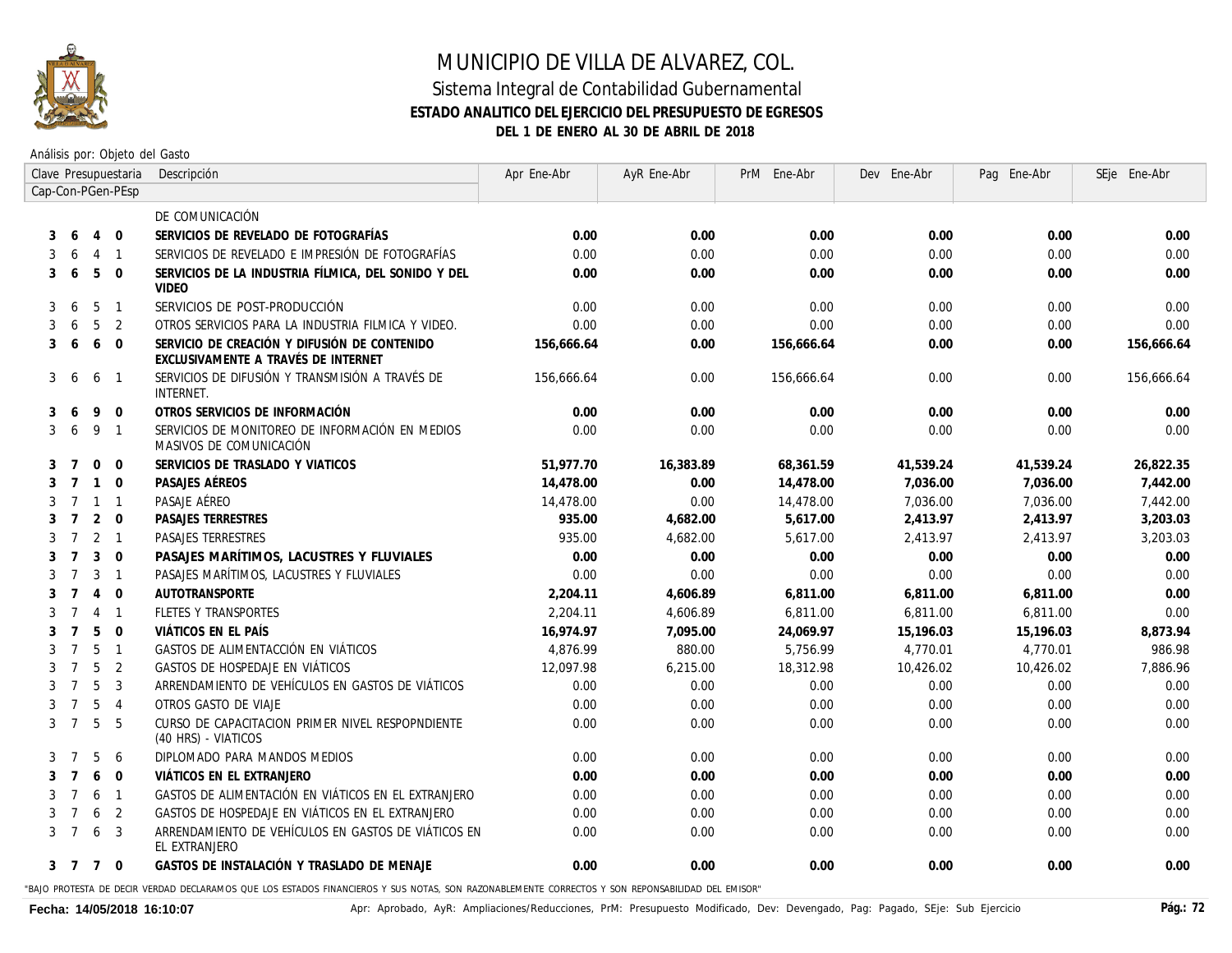

Análisis por: Objeto del Gasto

|   |                |                | Clave Presupuestaria     | Descripción                                                                                                   | Apr Ene-Abr  | AyR Ene-Abr  | PrM Ene-Abr  | Dev Ene-Abr  | Pag Ene-Abr  | SEje Ene-Abr |
|---|----------------|----------------|--------------------------|---------------------------------------------------------------------------------------------------------------|--------------|--------------|--------------|--------------|--------------|--------------|
|   |                |                | Cap-Con-PGen-PEsp        |                                                                                                               |              |              |              |              |              |              |
|   | 3 7 7 1        |                |                          | GASTOS POR TRASLADO DE MENAJE DE DIPLOMÁTICOS<br>CUANDO REQUIERA SU PERMANENCIA FUERA DE SU<br>RESIDENCIA     | 0.00         | 0.00         | 0.00         | 0.00         | 0.00         | 0.00         |
| 3 | $\overline{7}$ | 8              | $\mathbf 0$              | SERVICIOS INTEGRALES DE TRASLADO Y VIÁTICOS                                                                   | 0.00         | 0.00         | 0.00         | 0.00         | 0.00         | 0.00         |
| 3 | $\overline{7}$ | 8              | $\overline{1}$           | OTROS SERVICIOS INTEGRALES DE TRASLADO Y VIÁTICOS                                                             | 0.00         | 0.00         | 0.00         | 0.00         | 0.00         | 0.00         |
| 3 | $\overline{7}$ | 9              | $\overline{0}$           | OTROS SERVICIOS DE TRASLADO Y HOSPEDAJE                                                                       | 17,385.62    | 0.00         | 17,385.62    | 10,082.24    | 10,082.24    | 7,303.38     |
| 3 | $\overline{7}$ | 9              | $\overline{1}$           | GASTOS DE TRASLADO                                                                                            | 17,385.62    | 0.00         | 17.385.62    | 10,082.24    | 10,082.24    | 7,303.38     |
| 3 | 8              | $\mathbf{0}$   | $\overline{0}$           | SERVICIOS OFICIALES                                                                                           | 1,009,948.00 | 90,741.77    | 1,100,689.77 | 630,546.88   | 627,546.88   | 470,142.89   |
| 3 | 8              | $\overline{1}$ | $\overline{0}$           | <b>GASTOS DE CEREMONIAL</b>                                                                                   | 2,431.00     | 0.00         | 2,431.00     | 0.00         | 0.00         | 2,431.00     |
| 3 | -8             | $\overline{1}$ | $\overline{1}$           | GASTOS DE CEREMONIAL POR ORGANIZACIÓN Y EJECUCIÓN<br>DE RECEPCIONES DE CUERPO DIPLOMÁTICO Y<br>PERSONALIDADES | 2,431.00     | 0.00         | 2,431.00     | 0.00         | 0.00         | 2,431.00     |
| 3 | 8              | 2 0            |                          | GASTOS DE ORDEN SOCIAL Y CULTURAL                                                                             | 1,002,315.00 | 90.741.77    | 1,093,056.77 | 630,546.88   | 627,546.88   | 462,509.89   |
| 3 | 8              | $2 \quad 1$    |                          | GASTOS POR CELEBRACIÓN DE ACTOS CONMEMORATIVOS                                                                | 49,000.00    | 0.00         | 49,000.00    | 14,140.40    | 14,140.40    | 34,859.60    |
| 3 | 8              | 2 <sub>2</sub> |                          | GASTOS POR CELEBRACIÓN DE ACTOS DE ORDEN SOCIAL                                                               | 953,315.00   | 87,201.77    | 1,040,516.77 | 612,866.48   | 612,866.48   | 427,650.29   |
| 3 | 8              | 2 <sup>3</sup> |                          | GASTOS POR CELEBRACIÓN DE ACTOS DE ORDEN CULTURAL                                                             | 0.00         | 3,540.00     | 3,540.00     | 3,540.00     | 540.00       | 0.00         |
| 3 | 8              | 3              | $\overline{0}$           | CONGRESOS Y CONVENCIONES                                                                                      | 0.00         | 0.00         | 0.00         | 0.00         | 0.00         | 0.00         |
| 3 | 8              | 3              | $\overline{\phantom{0}}$ | CELEBRACIÓN DE CONGRESOS, CONVENCIONES,<br>SEMINARIOS, SIMPOSIOS Y OTROS                                      | 0.00         | 0.00         | 0.00         | 0.00         | 0.00         | 0.00         |
| 3 | 8              | 4              | $\overline{0}$           | <b>EXPOSICIONES</b>                                                                                           | 0.00         | 0.00         | 0.00         | 0.00         | 0.00         | 0.00         |
| 3 | 8              | $\overline{4}$ | $\overline{1}$           | INSTALACIÓN Y SOSTENIMIENTO DE EXPOSICIONES                                                                   | 0.00         | 0.00         | 0.00         | 0.00         | 0.00         | 0.00         |
| 3 | 8              | 5              | $\overline{0}$           | GASTOS DE REPRESENTACIÓN                                                                                      | 5,202.00     | 0.00         | 5,202.00     | 0.00         | 0.00         | 5,202.00     |
| 3 | 8              | 5              | $\overline{1}$           | GASTOS AUTORIZADOS A PERSONAL DE MANDOS MEDIOS Y<br>SUPERIORES POR ACT. INSTITUCIONALES                       | 5,202.00     | 0.00         | 5,202.00     | 0.00         | 0.00         | 5,202.00     |
| 3 | 9              | $\Omega$       | $\overline{0}$           | OTROS SERVICIOS GENERALES                                                                                     | 1,523,686.20 | 1,238,275.47 | 2,761,961.67 | 2,285,501.97 | 1,814,453.15 | 476,459.70   |
| 3 | 9              | $\mathbf{1}$   | $\overline{0}$           | SERVICIOS FUNERARIOS Y DE CEMENTERIOS                                                                         | 0.00         | 0.00         | 0.00         | 0.00         | 0.00         | 0.00         |
| 3 | - 9            | $\overline{1}$ | $\overline{1}$           | PAGOS DE DEFUNCIÓN Y GASTOS A FAMILIARES DE<br>SERVIDORES PÚBLICOS                                            | 0.00         | 0.00         | 0.00         | 0.00         | 0.00         | 0.00         |
| 3 | -9             | $\overline{2}$ | $\overline{0}$           | IMPUESTOS Y DERECHOS                                                                                          | 11,630.00    | 203,572.00   | 215,202.00   | 215,202.00   | 215,202.00   | 0.00         |
| 3 | 9              | 2 <sub>1</sub> |                          | GASTOS DE ESCRITURACIÓN                                                                                       | 0.00         | 0.00         | 0.00         | 0.00         | 0.00         | 0.00         |
| 3 | 9              | 2 <sup>2</sup> |                          | LEGALIZACIÓN DE EXHORTOS NOTARIALES                                                                           | 0.00         | 0.00         | 0.00         | 0.00         | 0.00         | 0.00         |
| 3 | 9              | 2              | $\overline{\mathbf{3}}$  | TENENCIA Y CANJE DE PLACAS DE VEHÍCULOS OFICIALES                                                             | 11,630.00    | 203,572.00   | 215,202.00   | 215,202.00   | 215,202.00   | 0.00         |
| 3 | 9              | 2 <sub>1</sub> |                          | DILIGENCIAS JUDICIALES                                                                                        | 0.00         | 0.00         | 0.00         | 0.00         | 0.00         | 0.00         |
| 3 | $\mathsf q$    | 2              | - 5                      | CERTIFICACIONES Y DEMÁS IMPUESTOS Y DERECHOS                                                                  | 0.00         | 0.00         | 0.00         | 0.00         | 0.00         | 0.00         |
|   |                | 3              | $\overline{0}$           | IMPUESTOS Y DERECHOS DE IMPORTACIÓN                                                                           | 0.00         | 0.00         | 0.00         | 0.00         | 0.00         | 0.00         |
|   |                | 3              | $\overline{1}$           | IMPUESTOS Y DERECHOS DE IMPORTACIÓN                                                                           | 0.00         | 0.00         | 0.00         | 0.00         | 0.00         | 0.00         |
| 3 | -9             | 4              | $\overline{0}$           | SENTENCIAS Y RESOLUCIONES POR AUTORIDAD                                                                       | 620,000.00   | 828,120.63   | 1,448,120.63 | 1,404,735.33 | 1,404,735.33 | 43,385.30    |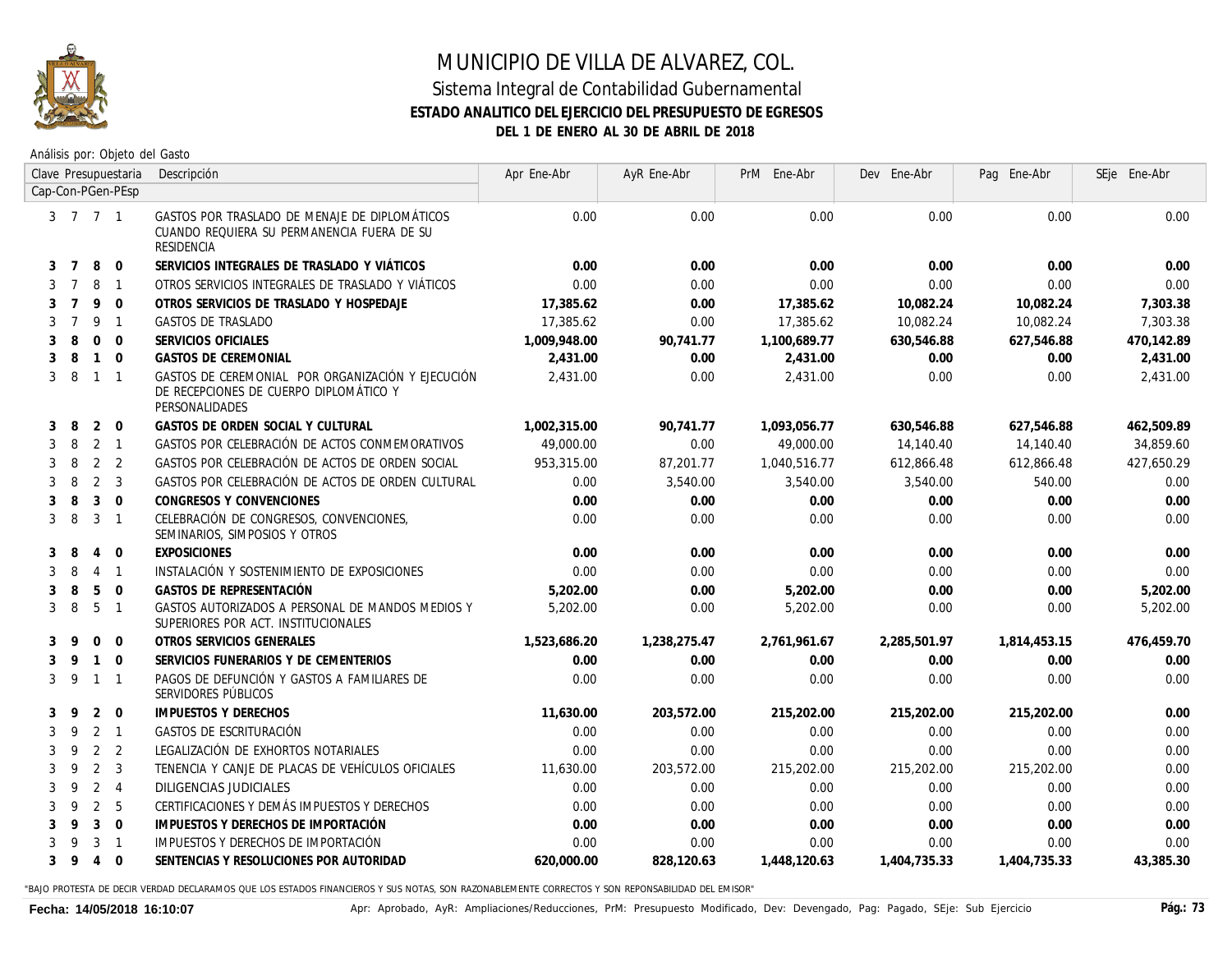

Análisis por: Objeto del Gasto

|   |                |                | Clave Presupuestaria | Descripción                                                                                      | Apr Ene-Abr   | AyR Ene-Abr  | PrM Ene-Abr   | Dev Ene-Abr   | Pag Ene-Abr   | SEje Ene-Abr |
|---|----------------|----------------|----------------------|--------------------------------------------------------------------------------------------------|---------------|--------------|---------------|---------------|---------------|--------------|
|   |                |                | Cap-Con-PGen-PEsp    |                                                                                                  |               |              |               |               |               |              |
|   |                |                |                      | COMPETENTE                                                                                       |               |              |               |               |               |              |
|   | $3 \quad 9$    | $\overline{4}$ | $\overline{1}$       | OBLIGACIONES O INDEMNIZACIONES DERIVADAS DE<br>RESOLUCIONES DE AUTORIDADES COMPETENTES           | 620,000,00    | 828,120.63   | 1,448,120.63  | 1,404,735.33  | 1,404,735.33  | 43,385.30    |
| 3 | -9             | 5              | $\Omega$             | PENAS, MULTAS, ACCESORIOS Y ACTUALIZACIONES                                                      | 73,333.32     | 180,000.00   | 253,333.32    | 149,182.98    | 149,182.98    | 104,150.34   |
|   | q              | 5              | $\overline{1}$       | MULTAS POR PASIVOS FISCALES                                                                      | 3.333.32      | 0.00         | 3,333,32      | 0.00          | 0.00          | 3,333.32     |
| 3 | 9              | 5              | 2                    | <b>ACTUALIZACIONES FISCALES</b>                                                                  | 20,000.00     | $-12,726.96$ | 7,273.04      | 0.00          | 0.00          | 7,273.04     |
|   | 9              | 5              | 3                    | INTERESES POR PAGO DE PASIVOS FISCALES                                                           | 0.00          | 0.00         | 0.00          | 0.00          | 0.00          | 0.00         |
|   | 9              | 5              | $\overline{4}$       | ACCESORIOS POR PASIVOS FISCALES                                                                  | 0.00          | 0.00         | 0.00          | 0.00          | 0.00          | 0.00         |
|   | 9              | 5              | 5                    | RECARGOS                                                                                         | 50,000.00     | 192,726.96   | 242,726.96    | 149,182.98    | 149, 182.98   | 93,543.98    |
|   | 9              | 6              | $\Omega$             | OTROS GASTOS POR RESPONSABILIDADES                                                               | 0.00          | 10.047.58    | 10.047.58     | 10.047.58     | 10.047.58     | 0.00         |
| 3 | 9              | 6              | $\overline{1}$       | EROGACIONES QUE DERIVEN DEL ROBO EXTRAVÍO DE<br>RECURSOS PÚBLICOS NO RECUPERABLES.               | 0.00          | 0.00         | 0.00          | 0.00          | 0.00          | 0.00         |
| 3 | 9              | 6              | 2                    | EROGACIONES QUE DERIVEN DE LA RESPONSABILIDAD CIVIL                                              | 0.00          | 10,047.58    | 10,047.58     | 10.047.58     | 10.047.58     | 0.00         |
|   | 9              | $\overline{7}$ | $\Omega$             | <b>UTILIDADES</b>                                                                                | 0.00          | 0.00         | 0.00          | 0.00          | 0.00          | 0.00         |
| 3 | 9              | 8              | $\Omega$             | IMPUESTO SOBRE NOMINAS Y OTROS QUE SE DERIVEN DE<br>UNA RELACION LABORAL                         | 798,722.88    | 0.00         | 798,722.88    | 471.048.82    | 0.00          | 327,674.06   |
| 3 | 9              | 8              | $\overline{1}$       | IMPUESTO SOBRE NÓMINAS                                                                           | 798,722.88    | 0.00         | 798,722.88    | 471,048.82    | 0.00          | 327,674.06   |
|   | 9              | 8              | 2                    | CUOTAS DEL IMSS                                                                                  | 0.00          | 0.00         | 0.00          | 0.00          | 0.00          | 0.00         |
|   | 9              | 9              | $\overline{0}$       | OTROS SERVICIOS GENERALES                                                                        | 20,000.00     | 16,535.26    | 36,535.26     | 35,285.26     | 35,285.26     | 1,250.00     |
|   | 9              | 9              | $\overline{1}$       | OTROS SERVICIOS GENERALES                                                                        | 20,000.00     | 16,535.26    | 36,535.26     | 35,285.26     | 35,285.26     | 1,250.00     |
| 4 | $\Omega$       | $\mathbf 0$    | $\Omega$             | TRANSFERENCIAS, ASIGNACIONES, SUBSIDIOS Y OTRAS<br>AYUDAS                                        | 16.646.354.47 | 2.190.525.75 | 18,836,880.22 | 16.280.445.22 | 13.568.559.95 | 2,556,435.00 |
|   |                | $\Omega$       | $\Omega$             | TRANSFERENCIAS INTERNAS Y ASIGNACIONES AL SECTOR<br>PÚBLICO                                      | 7.283.032.45  | 1,172,625.25 | 8,455,657.70  | 6,763,852.86  | 4.597.808.71  | 1,691,804.84 |
|   |                | $\mathbf{1}$   | $\Omega$             | ASIGNACIONES PRESUPUESTARIAS AL PODER EJECUTIVO                                                  | 0.00          | 0.00         | 0.00          | 0.00          | 0.00          | 0.00         |
|   |                | 2              | $\Omega$             | ASIGNACIONES PRESUPUESTARIAS AL PODER LEGISLATIVO                                                | 0.00          | 0.00         | 0.00          | 0.00          | 0.00          | 0.00         |
|   |                | 3              | $\Omega$             | ASIGNACIONES PRESUPUESTARIAS AL PODER JUDICIAL                                                   | 0.00          | 0.00         | 0.00          | 0.00          | 0.00          | 0.00         |
|   |                | 4              | $\Omega$             | ASIGNACIONES PRESUPUESTARIAS A ÓRGANOS<br><b>AUTÓNOMOS</b>                                       | 7,283,032.45  | 1,172,625.25 | 8,455,657.70  | 6,763,852.86  | 4,597,808.71  | 1,691,804.84 |
|   |                | 4              | $\overline{1}$       | ORGANISMOS AUTONOMOS                                                                             | 7,283,032.45  | 1,172,625.25 | 8,455,657.70  | 6,763,852.86  | 4,597,808.71  | 1,691,804.84 |
|   | $4 \quad 1$    | 5              | $\Omega$             | TRANSFERENCIAS INTERNAS OTORGADAS A ENTIDADES<br>PARAESTATALES NO EMPRESARIALES Y NO FINANCIERAS | 0.00          | 0.00         | 0.00          | 0.00          | 0.00          | 0.00         |
| 4 |                | 6              | $\Omega$             | TRANSFERENCIAS INTERNAS OTORGADAS A ENTIDADES<br>PARAESTATALES EMPRESARIALES Y NO FINANCIERAS    | 0.00          | 0.00         | 0.00          | 0.00          | 0.00          | 0.00         |
| 4 | $\overline{1}$ | $\overline{7}$ | $\mathbf 0$          | TRANSFERENCIAS INTERNAS OTORGADAS A FIDEICOMISOS<br>PÚBLICOS EMPRESARIALES Y NO FINANCIEROS      | 0.00          | 0.00         | 0.00          | 0.00          | 0.00          | 0.00         |
|   | 41             | 8              | $\overline{0}$       | TRANSFERENCIAS INTERNAS OTORGADAS A INSTITUCIONES                                                | 0.00          | 0.00         | 0.00          | 0.00          | 0.00          | 0.00         |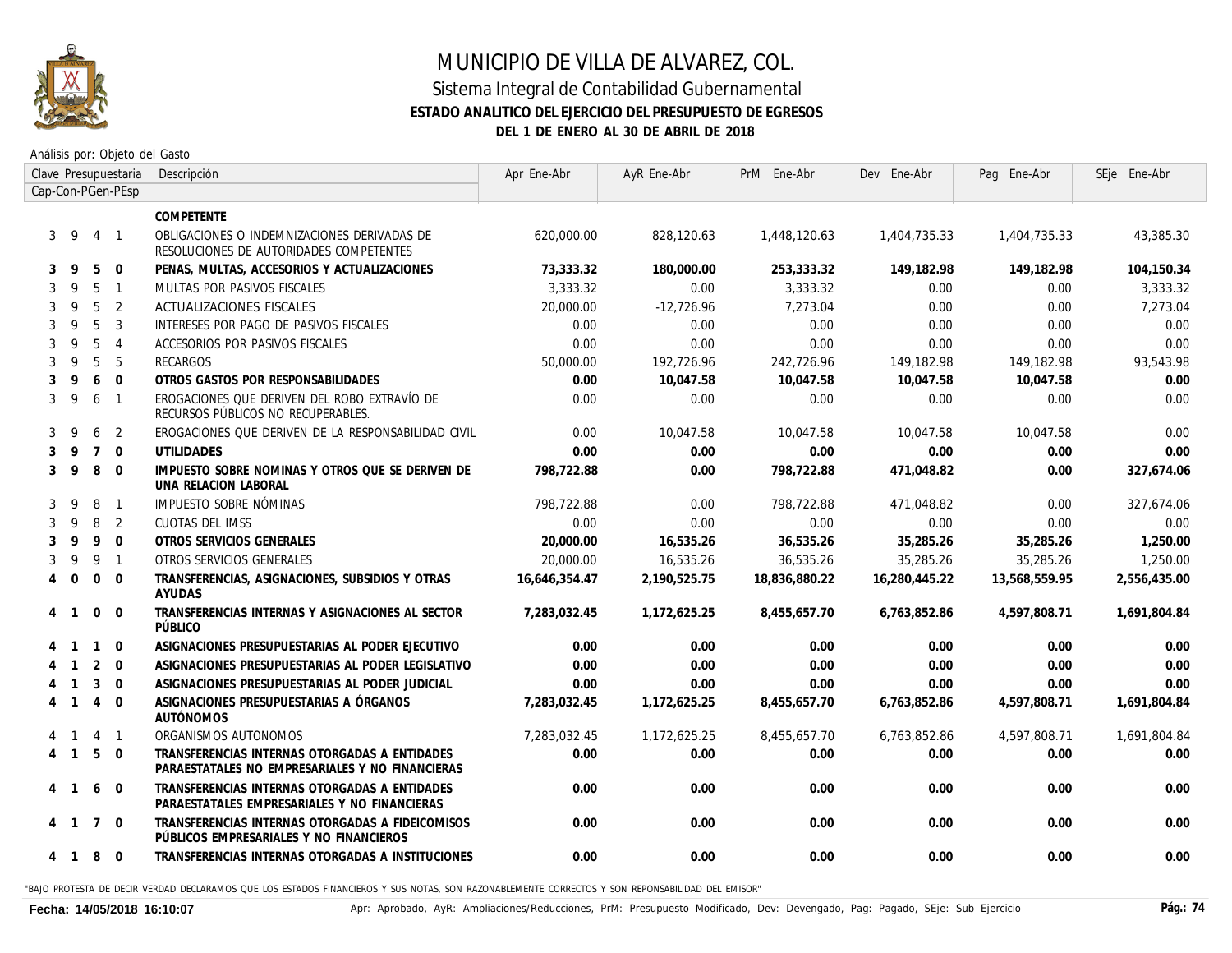

#### Sistema Integral de Contabilidad Gubernamental **ESTADO ANALITICO DEL EJERCICIO DEL PRESUPUESTO DE EGRESOS DEL 1 DE ENERO AL 30 DE ABRIL DE 2018**

Análisis por: Objeto del Gasto

|   |                |                | Clave Presupuestaria | Descripción                                                                             | Apr Ene-Abr | AyR Ene-Abr | PrM Ene-Abr  | Dev Ene-Abr | Pag Ene-Abr | SEje Ene-Abr |
|---|----------------|----------------|----------------------|-----------------------------------------------------------------------------------------|-------------|-------------|--------------|-------------|-------------|--------------|
|   |                |                | Cap-Con-PGen-PEsp    |                                                                                         |             |             |              |             |             |              |
|   |                |                |                      | PARAESTATALES PÚBLICAS FINANCIERAS                                                      |             |             |              |             |             |              |
|   | $\overline{1}$ | -9             | $\mathbf 0$          | TRANSFERENCIAS INTERNAS OTORGADAS A FIDEICOMISOS<br>PÚBLICOS FINANCIEROS                | 0.00        | 0.00        | 0.00         | 0.00        | 0.00        | 0.00         |
|   | 2              | $\mathbf 0$    | $\mathbf{0}$         | TRANSFERENCIAS AL RESTO DEL SECTOR PUBLICO                                              | 0.00        | 0.00        | 0.00         | 0.00        | 0.00        | 0.00         |
|   | 2              | $\overline{1}$ | $\Omega$             | TRANSFERENCIAS OTORGADAS A ENTIDADES<br>PARAESTATALES NO EMPRESARIALES Y NO FINANCIERAS | 0.00        | 0.00        | 0.00         | 0.00        | 0.00        | 0.00         |
| 4 | 2              | $\overline{2}$ | $\mathbf 0$          | TRANSFERENCIAS OTORGADAS PARA ENTIDADES<br>PARAESTATALES EMPRESARIALES Y NO FINANCIERAS | 0.00        | 0.00        | 0.00         | 0.00        | 0.00        | 0.00         |
| 4 | $\overline{2}$ | 3              | $\mathbf 0$          | TRANSFERENCIAS OTORGADAS PARA INSTITUCIONES<br>PARAESTATALES PÚBLICAS FINANCIERAS       | 0.00        | 0.00        | 0.00         | 0.00        | 0.00        | 0.00         |
|   | 2              | 4              | $\mathbf 0$          | TRANSFERENCIAS OTORGADAS A ENTIDADES FEDERATIVAS<br>Y MUNICIPIOS                        | 0.00        | 0.00        | 0.00         | 0.00        | 0.00        | 0.00         |
|   | -2             | 5              | $\mathbf 0$          | TRANSFERENCIAS A FIDEICOMISOS DE ENTIDADES<br>FEDERATIVAS Y MUNICIPIOS                  | 0.00        | 0.00        | 0.00         | 0.00        | 0.00        | 0.00         |
|   | 3              | $\Omega$       | $\Omega$             | SUBSIDIOS Y SUBVENCIONES                                                                | 0.00        | 0.00        | 0.00         | 0.00        | 0.00        | 0.00         |
|   | 3              | $\mathbf{1}$   | $\mathbf{0}$         | SUBSIDIOS A LA PRODUCCIÓN                                                               | 0.00        | 0.00        | 0.00         | 0.00        | 0.00        | 0.00         |
|   | 3              | 2              | $\Omega$             | SUBSIDIOS A LA DISTRIBUCIÓN                                                             | 0.00        | 0.00        | 0.00         | 0.00        | 0.00        | 0.00         |
|   | 3              | 3              | $\Omega$             | SUBSIDIOS A LA INVERSIÓN                                                                | 0.00        | 0.00        | 0.00         | 0.00        | 0.00        | 0.00         |
|   | 3              | 4              | $\mathbf 0$          | SUBSIDIOS A LA PRESTACIÓN DE SERVICIOS PÚBLICOS                                         | 0.00        | 0.00        | 0.00         | 0.00        | 0.00        | 0.00         |
|   | 3              | 5              | $\mathbf 0$          | SUBSIDIOS PARA CUBRIR DIFERENCIALES DE TASAS DE<br><b>INTERÉS</b>                       | 0.00        | 0.00        | 0.00         | 0.00        | 0.00        | 0.00         |
|   | 3              | 6              | $\mathbf{0}$         | SUBSIDIOS A LA VIVIENDA                                                                 | 0.00        | 0.00        | 0.00         | 0.00        | 0.00        | 0.00         |
|   | 3              | $\overline{7}$ | $\Omega$             | SUBVENCIONES AL CONSUMO                                                                 | 0.00        | 0.00        | 0.00         | 0.00        | 0.00        | 0.00         |
|   | 3              | 8              | $\mathbf 0$          | SUBSIDIOS A ENTIDADES FEDERATIVAS Y MUNICIPIOS                                          | 0.00        | 0.00        | 0.00         | 0.00        | 0.00        | 0.00         |
| 4 | 3              | 8              | $\overline{1}$       | SUBSIDIOS A ENTIDADES FEDERATIVAS Y MUNICIPIOS PARA<br>FORTALECIMIENTO FINANCIERO       | 0.00        | 0.00        | 0.00         | 0.00        | 0.00        | 0.00         |
| 4 | 3              | 8              | 2                    | SUBSIDIOS A ENTIDADES FEDERATIVAS Y MUNICIPIOS PARA<br><b>DESASTRES NATURALES</b>       | 0.00        | 0.00        | 0.00         | 0.00        | 0.00        | 0.00         |
|   | 3              | 8              | 3                    | SUBSIDIOS A ENTIDADES FEDERATIVAS Y MUNICIPIOS PARA<br>CONTINGENCIAS ECONÓMICAS         | 0.00        | 0.00        | 0.00         | 0.00        | 0.00        | 0.00         |
|   | 3              | 8              | $\overline{4}$       | SUBSIDIOS A ENTIDADES FEDERATIVAS Y MUNICIPIOS PARA<br>CUMPLIMIENTO DE CONVENIOS        | 0.00        | 0.00        | 0.00         | 0.00        | 0.00        | 0.00         |
|   |                | 9              | $\mathbf 0$          | OTROS SUBSIDIOS                                                                         | 0.00        | 0.00        | 0.00         | 0.00        | 0.00        | 0.00         |
|   |                | $\mathbf{0}$   | $\overline{0}$       | AYUDAS SOCIALES                                                                         | 870.688.90  | 156,010.00  | 1,026,698.90 | 163,554.00  | 123,554.00  | 863,144.90   |
|   |                | $\mathbf{1}$   | $\Omega$             | AYUDAS SOCIALES A PERSONAS                                                              | 500.755.58  | 21.010.00   | 521.765.58   | 135,554.00  | 102.554.00  | 386,211.58   |
|   |                | $\mathbf{1}$   | $\overline{1}$       | AYUDAS SOCIALES A PERSONAS                                                              | 500,755.58  | 21,010.00   | 521,765.58   | 135,554.00  | 102,554.00  | 386,211.58   |
| 4 | 4              | 2              | $\Omega$             | BECAS Y OTRAS AYUDAS PARA PROGRAMAS DE<br>CAPACITACIÓN                                  | 333,333.32  | 135,000.00  | 468,333.32   | 0.00        | 0.00        | 468,333.32   |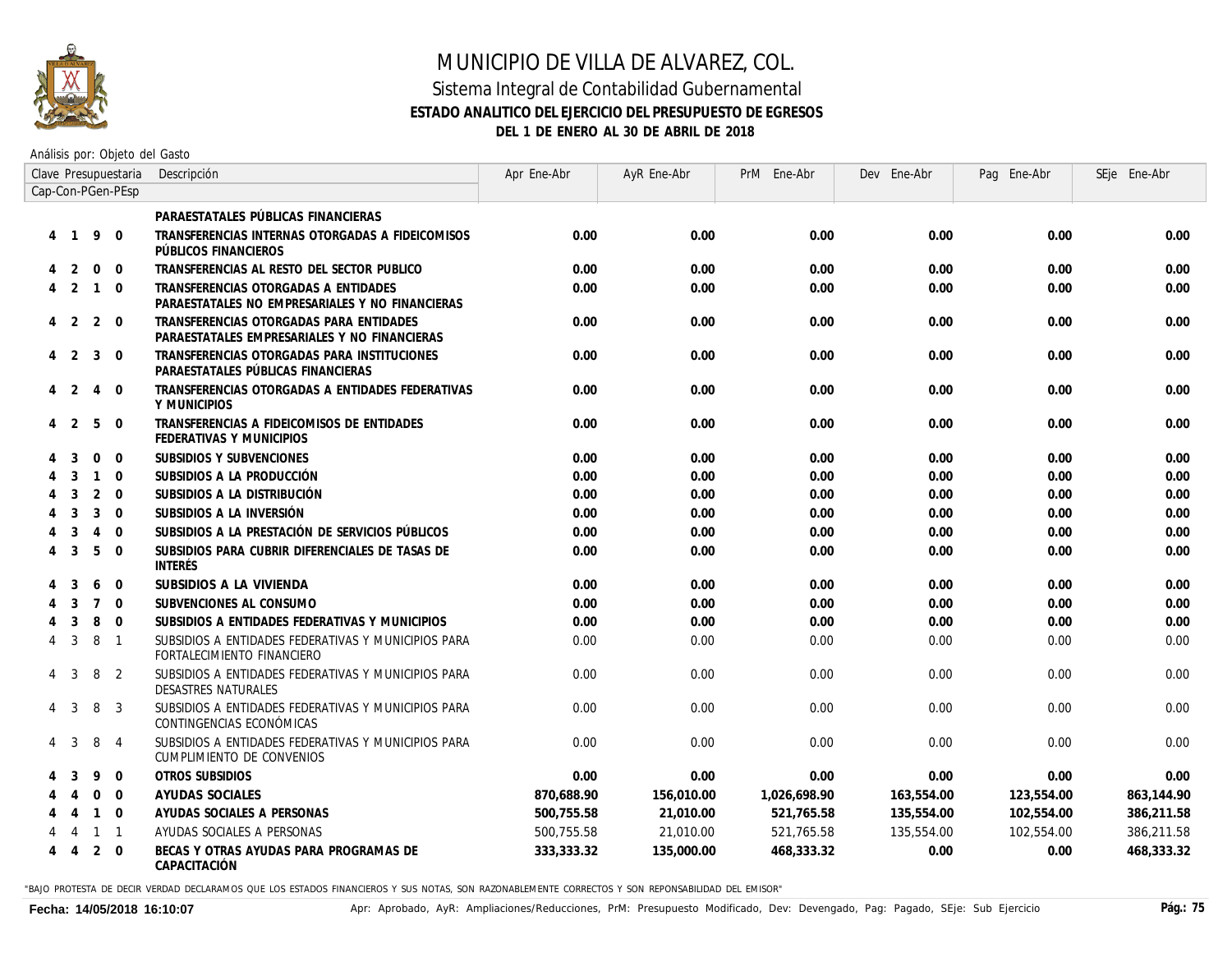

#### **ESTADO ANALITICO DEL EJERCICIO DEL PRESUPUESTO DE EGRESOS**

**DEL 1 DE ENERO AL 30 DE ABRIL DE 2018**

Análisis por: Objeto del Gasto

|                |                             |                | Clave Presupuestaria | Descripción                                                                                            | Apr Ene-Abr  | AyR Ene-Abr | PrM Ene-Abr  | Dev Ene-Abr  | Pag Ene-Abr  | SEje Ene-Abr |
|----------------|-----------------------------|----------------|----------------------|--------------------------------------------------------------------------------------------------------|--------------|-------------|--------------|--------------|--------------|--------------|
|                |                             |                | Cap-Con-PGen-PEsp    |                                                                                                        |              |             |              |              |              |              |
|                | 4                           | 2 1            |                      | <b>BECAS</b>                                                                                           | 333,333.32   | 135,000.00  | 468,333.32   | 0.00         | 0.00         | 468,333.32   |
|                |                             |                | 2 <sub>2</sub>       | UNIFORMES ESCOLARES                                                                                    | 0.00         | 0.00        | 0.00         | 0.00         | 0.00         | 0.00         |
|                | $\overline{4}$              | 3              | $\mathbf{0}$         | AYUDAS SOCIALES A INSTITUCIONES DE ENSEÑANZA                                                           | 0.00         | 0.00        | 0.00         | 0.00         | 0.00         | 0.00         |
|                | $\overline{4}$              | $\overline{4}$ | $\Omega$             | AYUDAS SOCIALES A ACTIVIDADES CIENTÍFICAS O<br>ACADÉMICAS                                              | 0.00         | 0.00        | 0.00         | 0.00         | 0.00         | 0.00         |
|                |                             | 5              | $\mathbf 0$          | AYUDAS SOCIALES A INSTITUCIONES SIN FINES DE LUCRO                                                     | 36.600.00    | 0.00        | 36,600.00    | 28,000.00    | 21,000.00    | 8,600.00     |
|                |                             | 5              | $\overline{1}$       | ORGANIZACIONES INTERNACIONALES                                                                         | 0.00         | 0.00        | 0.00         | 0.00         | 0.00         | 0.00         |
|                |                             | 5              | 2                    | ORGANIZACIONES DE SERVICIOS SOCIALES                                                                   | 0.00         | 0.00        | 0.00         | 0.00         | 0.00         | 0.00         |
|                |                             | 5              | 3                    | ORGANIZACIONES CULTURALES Y RECREATIVAS                                                                | 0.00         | 0.00        | 0.00         | 0.00         | 0.00         | 0.00         |
|                |                             | 5              | $\overline{4}$       | ORGANIZACIONES COMUNALES Y VECINALES                                                                   | 0.00         | 0.00        | 0.00         | 0.00         | 0.00         | 0.00         |
|                |                             | 5              | 5                    | CRUZ ROJA MEXICANA, DELEGACION COLIMA                                                                  | 0.00         | 0.00        | 0.00         | 0.00         | 0.00         | 0.00         |
|                | $\boldsymbol{\vartriangle}$ | 5              | 6                    | PATRONATO DEL H. CUERPO DE BOMBEROS DE VILLA DE<br>ALVAREZ                                             | 0.00         | 0.00        | 0.00         | 0.00         | 0.00         | 0.00         |
|                | $\overline{4}$              | 5              | $\overline{7}$       | FUNDACION TATO, IAP                                                                                    | 0.00         | 0.00        | 0.00         | 0.00         | 0.00         | 0.00         |
|                | $\overline{4}$              | 5              | 8                    | VOLUNTARIAS VICENTINAS DE COLIMA, IAP                                                                  | 8,600.00     | 0.00        | 8,600.00     | 0.00         | 0.00         | 8,600.00     |
|                | $\overline{4}$              | 5              | 9                    | EL PODER DE TU AMOR SANA AL PROJIMO. IAP                                                               | 0.00         | 0.00        | 0.00         | 0.00         | 0.00         | 0.00         |
|                | $\overline{4}$              | 5              | 10                   | BALLET FOLKLORICO DE VILLA DE ALVAREZ, AC                                                              | 28,000,00    | 0.00        | 28,000.00    | 28,000.00    | 21,000.00    | 0.00         |
|                | 4                           | 6              | $\mathbf 0$          | AYUDAS SOCIALES A COOPERATIVAS                                                                         | 0.00         | 0.00        | 0.00         | 0.00         | 0.00         | 0.00         |
|                | $\boldsymbol{\varLambda}$   | $\overline{7}$ | $\mathbf 0$          | AYUDAS SOCIALES A ENTIDADES DE INTERÉS PÚBLICO                                                         | 0.00         | 0.00        | 0.00         | 0.00         | 0.00         | 0.00         |
|                | 4                           | 8              | $\Omega$             | AYUDAS POR DESASTRES NATURALES Y OTROS SINIESTROS                                                      | 0.00         | 0.00        | 0.00         | 0.00         | 0.00         | 0.00         |
|                | 5                           | $\Omega$       | $\Omega$             | PENSIONES Y JUBILACIONES                                                                               | 8,492,633.12 | 861,890.50  | 9,354,523.62 | 9,353,038.36 | 8,847,197.24 | 1,485.26     |
| 4              | 5                           | $\overline{1}$ | $\Omega$             | <b>PENSIONES</b>                                                                                       | 88.045.12    | 882.24      | 88,927.36    | 87,442.10    | 87,442.10    | 1,485.26     |
| 4              | -5                          | $\overline{1}$ | $\overline{1}$       | PENSIONES                                                                                              | 88,045.12    | 882.24      | 88,927.36    | 87,442.10    | 87,442.10    | 1,485.26     |
| 4              | 5                           | 2              | $\mathbf 0$          | <b>JUBILACIONES</b>                                                                                    | 8,000,000.00 | 861,008.26  | 8,861,008.26 | 8,861,008.26 | 8,355,167.14 | 0.00         |
| 4              | 5                           | 2 <sub>1</sub> |                      | <b>JUBILACIONES</b>                                                                                    | 8,000,000,00 | 861,008.26  | 8,861,008.26 | 8,861,008.26 | 8,355,167.14 | 0.00         |
| 4              | 5                           | 9              | $\Omega$             | OTRAS PENSIONES Y JUBILACIONES                                                                         | 404,588.00   | 0.00        | 404,588.00   | 404,588.00   | 404,588.00   | 0.00         |
| $\overline{4}$ | 6                           | $\mathbf 0$    | $\mathbf 0$          | TRANSFERENCIAS A FIDEICOMISOS, MANDATOS Y OTROS<br>ANALOGOS                                            | 0.00         | 0.00        | 0.00         | 0.00         | 0.00         | 0.00         |
|                |                             | $\overline{1}$ | $\Omega$             | TRANSFERENCIAS A FIDEICOMISOS DEL PODER EJECUTIVO                                                      | 0.00         | 0.00        | 0.00         | 0.00         | 0.00         | 0.00         |
|                | 6                           | 2              | $\Omega$             | TRANSFERENCIAS A FIDEICOMISOS DEL PODER LEGISLATIVO                                                    | 0.00         | 0.00        | 0.00         | 0.00         | 0.00         | 0.00         |
|                | 6                           | 3              | $\Omega$             | TRANSFERENCIAS A FIDEICOMISOS DEL PODER JUDICIAL                                                       | 0.00         | 0.00        | 0.00         | 0.00         | 0.00         | 0.00         |
| 4              | 6                           | $\overline{4}$ | $\mathbf 0$          | TRANSFERENCIAS A FIDEICOMISOS PÚBLICOS DE ENTIDADES<br>PARAESTATALES NO EMPRESARIALES Y NO FINANCIERAS | 0.00         | 0.00        | 0.00         | 0.00         | 0.00         | 0.00         |
|                | 6                           | 5              | $\mathbf 0$          | TRANSFERENCIAS A FIDEICOMISOS PÚBLICOS DE ENTIDADES<br>PARAESTATALES EMPRESARIALES Y NO FINANCIERAS    | 0.00         | 0.00        | 0.00         | 0.00         | 0.00         | 0.00         |
| 4              | 6                           | 6              | $\Omega$             | TRANSFERENCIAS A FIDEICOMISOS DE INSTITUCIONES<br>PÚBLICAS FINANCIERAS                                 | 0.00         | 0.00        | 0.00         | 0.00         | 0.00         | 0.00         |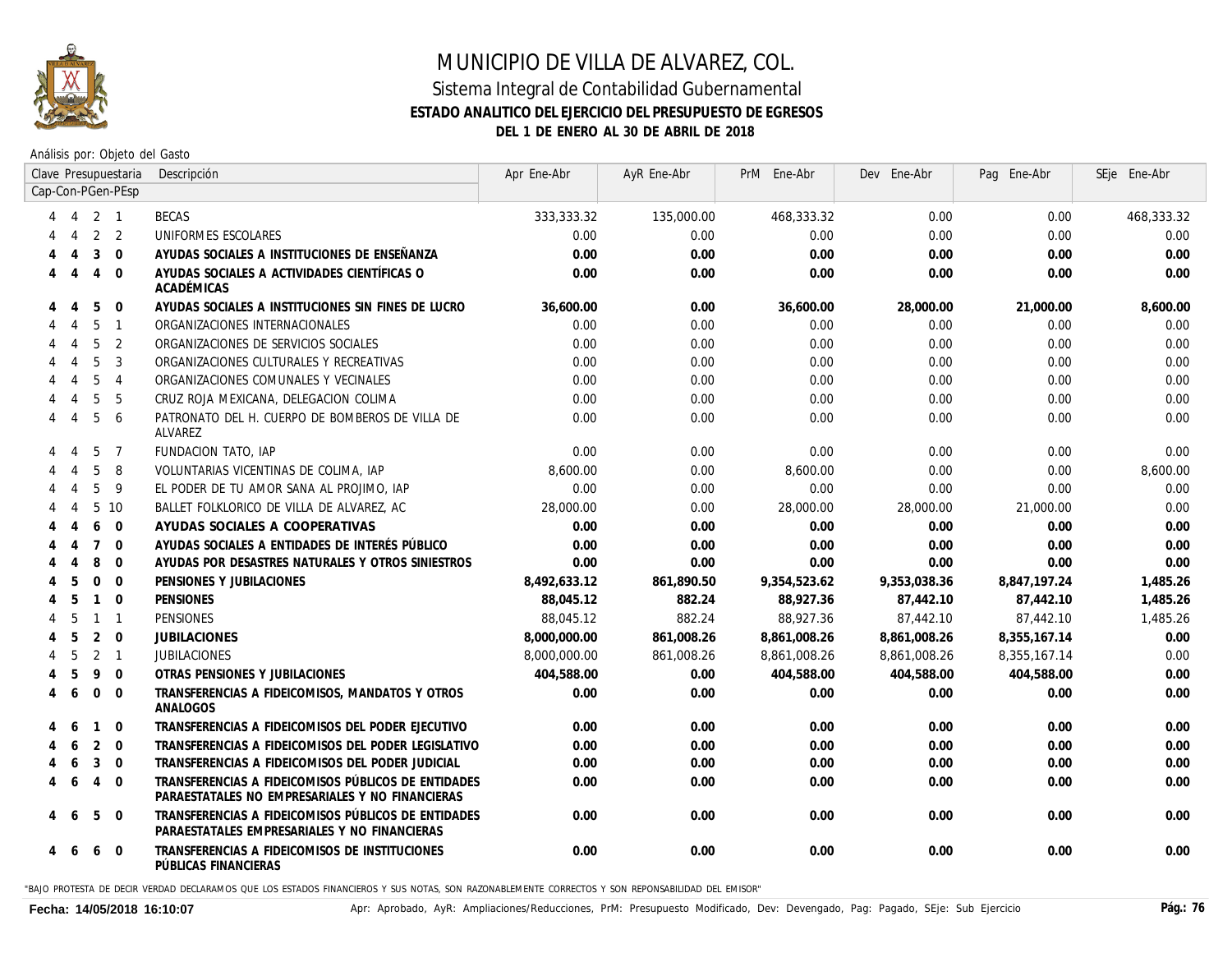

### MUNICIPIO DE VILLA DE ALVAREZ, COL. Sistema Integral de Contabilidad Gubernamental **ESTADO ANALITICO DEL EJERCICIO DEL PRESUPUESTO DE EGRESOS**

**DEL 1 DE ENERO AL 30 DE ABRIL DE 2018**

Análisis por: Objeto del Gasto

|   |                |                | Clave Presupuestaria | Descripción                                                                                 | Apr Ene-Abr | AyR Ene-Abr  | PrM Ene-Abr  | Dev Ene-Abr | Pag Ene-Abr | SEje Ene-Abr |
|---|----------------|----------------|----------------------|---------------------------------------------------------------------------------------------|-------------|--------------|--------------|-------------|-------------|--------------|
|   |                |                | Cap-Con-PGen-PEsp    |                                                                                             |             |              |              |             |             |              |
|   | 6              | 9 0            |                      | OTRAS TRANSFERENCIAS A FIDEICOMISOS                                                         | 0.00        | 0.00         | 0.00         | 0.00        | 0.00        | 0.00         |
|   |                | $\mathbf 0$    | $\Omega$             | TRANSFERENCIAS A LA SEGURIDAD SOCIAL                                                        | 0.00        | 0.00         | 0.00         | 0.00        | 0.00        | 0.00         |
|   |                | $\mathbf{1}$   | $\Omega$             | TRANSFERENCIAS POR OBLIGACIÓN DE LEY                                                        | 0.00        | 0.00         | 0.00         | 0.00        | 0.00        | 0.00         |
|   | $\overline{7}$ | $\mathbf{1}$   | $\overline{1}$       | APORTACIONES DE SEGURIDAD SOCIAL APORTADAS POR EL<br>ESTADO (DISTINTAS A DEL CAPITULO 1000) | 0.00        | 0.00         | 0.00         | 0.00        | 0.00        | 0.00         |
| 4 | 8              | $\mathbf 0$    | $\overline{0}$       | <b>DONATIVOS</b>                                                                            | 0.00        | 0.00         | 0.00         | 0.00        | 0.00        | 0.00         |
|   | 8              | $\mathbf{1}$   | $\overline{0}$       | DONATIVOS A INSTITUCIONES SIN FINES DE LUCRO                                                | 0.00        | 0.00         | 0.00         | 0.00        | 0.00        | 0.00         |
|   | 8              | 2              | $\Omega$             | DONATIVOS A ENTIDADES FEDERATIVAS                                                           | 0.00        | 0.00         | 0.00         | 0.00        | 0.00        | 0.00         |
|   | 8              | 3              | $\Omega$             | DONATIVOS A FIDEICOMISOS PRIVADOS                                                           | 0.00        | 0.00         | 0.00         | 0.00        | 0.00        | 0.00         |
|   | 8              | $\overline{4}$ | $\Omega$             | DONATIVOS A FIDEICOMISOS ESTATALES                                                          | 0.00        | 0.00         | 0.00         | 0.00        | 0.00        | 0.00         |
|   | 8              | 5              | $\mathbf 0$          | DONATIVOS INTERNACIONALES                                                                   | 0.00        | 0.00         | 0.00         | 0.00        | 0.00        | 0.00         |
|   | 9              | $\mathbf 0$    | $\overline{0}$       | TRANSFERENCIAS AL EXTERIOR                                                                  | 0.00        | 0.00         | 0.00         | 0.00        | 0.00        | 0.00         |
|   | 9              | $\mathbf{1}$   | $\overline{0}$       | TRANSFERENCIAS PARA GOBIERNOS EXTRANJEROS                                                   | 0.00        | 0.00         | 0.00         | 0.00        | 0.00        | 0.00         |
|   | 9              | 2              | $\Omega$             | TRANSFERENCIAS PARA ORGANISMOS INTERNACIONALES                                              | 0.00        | 0.00         | 0.00         | 0.00        | 0.00        | 0.00         |
|   | 9              | 3              | $\Omega$             | TRANSFERENCIAS PARA EL SECTOR PRIVADO EXTERNO                                               | 0.00        | 0.00         | 0.00         | 0.00        | 0.00        | 0.00         |
| 5 | $\Omega$       | $\mathbf 0$    | $\Omega$             | BIENES MUEBLES, INMUEBLES E INTANGIBLES                                                     | 113,339.37  | 4,929,055.11 | 5,042,394.48 | 615,088.44  | 615,088.44  | 4,427,306.04 |
| 5 |                | $\mathbf 0$    | $\Omega$             | MOBILIARIO Y EQUIPO DE ADMINISTRACION                                                       | 50,410.09   | 0.00         | 50,410.09    | 0.00        | 0.00        | 50,410.09    |
| 5 |                | $\mathbf{1}$   | $\Omega$             | MUEBLES DE OFICINA Y ESTANTERÍA                                                             | 10,012.00   | 0.00         | 10,012.00    | 0.00        | 0.00        | 10,012.00    |
| 5 |                | $\overline{2}$ | $\Omega$             | MUEBLES, EXCEPTO DE OFICINA Y ESTANTERÍA                                                    | 0.00        | 0.00         | 0.00         | 0.00        | 0.00        | 0.00         |
| 5 |                | 3              | $\Omega$             | BIENES ARTÍSTICOS, CULTURALES Y CIENTÍFICOS                                                 | 0.00        | 0.00         | 0.00         | 0.00        | 0.00        | 0.00         |
| 5 |                | $\overline{4}$ | $\Omega$             | OBJETOS DE VALOR                                                                            | 0.00        | 0.00         | 0.00         | 0.00        | 0.00        | 0.00         |
|   | 5 <sub>1</sub> | 5              | $\Omega$             | EQUIPO DE CÓMPUTO Y DE TECNOLOGÍAS DE LA<br><b>INFORMACIÓN</b>                              | 40,398.09   | 0.00         | 40.398.09    | 0.00        | 0.00        | 40,398.09    |
| 5 |                | 9              | $\mathbf 0$          | OTROS MOBILIARIOS Y EQUIPOS DE ADMINISTRACIÓN                                               | 0.00        | 0.00         | 0.00         | 0.00        | 0.00        | 0.00         |
| 5 | 2              | $\mathbf 0$    | $\Omega$             | MOBILIARIO Y EQUIPO EDUCACIONAL Y RECREATIVO                                                | 0.00        | 568,088.44   | 568,088.44   | 568,088.44  | 568,088.44  | 0.00         |
| 5 | 2              | $\mathbf{1}$   | $\mathbf 0$          | EQUIPOS Y APARATOS AUDIOVISUALES                                                            | 0.00        | 0.00         | 0.00         | 0.00        | 0.00        | 0.00         |
| 5 | 2              | 2              | $\mathbf 0$          | APARATOS DEPORTIVOS                                                                         | 0.00        | 568,088.44   | 568,088.44   | 568,088.44  | 568,088.44  | 0.00         |
| 5 | 2              | 3              | $\mathbf{0}$         | CÁMARAS FOTOGRÁFICAS Y DE VIDEO                                                             | 0.00        | 0.00         | 0.00         | 0.00        | 0.00        | 0.00         |
| 5 | 2              | 9              | $\overline{0}$       | OTRO MOBILIARIO Y EQUIPO EDUCACIONAL Y RECREATIVO                                           | 0.00        | 0.00         | 0.00         | 0.00        | 0.00        | 0.00         |
| 5 | 3              | $\Omega$       | $\Omega$             | EQUIPO E INSTRUMENTAL MEDICO Y DE LABORATORIO                                               | 0.00        | 0.00         | 0.00         | 0.00        | 0.00        | 0.00         |
| 5 | 3              | $\mathbf{1}$   | $\Omega$             | EQUIPO MÉDICO Y DE LABORATORIO                                                              | 0.00        | 0.00         | 0.00         | 0.00        | 0.00        | 0.00         |
| 5 | 3              | 2              | $\Omega$             | INSTRUMENTAL MÉDICO Y DE LABORATORIO                                                        | 0.00        | 0.00         | 0.00         | 0.00        | 0.00        | 0.00         |
| 5 | 4              | $\Omega$       | $\Omega$             | VEHICULOS Y EQUIPO DE TRANSPORTE                                                            | 0.00        | 3,790,000.00 | 3,790,000.00 | 0.00        | 0.00        | 3,790,000.00 |
| 5 | $\overline{4}$ | $\overline{1}$ | $\Omega$             | AUTOMOVILES Y EQUIPO TERRESTRE                                                              | 0.00        | 3,790,000.00 | 3,790,000.00 | 0.00        | 0.00        | 3,790,000.00 |
| 5 |                | 2              | $\Omega$             | CARROCERÍAS Y REMOLQUES                                                                     | 0.00        | 0.00         | 0.00         | 0.00        | 0.00        | 0.00         |
| 5 | $\overline{4}$ | 3              | $\overline{0}$       | EQUIPO AEROESPACIAL                                                                         | 0.00        | 0.00         | 0.00         | 0.00        | 0.00        | 0.00         |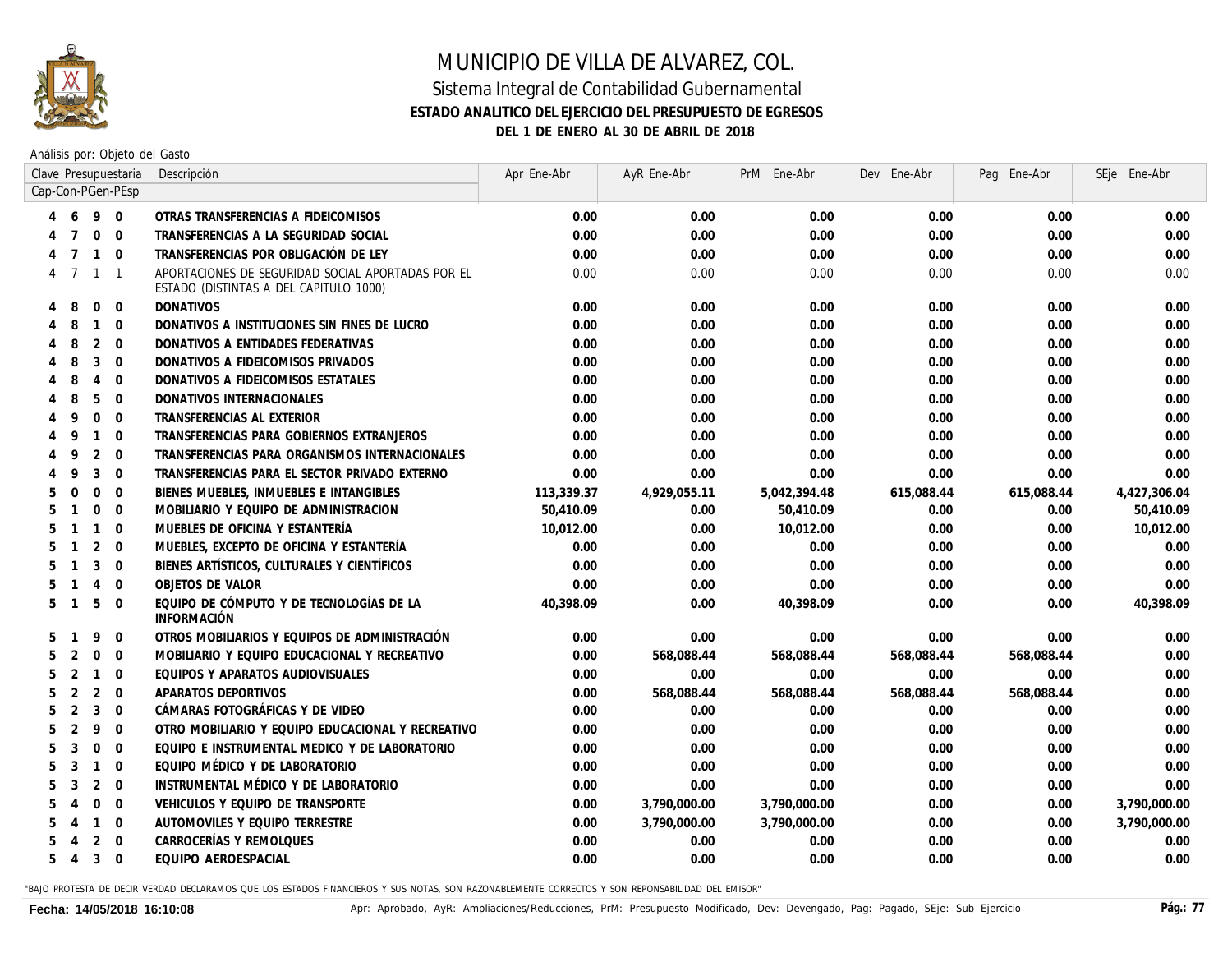

Análisis por: Objeto del Gasto

|                   |                |                | Clave Presupuestaria     | Descripción                                                                              | Apr Ene-Abr | AyR Ene-Abr | PrM Ene-Abr | Dev Ene-Abr | Pag Ene-Abr | SEje Ene-Abr |
|-------------------|----------------|----------------|--------------------------|------------------------------------------------------------------------------------------|-------------|-------------|-------------|-------------|-------------|--------------|
| Cap-Con-PGen-PEsp |                |                |                          |                                                                                          |             |             |             |             |             |              |
| 5                 | $\overline{4}$ | $\overline{4}$ | $\overline{0}$           | EQUIPO FERROVIARIO                                                                       | 0.00        | 0.00        | 0.00        | 0.00        | 0.00        | 0.00         |
|                   |                | 5              | $\overline{0}$           | <b>EMBARCACIONES</b>                                                                     | 0.00        | 0.00        | 0.00        | 0.00        | 0.00        | 0.00         |
|                   |                | 9              | $\overline{0}$           | OTROS EQUIPOS DE TRANSPORTE                                                              | 0.00        | 0.00        | 0.00        | 0.00        | 0.00        | 0.00         |
|                   | 5              | $\Omega$       | $\overline{0}$           | EQUIPO DE DEFENSA Y SEGURIDAD                                                            | 0.00        | 0.00        | 0.00        | 0.00        | 0.00        | 0.00         |
|                   | .5             | $\mathbf{1}$   | $\overline{0}$           | EQUIPO DE DEFENSA Y SEGURIDAD                                                            | 0.00        | 0.00        | 0.00        | 0.00        | 0.00        | 0.00         |
|                   | .5             | $\mathbf{1}$   | $\overline{\phantom{0}}$ | MAQUINARIA DE DEFENSA Y SEGURIDAD                                                        | 0.00        | 0.00        | 0.00        | 0.00        | 0.00        | 0.00         |
|                   | 5              | $\mathbf{1}$   | 2                        | EQUIPO DE DEFENSA Y SEGURIDAD                                                            | 0.00        | 0.00        | 0.00        | 0.00        | 0.00        | 0.00         |
|                   | -5             | $\mathbf{1}$   | $\overline{3}$           | ARMAMENTO                                                                                | 0.00        | 0.00        | 0.00        | 0.00        | 0.00        | 0.00         |
|                   | -5             | $\mathbf{1}$   | $\overline{4}$           | OTROS BIENES MUEBLES PARA LA DEFENSA Y SEGURIDAD                                         | 0.00        | 0.00        | 0.00        | 0.00        | 0.00        | 0.00         |
| 5                 | 6              | $\Omega$       | $\overline{0}$           | MAQUINARIA, OTROS EQUIPOS Y HERRAMIENTAS                                                 | 62,929.28   | 570,966.67  | 633,895.95  | 47,000.00   | 47,000.00   | 586,895.95   |
| 5                 | 6              | $\mathbf{1}$   | $\overline{0}$           | MAQUINARIA Y EQUIPO AGROPECUARIO                                                         | 55,056.64   | 0.00        | 55,056.64   | 0.00        | 0.00        | 55,056.64    |
| 5                 | 6              | 2              | $\overline{0}$           | MAQUINARIA Y EQUIPO INDUSTRIAL                                                           | 0.00        | 0.00        | 0.00        | 0.00        | 0.00        | 0.00         |
| 5                 | 6              | 3              | $\overline{0}$           | MAQUINARIA Y EQUIPO DE CONSTRUCCIÓN                                                      | 0.00        | 0.00        | 0.00        | 0.00        | 0.00        | 0.00         |
| 5                 | 6              | $\overline{4}$ | $\overline{0}$           | SISTEMAS DE AIRE ACONDICIONADO, CALEFACCIÓN Y DE<br>REFRIGERACIÓN INDUSTRIAL Y COMERCIAL | 7,872.64    | 0.00        | 7,872.64    | 0.00        | 0.00        | 7,872.64     |
| 5                 | 6              | 5              | $\overline{0}$           | EQUIPO DE COMUNICACIÓN Y TELECOMUNICACIÓN                                                | 0.00        | 523,966.67  | 523,966.67  | 0.00        | 0.00        | 523,966.67   |
| 5                 | -6             | 6              | $\overline{0}$           | EQUIPOS DE GENERACIÓN ELÉCTRICA, APARATOS Y<br>ACCESORIOS ELÉCTRICOS                     | 0.00        | 0.00        | 0.00        | 0.00        | 0.00        | 0.00         |
| 5                 | 6              | $\overline{7}$ | $\overline{0}$           | HERRAMIENTAS Y MÁQUINAS-HERRAMIENTA                                                      | 0.00        | 0.00        | 0.00        | 0.00        | 0.00        | 0.00         |
| 5                 | 6              | 9              | $\overline{0}$           | OTROS EQUIPOS                                                                            | 0.00        | 47,000.00   | 47,000.00   | 47,000.00   | 47,000.00   | 0.00         |
| 5                 | $\overline{7}$ | $\mathbf{0}$   | $\overline{0}$           | <b>ACTIVOS BIOLOGICOS</b>                                                                | 0.00        | 0.00        | 0.00        | 0.00        | 0.00        | 0.00         |
| 5                 | $\overline{7}$ | $\overline{1}$ | $\overline{0}$           | <b>BOVINOS</b>                                                                           | 0.00        | 0.00        | 0.00        | 0.00        | 0.00        | 0.00         |
|                   | $\overline{7}$ | 2              | $\overline{0}$           | <b>PORCINOS</b>                                                                          | 0.00        | 0.00        | 0.00        | 0.00        | 0.00        | 0.00         |
|                   | $\overline{7}$ | 3              | $\overline{0}$           | AVES                                                                                     | 0.00        | 0.00        | 0.00        | 0.00        | 0.00        | 0.00         |
|                   | $\overline{7}$ | $\overline{4}$ | $\overline{0}$           | <b>OVINOS Y CAPRINOS</b>                                                                 | 0.00        | 0.00        | 0.00        | 0.00        | 0.00        | 0.00         |
| 5                 |                | 5              | $\overline{0}$           | PECES Y ACUICULTURA                                                                      | 0.00        | 0.00        | 0.00        | 0.00        | 0.00        | 0.00         |
|                   |                | 6              | $\overline{0}$           | <b>EQUINOS</b>                                                                           | 0.00        | 0.00        | 0.00        | 0.00        | 0.00        | 0.00         |
|                   |                | $\overline{7}$ | $\overline{0}$           | ESPECIES MENORES Y DE ZOOLÓGICO                                                          | 0.00        | 0.00        | 0.00        | 0.00        | 0.00        | 0.00         |
|                   |                | 8              | $\overline{0}$           | ARBOLES Y PLANTAS                                                                        | 0.00        | 0.00        | 0.00        | 0.00        | 0.00        | 0.00         |
|                   |                | 9              | $\overline{0}$           | OTROS ACTIVOS BIOLÓGICOS                                                                 | 0.00        | 0.00        | 0.00        | 0.00        | 0.00        | 0.00         |
|                   |                | $\mathbf 0$    | $\overline{0}$           | <b>BIENES INMUEBLES</b>                                                                  | 0.00        | 0.00        | 0.00        | 0.00        | 0.00        | 0.00         |
|                   | 8              | $\mathbf{1}$   | $\overline{0}$           | <b>TERRENOS</b>                                                                          | 0.00        | 0.00        | 0.00        | 0.00        | 0.00        | 0.00         |
|                   | 8              | $\mathbf{1}$   | $\overline{1}$           | PREDIOS NO EDIFICADOS URBANOS                                                            | 0.00        | 0.00        | 0.00        | 0.00        | 0.00        | 0.00         |
|                   | 8              | $\mathbf{1}$   | $\overline{2}$           | PREDIOS NO EDIFICADOS RÚSTICOS                                                           | 0.00        | 0.00        | 0.00        | 0.00        | 0.00        | 0.00         |
|                   |                | $\mathbf{1}$   | -3                       | OTROS PREDIOS NO EDIFICADOS                                                              | 0.00        | 0.00        | 0.00        | 0.00        | 0.00        | 0.00         |
| 5                 | -8             | $2 \quad 0$    |                          | <b>VIVIENDAS</b>                                                                         | 0.00        | 0.00        | 0.00        | 0.00        | 0.00        | 0.00         |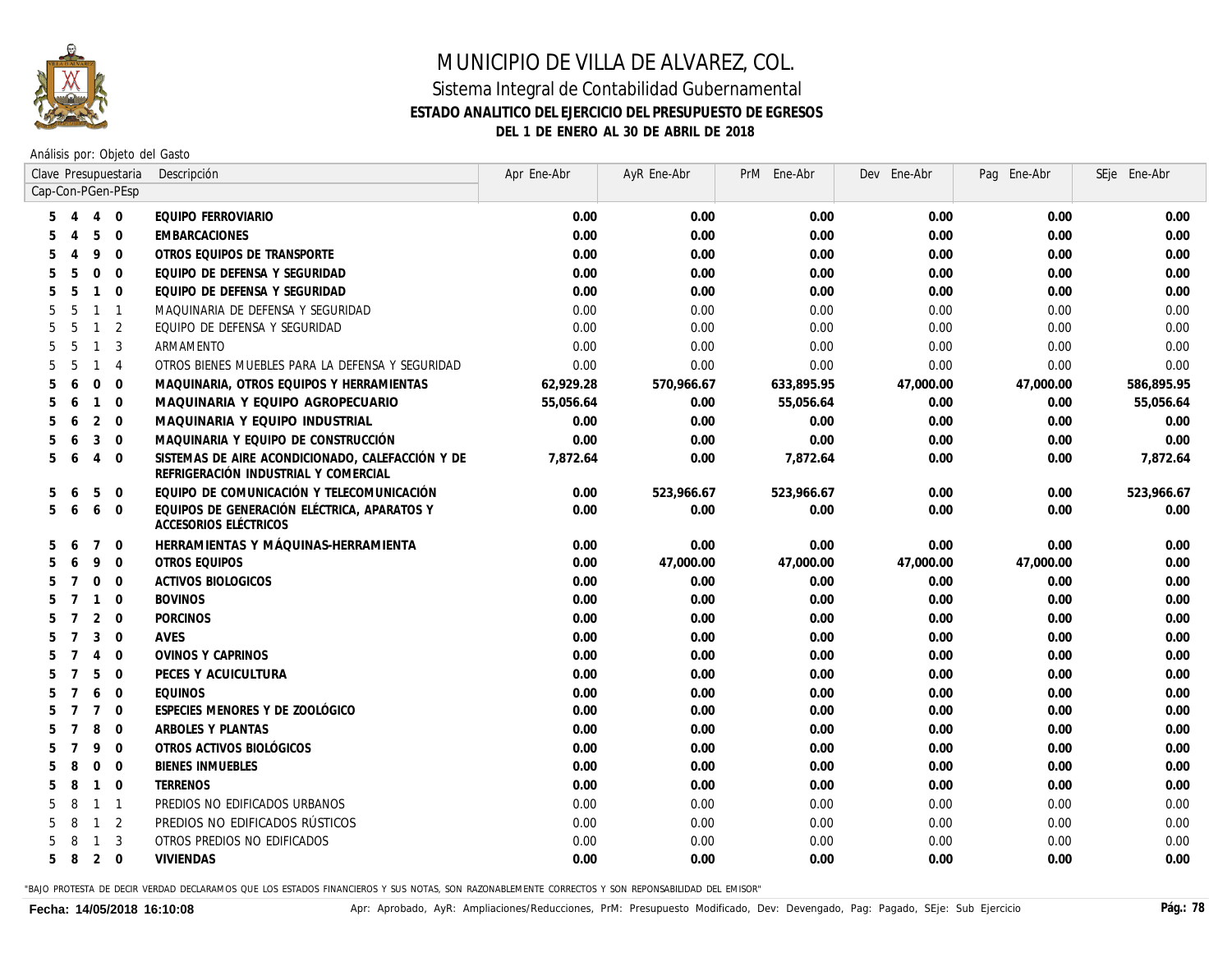

#### Sistema Integral de Contabilidad Gubernamental **ESTADO ANALITICO DEL EJERCICIO DEL PRESUPUESTO DE EGRESOS DEL 1 DE ENERO AL 30 DE ABRIL DE 2018**

Análisis por: Objeto del Gasto

|   |              |                | Clave Presupuestaria | Descripción                                                                             | Apr Ene-Abr  | AyR Ene-Abr  | PrM Ene-Abr  | Dev Ene-Abr  | Pag Ene-Abr  | SEje Ene-Abr |
|---|--------------|----------------|----------------------|-----------------------------------------------------------------------------------------|--------------|--------------|--------------|--------------|--------------|--------------|
|   |              |                | Cap-Con-PGen-PEsp    |                                                                                         |              |              |              |              |              |              |
| 5 | - 8          | 2 1            |                      | ALBERGUES PERMANENTES                                                                   | 0.00         | 0.00         | 0.00         | 0.00         | 0.00         | 0.00         |
|   | 8            |                | 2 <sub>2</sub>       | VIVIENDAS EN ZONAS DE TOLERANCIA                                                        | 0.00         | 0.00         | 0.00         | 0.00         | 0.00         | 0.00         |
| 5 | 8            | 2              | 3                    | OTRAS VIVIENDAS PARA FINES DEL ENTE PÚBLICO                                             | 0.00         | 0.00         | 0.00         | 0.00         | 0.00         | 0.00         |
| 5 | 8            | 3              | $\overline{0}$       | EDIFICIOS NO RESIDENCIALES                                                              | 0.00         | 0.00         | 0.00         | 0.00         | 0.00         | 0.00         |
| 5 | 8            | 3              | $\overline{1}$       | EDIFICIOS PARA OFICINAS ADMINISTRATIVAS Y DE SERVICIOS<br>AL PÚBLICO                    | 0.00         | 0.00         | 0.00         | 0.00         | 0.00         | 0.00         |
| 5 | -8           | 3              | 2                    | EDIFICIOS DE PLANTELES EDUCATIVOS, BIBLIOTECAS,<br>LUDOTECAS Y CENTROS CULTURALES       | 0.00         | 0.00         | 0.00         | 0.00         | 0.00         | 0.00         |
| 5 | -8           | 3              | 3                    | CONSULTORIOS MÉDICOS, COMEDORES COMUNITARIOS Y<br>SIMILARES                             | 0.00         | 0.00         | 0.00         | 0.00         | 0.00         | 0.00         |
| 5 | 8            | 3              | $\overline{4}$       | RASTROS Y PROCESADORAS DE CARNES                                                        | 0.00         | 0.00         | 0.00         | 0.00         | 0.00         | 0.00         |
| 5 | 8            | 3              | 5                    | MERCADOS Y PLAZAS COMERCIALES                                                           | 0.00         | 0.00         | 0.00         | 0.00         | 0.00         | 0.00         |
| 5 | 8            | 3              | 6                    | UNIDADES DEPORTIVAS, PARQUES Y JARDÍNES                                                 | 0.00         | 0.00         | 0.00         | 0.00         | 0.00         | 0.00         |
| 5 | 8            | 3              | $\overline{7}$       | EDIFICIOS PARA RECREACIÓN, ESPECTACULOS Y DE<br>CONVIVENCIA SOCIAL EN ESPACIOS PÚBLICOS | 0.00         | 0.00         | 0.00         | 0.00         | 0.00         | 0.00         |
| 5 | 8            | 3              | 8                    | <b>BODEGAS, ALMACENES Y TALLERES</b>                                                    | 0.00         | 0.00         | 0.00         | 0.00         | 0.00         | 0.00         |
|   | 8            | 3              | -9                   | ESTACIONAMIENTOS Y APARCADEROS                                                          | 0.00         | 0.00         | 0.00         | 0.00         | 0.00         | 0.00         |
| 5 | 8            |                | 3 10                 | OTROS EDIFICIOS NO HABITACIONALES                                                       | 0.00         | 0.00         | 0.00         | 0.00         | 0.00         | 0.00         |
| 5 | 8            | 9              | $\Omega$             | <b>OTROS BIENES INMUEBLES</b>                                                           | 0.00         | 0.00         | 0.00         | 0.00         | 0.00         | 0.00         |
| 5 | 8            | 9              | $\overline{1}$       | OTROS BIENES INMUEBLES DIVERSOS                                                         | 0.00         | 0.00         | 0.00         | 0.00         | 0.00         | 0.00         |
|   | q            | $\mathbf 0$    | $\Omega$             | <b>ACTIVOS INTANGIBLES</b>                                                              | 0.00         | 0.00         | 0.00         | 0.00         | 0.00         | 0.00         |
| 5 | $\mathsf q$  | $\mathbf{1}$   | $\Omega$             | <b>SOFTWARE</b>                                                                         | 0.00         | 0.00         | 0.00         | 0.00         | 0.00         | 0.00         |
|   | q            | 2              | $\overline{0}$       | <b>PATENTES</b>                                                                         | 0.00         | 0.00         | 0.00         | 0.00         | 0.00         | 0.00         |
| 5 | q            | 3              | $\Omega$             | <b>MARCAS</b>                                                                           | 0.00         | 0.00         | 0.00         | 0.00         | 0.00         | 0.00         |
| 5 | q            | $\overline{4}$ | $\Omega$             | <b>DERECHOS</b>                                                                         | 0.00         | 0.00         | 0.00         | 0.00         | 0.00         | 0.00         |
| 5 | q            | 5              | $\overline{0}$       | CONCESIONES                                                                             | 0.00         | 0.00         | 0.00         | 0.00         | 0.00         | 0.00         |
|   | q            | 6              | $\Omega$             | <b>FRANQUICIAS</b>                                                                      | 0.00         | 0.00         | 0.00         | 0.00         | 0.00         | 0.00         |
|   | q            | $\overline{7}$ | $\Omega$             | LICENCIAS INFORMÁTICAS E INTELECTUALES                                                  | 0.00         | 0.00         | 0.00         | 0.00         | 0.00         | 0.00         |
|   | q            | 8              | $\overline{0}$       | LICENCIAS INDUSTRIALES, COMERCIALES Y OTRAS                                             | 0.00         | 0.00         | 0.00         | 0.00         | 0.00         | 0.00         |
|   | q            | 9              | $\Omega$             | OTROS ACTIVOS INTANGIBLES                                                               | 0.00         | 0.00         | 0.00         | 0.00         | 0.00         | 0.00         |
|   | $\Omega$     | $\mathbf 0$    | $\Omega$             | <b>INVERSION PUBLICA</b>                                                                | 3,551,009.20 | 3,140,214.03 | 6,691,223.23 | 4,215,307.63 | 3,188,244.44 | 2,475,915.60 |
|   |              | $\mathbf 0$    | $\overline{0}$       | OBRA PUBLICA EN BIENES DE DOMINIO PUBLICO                                               | 3,551,009.20 | 2,944,163.17 | 6,495,172.37 | 4,019,256.77 | 3,095,080.80 | 2,475,915.60 |
|   |              | $\mathbf{1}$   | $\overline{0}$       | EDIFICACIÓN HABITACIONAL                                                                | 0.00         | 0.00         | 0.00         | 0.00         | 0.00         | 0.00         |
|   |              | $\mathbf{1}$   | $\overline{1}$       | VIVIENDAS EN ZONAS DE TOLERANCIA                                                        | 0.00         | 0.00         | 0.00         | 0.00         | 0.00         | 0.00         |
|   |              | $\overline{2}$ | $\overline{0}$       | EDIFICACIÓN NO HABITACIONAL                                                             | 0.00         | 0.00         | 0.00         | 0.00         | 0.00         | 0.00         |
| 6 | $\mathbf{1}$ | $2 \quad 1$    |                      | EDIFICIOS PARA OFICINAS ADMINISTRATIVAS Y DE SERVICIOS<br>AL PÚBLICO                    | 0.00         | 0.00         | 0.00         | 0.00         | 0.00         | 0.00         |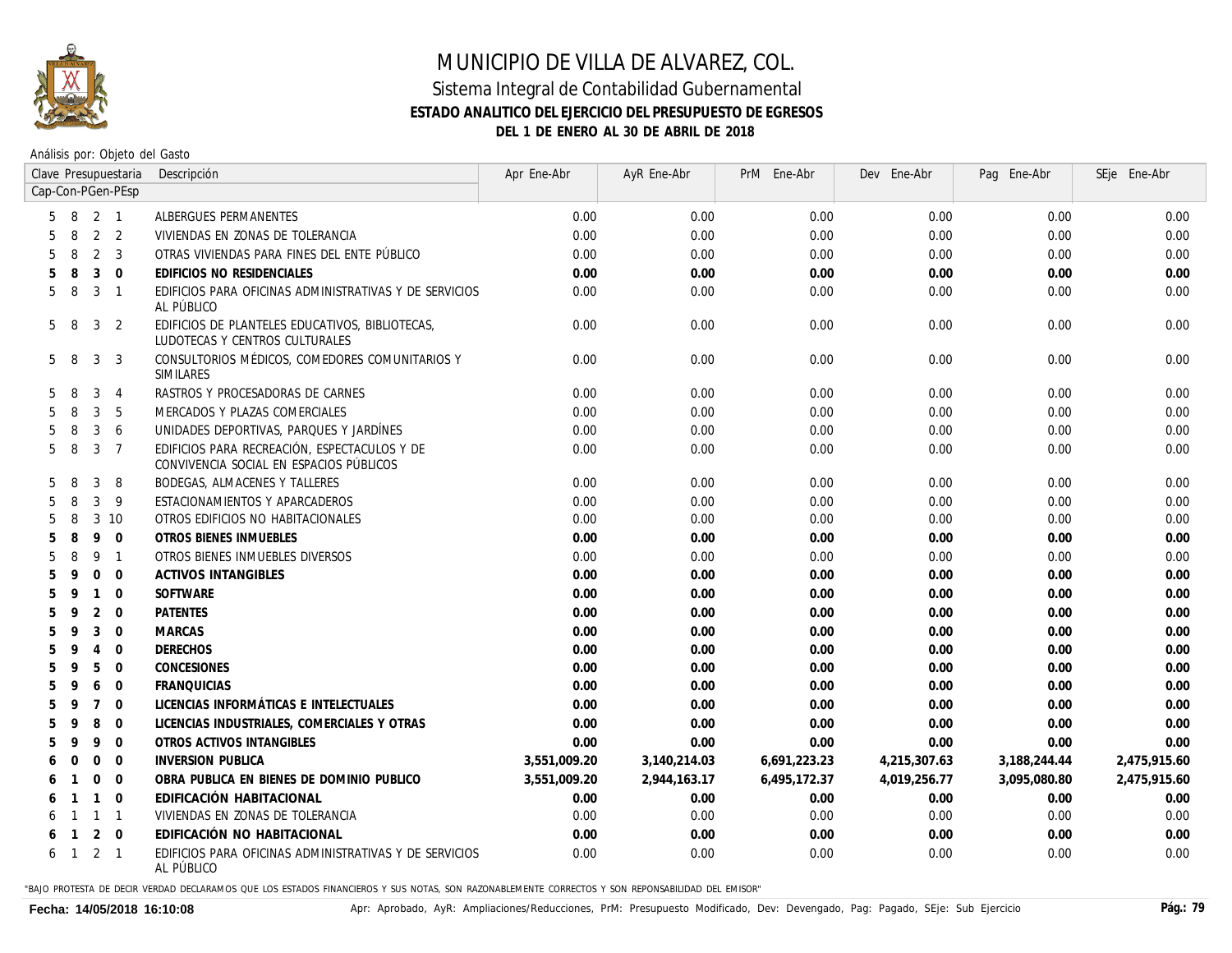

### MUNICIPIO DE VILLA DE ALVAREZ, COL. Sistema Integral de Contabilidad Gubernamental **ESTADO ANALITICO DEL EJERCICIO DEL PRESUPUESTO DE EGRESOS**

**DEL 1 DE ENERO AL 30 DE ABRIL DE 2018**

Análisis por: Objeto del Gasto

|   | Clave Presupuestaria |                |                             | Descripción                                                                                                         | Apr Ene-Abr  | AyR Ene-Abr  | PrM Ene-Abr  | Dev Ene-Abr  | Pag Ene-Abr  | SEje Ene-Abr    |
|---|----------------------|----------------|-----------------------------|---------------------------------------------------------------------------------------------------------------------|--------------|--------------|--------------|--------------|--------------|-----------------|
|   |                      |                | Cap-Con-PGen-PEsp           |                                                                                                                     |              |              |              |              |              |                 |
|   |                      |                | $6 \quad 1 \quad 2 \quad 2$ | EDIFICIOS DE PLANTELES EDUCATIVOS, BIBLIOTECAS,<br>LUDOTECAS Y CENTROS CULTURALES                                   | 0.00         | 0.00         | 0.00         | 0.00         | 0.00         | 0.00            |
| 6 | $\overline{1}$       | 2              | 3                           | CONSULTORIOS MÉDICOS Y SIMILARES                                                                                    | 0.00         | 0.00         | 0.00         | 0.00         | 0.00         | 0.00            |
|   |                      | 2              | $\overline{4}$              | RASTROS Y PROCESADORAS DE CARNES                                                                                    | 0.00         | 0.00         | 0.00         | 0.00         | 0.00         | 0.00            |
|   |                      | 2              | - 5                         | MERCADOS Y PLAZAS COMERCIALES                                                                                       | 0.00         | 0.00         | 0.00         | 0.00         | 0.00         | 0.00            |
|   |                      | 2              | 6                           | UNIDADES DEPORTIVAS, PARQUES Y JARDÍNES                                                                             | 0.00         | 0.00         | 0.00         | 0.00         | 0.00         | 0.00            |
| 6 | -1                   | 2              | $\overline{7}$              | EDIFICIOS PARA RECREACIÓN, ESPECTACULOS Y DE<br>CONVIVENCIA SOCIAL EN ESPACIOS PÚBLICOS                             | 0.00         | 0.00         | 0.00         | 0.00         | 0.00         | 0.00            |
|   | $\mathbf{1}$         | 2              | -8                          | <b>BODEGAS, ALMACENES Y TALLERES</b>                                                                                | 0.00         | 0.00         | 0.00         | 0.00         | 0.00         | 0.00            |
|   | $\overline{1}$       | 2              | - 9                         | ESTACIONAMIENTOS Y APARCADEROS                                                                                      | 0.00         | 0.00         | 0.00         | 0.00         | 0.00         | 0.00            |
|   | $\overline{1}$       |                | 2 10                        | OTROS EDIFICIOS NO HABITACIONALES                                                                                   | 0.00         | 0.00         | 0.00         | 0.00         | 0.00         | 0.00            |
|   | $\overline{1}$       | 3              | $\Omega$                    | CONSTRUCCIÓN DE OBRAS PARA EL ABASTECIMIENTO DE<br>AGUA, PETRÓLEO, GAS, ELECTRICIDAD Y<br><b>TELECOMUNICACIONES</b> | 0.00         | 0.00         | 0.00         | 0.00         | 0.00         | 0.00            |
| 6 | $\overline{1}$       | 3              | $\overline{1}$              | CONSTRUCCIÓN DE OBRAS PARA EL ABASTECIMIENTO DE<br>AGUA                                                             | 0.00         | 0.00         | 0.00         | 0.00         | 0.00         | 0.00            |
| 6 | $\overline{1}$       | 4              | $\overline{0}$              | DIVISIÓN DE TERRENOS Y CONSTRUCCIÓN DE OBRAS DE<br><b>URBANIZACIÓN</b>                                              | 3,551,009.20 | 2,944,163.17 | 6,495,172.37 | 4,019,256.77 | 3,095,080.80 | 2,475,915.60    |
| 6 |                      | $\overline{4}$ | $\overline{1}$              | CONSTRUCCIÓN DE BARDAS PERIMETRALES PARA LA<br>DIVISIÓN DE TERRENOS                                                 | 0.00         | 0.00         | 0.00         | 0.00         | 0.00         | 0.00            |
|   |                      | $\overline{4}$ | 2                           | CONSTRUCCIÓN DE OBRAS DE VIALIDADES                                                                                 | 3,551,009.20 | 2,944,163.17 | 6,495,172.37 | 3,096,010.39 | 2,408,794.41 | 3,399,161.98    |
|   |                      | $\overline{4}$ | 3                           | CONSTRUCCIÓN DE OBRAS DE DRENAJE Y ALCANTARILLADO                                                                   | 0.00         | 0.00         | 0.00         | 0.00         | 0.00         | 0.00            |
|   | $\overline{1}$       | $\overline{4}$ | $\overline{4}$              | CONSTRUCCIÓN DE OBRAS DE BANQUETAS, RAMPAS Y<br><i>MACHUELOS</i>                                                    | 0.00         | 0.00         | 0.00         | 923,246.38   | 686,286.39   | $-923, 246, 38$ |
|   |                      | 4              | 5                           | CONSTRUCCIÓN DE OBRAS DE ALUMBRADO PÚBLICO                                                                          | 0.00         | 0.00         | 0.00         | 0.00         | 0.00         | 0.00            |
| 6 |                      | $\overline{4}$ | 6                           | CONSTRUCCIÓN DE OBRAS DE PASOS PEATONALES, PUENTES<br>Y SIMILARES                                                   | 0.00         | 0.00         | 0.00         | 0.00         | 0.00         | 0.00            |
|   |                      | $\overline{4}$ | $\overline{7}$              | CONSTRUCCIÓN DE OTRAS OBRAS DE URBANIZACIÓN                                                                         | 0.00         | 0.00         | 0.00         | 0.00         | 0.00         | 0.00            |
|   |                      | $\overline{4}$ | 8                           | MANTENIMIENTO Y CONSERVACION DE VIALIDADES                                                                          | 0.00         | 0.00         | 0.00         | 0.00         | 0.00         | 0.00            |
|   |                      | 5              | $\mathbf{0}$                | CONSTRUCCIÓN DE VÍAS DE COMUNICACIÓN                                                                                | 0.00         | 0.00         | 0.00         | 0.00         | 0.00         | 0.00            |
|   |                      | 5              | $\overline{1}$              | CONSTRUCCIÓN DE CAMINOS RURALES                                                                                     | 0.00         | 0.00         | 0.00         | 0.00         | 0.00         | 0.00            |
|   |                      | 6              | $\Omega$                    | OTRAS CONSTRUCCIONES DE INGENIERÍA CIVIL U OBRA<br>PESADA                                                           | 0.00         | 0.00         | 0.00         | 0.00         | 0.00         | 0.00            |
|   |                      | 6              | $\overline{1}$              | OTRAS CONSTRUCCIONES EN PROCESO                                                                                     | 0.00         | 0.00         | 0.00         | 0.00         | 0.00         | 0.00            |
|   |                      | $\overline{7}$ | $\Omega$                    | INSTALACIONES Y EQUIPAMIENTO EN CONSTRUCCIONES                                                                      | 0.00         | 0.00         | 0.00         | 0.00         | 0.00         | 0.00            |
|   |                      | $\overline{7}$ | $\overline{1}$              | VIVIENDAS EN ZONAS DE TOLERANCIA                                                                                    | 0.00         | 0.00         | 0.00         | 0.00         | 0.00         | 0.00            |
| 6 | $\overline{1}$       | $\overline{7}$ | 2                           | EDIFICIOS PARA OFICINAS ADMINISTRATIVAS Y DE SERVICIOS<br>AL PÚBLICO                                                | 0.00         | 0.00         | 0.00         | 0.00         | 0.00         | 0.00            |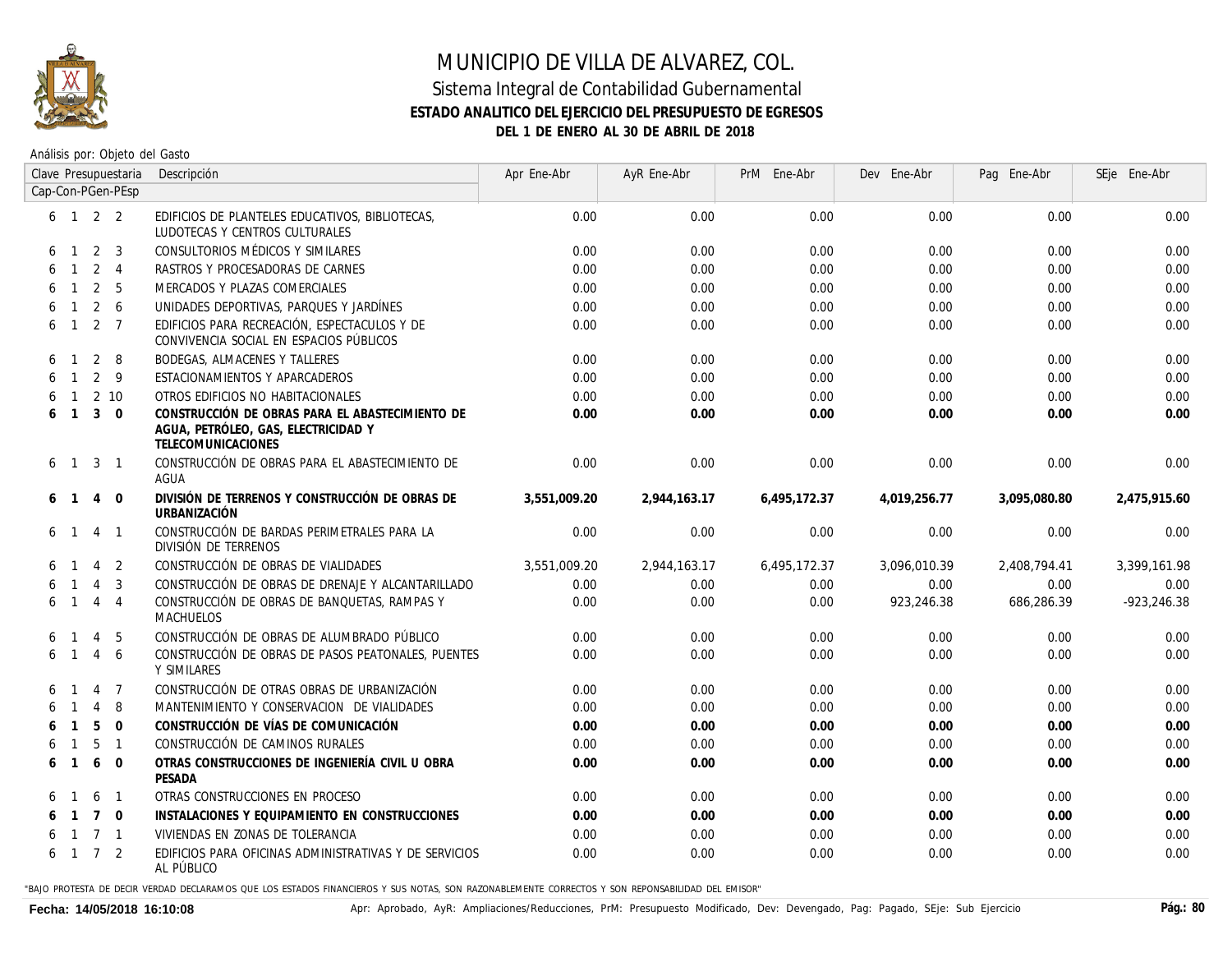

#### **ESTADO ANALITICO DEL EJERCICIO DEL PRESUPUESTO DE EGRESOS**

**DEL 1 DE ENERO AL 30 DE ABRIL DE 2018**

Análisis por: Objeto del Gasto

|   |                |                 | Clave Presupuestaria | Descripción                                                                             | Apr Ene-Abr | AyR Ene-Abr | PrM Ene-Abr | Dev Ene-Abr | Pag Ene-Abr | SEje Ene-Abr |
|---|----------------|-----------------|----------------------|-----------------------------------------------------------------------------------------|-------------|-------------|-------------|-------------|-------------|--------------|
|   |                |                 | Cap-Con-PGen-PEsp    |                                                                                         |             |             |             |             |             |              |
|   |                |                 | 6 1 7 3              | EDIFICIOS DE PLANTELES EDUCATIVOS, BIBLIOTECAS,<br>LUDOTECAS Y CENTROS CULTURALES       | 0.00        | 0.00        | 0.00        | 0.00        | 0.00        | 0.00         |
|   | $\overline{1}$ | $\overline{7}$  | $\overline{4}$       | CONSULTORIOS MÉDICOS Y SIMILARES                                                        | 0.00        | 0.00        | 0.00        | 0.00        | 0.00        | 0.00         |
|   |                | $\overline{7}$  | - 5                  | RASTROS Y PROCESADORAS DE CARNES                                                        | 0.00        | 0.00        | 0.00        | 0.00        | 0.00        | 0.00         |
|   |                | $7\overline{ }$ | 6                    | MERCADOS Y PLAZAS COMERCIALES                                                           | 0.00        | 0.00        | 0.00        | 0.00        | 0.00        | 0.00         |
|   |                | $\overline{7}$  | $\overline{7}$       | UNIDADES DEPORTIVAS, PARQUES Y JARDÍNES                                                 | 0.00        | 0.00        | 0.00        | 0.00        | 0.00        | 0.00         |
| 6 | $\overline{1}$ | $\overline{7}$  | -8                   | EDIFICIOS PARA RECREACIÓN. ESPECTACULOS Y DE<br>CONVIVENCIA SOCIAL EN ESPACIOS PÚBLICOS | 0.00        | 0.00        | 0.00        | 0.00        | 0.00        | 0.00         |
| 6 |                |                 | 79                   | <b>BODEGAS, ALMACENES Y TALLERES</b>                                                    | 0.00        | 0.00        | 0.00        | 0.00        | 0.00        | 0.00         |
| 6 |                |                 | $1 \t7 \t10$         | ESTACIONAMIENTOS Y APARCADEROS                                                          | 0.00        | 0.00        | 0.00        | 0.00        | 0.00        | 0.00         |
| 6 |                |                 | $1 \t7 \t11$         | OTROS EDIFICIOS NO HABITACIONALES                                                       | 0.00        | 0.00        | 0.00        | 0.00        | 0.00        | 0.00         |
|   |                |                 | 6 1 7 12             | CONSTRUCCIÓN DE OBRAS PARA EL ABASTECIMIENTO DE<br>AGUA                                 | 0.00        | 0.00        | 0.00        | 0.00        | 0.00        | 0.00         |
| 6 | $\mathbf{1}$   |                 | 7 13                 | CONSTRUCCIÓN DE BARDAS PERIMETRALES PARA LA<br>DIVISIÓN DE TERRENOS                     | 0.00        | 0.00        | 0.00        | 0.00        | 0.00        | 0.00         |
| 6 |                |                 | $1 \quad 7 \quad 14$ | CONSTRUCCIÓN DE OBRAS DE VIALIDADES                                                     | 0.00        | 0.00        | 0.00        | 0.00        | 0.00        | 0.00         |
| 6 |                |                 | $1 \quad 7 \quad 15$ | CONSTRUCCIÓN DE OBRAS DE DRENAJE Y ALCANTARILLADO                                       | 0.00        | 0.00        | 0.00        | 0.00        | 0.00        | 0.00         |
| 6 | $\overline{1}$ |                 | 7 16                 | CONSTRUCCIÓN DE OBRAS DE BANQUETAS, RAMPAS Y<br>MACHUELOS                               | 0.00        | 0.00        | 0.00        | 0.00        | 0.00        | 0.00         |
|   |                |                 | $1 \t7 \t17$         | CONSTRUCCIÓN DE OBRAS DE ALUMBRADO PÚBLICO                                              | 0.00        | 0.00        | 0.00        | 0.00        | 0.00        | 0.00         |
| 6 |                |                 | $1 \t7 \t18$         | CONSTRUCCIÓN DE OBRAS DE PASOS PEATONALES, PUENTES<br>Y SIMILARES                       | 0.00        | 0.00        | 0.00        | 0.00        | 0.00        | 0.00         |
| 6 |                |                 | 7 19                 | CONSTRUCCIÓN DE OTRAS OBRAS DE URBANIZACIÓN                                             | 0.00        | 0.00        | 0.00        | 0.00        | 0.00        | 0.00         |
|   |                |                 | $1 \quad 7 \quad 20$ | CONSTRUCCIÓN DE CAMINOS RURALES                                                         | 0.00        | 0.00        | 0.00        | 0.00        | 0.00        | 0.00         |
|   |                |                 | $1 \t7 \t21$         | OTRAS CONSTRUCCIONES EN PROCESO                                                         | 0.00        | 0.00        | 0.00        | 0.00        | 0.00        | 0.00         |
|   | $\overline{1}$ | 9               | $\Omega$             | TRABAJOS DE ACABADOS EN EDIFICACIONES Y OTROS<br>TRABAJOS ESPECIALIZADOS                | 0.00        | 0.00        | 0.00        | 0.00        | 0.00        | 0.00         |
| 6 |                | 9               | $\overline{1}$       | VIVIENDAS EN ZONAS DE TOLERANCIA                                                        | 0.00        | 0.00        | 0.00        | 0.00        | 0.00        | 0.00         |
|   | 6 1            | 9               | 2                    | EDIFICIOS PARA OFICINAS ADMINISTRATIVAS Y DE SERVICIOS<br>AL PÚBLICO                    | 0.00        | 0.00        | 0.00        | 0.00        | 0.00        | 0.00         |
| 6 |                | 9               | 3                    | EDIFICIOS DE PLANTELES EDUCATIVOS, BIBLIOTECAS,<br>LUDOTECAS Y CENTROS CULTURALES       | 0.00        | 0.00        | 0.00        | 0.00        | 0.00        | 0.00         |
|   |                | 9               | -4                   | CONSULTORIOS MÉDICOS Y SIMILARES                                                        | 0.00        | 0.00        | 0.00        | 0.00        | 0.00        | 0.00         |
|   |                | 9               | 5                    | RASTROS Y PROCESADORAS DE CARNES                                                        | 0.00        | 0.00        | 0.00        | 0.00        | 0.00        | 0.00         |
|   |                | 9               | 6                    | MERCADOS Y PLAZAS COMERCIALES                                                           | 0.00        | 0.00        | 0.00        | 0.00        | 0.00        | 0.00         |
|   |                | 9               | $\overline{7}$       | UNIDADES DEPORTIVAS, PARQUES Y JARDÍNES                                                 | 0.00        | 0.00        | 0.00        | 0.00        | 0.00        | 0.00         |
| 6 | $\overline{1}$ | 9               | 8                    | EDIFICIOS PARA RECREACIÓN, ESPECTACULOS Y DE                                            | 0.00        | 0.00        | 0.00        | 0.00        | 0.00        | 0.00         |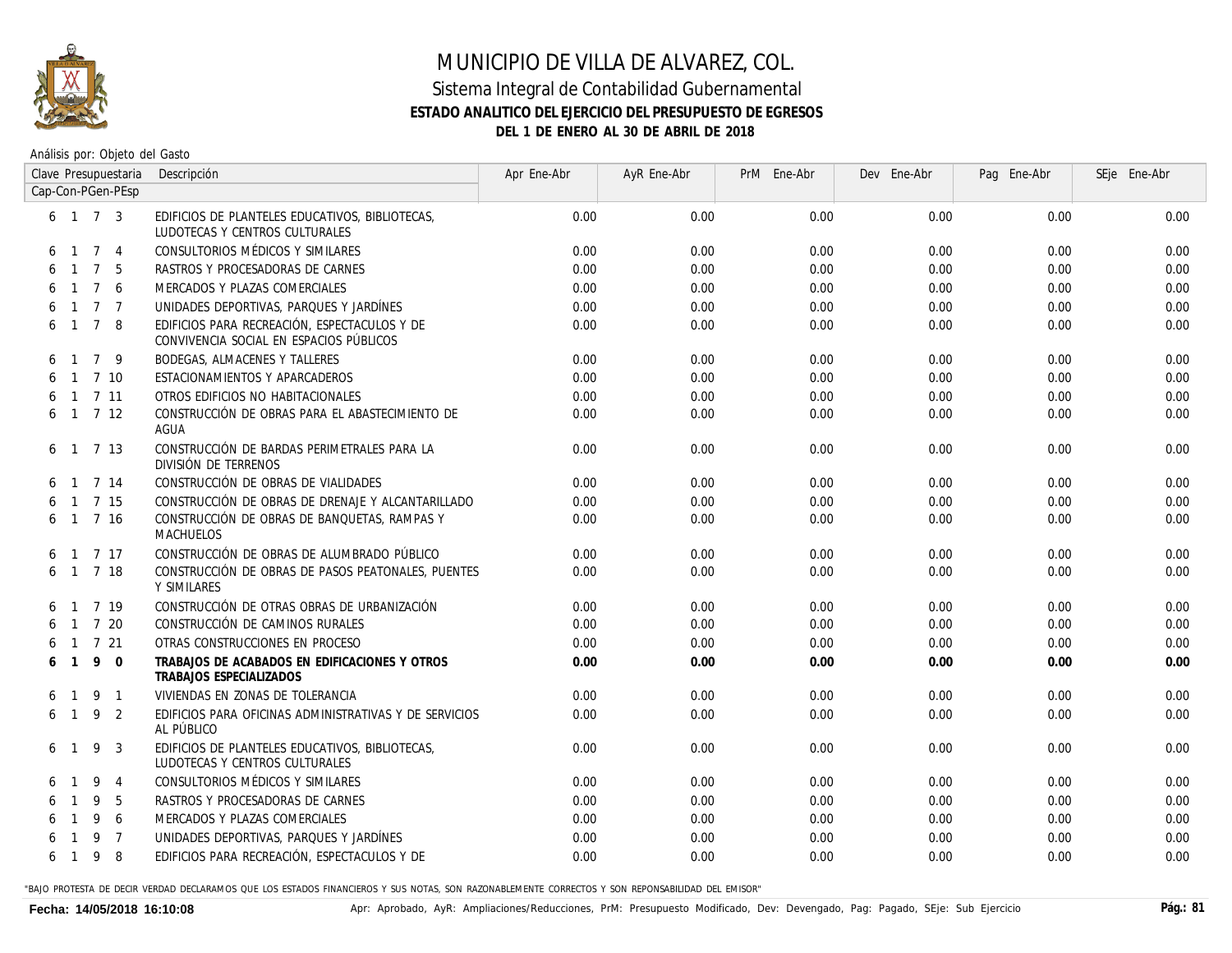

#### Sistema Integral de Contabilidad Gubernamental **ESTADO ANALITICO DEL EJERCICIO DEL PRESUPUESTO DE EGRESOS DEL 1 DE ENERO AL 30 DE ABRIL DE 2018**

Análisis por: Objeto del Gasto

|   | Clave Presupuestaria |                |                       | Descripción                                                                             | Apr Ene-Abr | AyR Ene-Abr | PrM Ene-Abr | Dev Ene-Abr | Pag Ene-Abr | SEje Ene-Abr |
|---|----------------------|----------------|-----------------------|-----------------------------------------------------------------------------------------|-------------|-------------|-------------|-------------|-------------|--------------|
|   |                      |                | Cap-Con-PGen-PEsp     |                                                                                         |             |             |             |             |             |              |
|   |                      |                |                       | CONVIVENCIA SOCIAL EN ESPACIOS PÚBLICOS                                                 |             |             |             |             |             |              |
| 6 | $\overline{1}$       |                | 99                    | BODEGAS, ALMACENES Y TALLERES                                                           | 0.00        | 0.00        | 0.00        | 0.00        | 0.00        | 0.00         |
|   |                      |                | 9 10                  | ESTACIONAMIENTOS Y APARCADEROS                                                          | 0.00        | 0.00        | 0.00        | 0.00        | 0.00        | 0.00         |
|   |                      |                | 9 11                  | OTROS EDIFICIOS NO HABITACIONALES                                                       | 0.00        | 0.00        | 0.00        | 0.00        | 0.00        | 0.00         |
|   |                      |                | 9 12                  | CONSTRUCCIÓN DE OBRAS PARA EL ABASTECIMIENTO DE<br>AGUA                                 | 0.00        | 0.00        | 0.00        | 0.00        | 0.00        | 0.00         |
| 6 | -1                   |                | 9 13                  | CONSTRUCCIÓN DE BARDAS PERIMETRALES PARA LA<br>DIVISIÓN DE TERRENOS                     | 0.00        | 0.00        | 0.00        | 0.00        | 0.00        | 0.00         |
|   |                      |                | 9 14                  | CONSTRUCCIÓN DE OBRAS DE VIALIDADES                                                     | 0.00        | 0.00        | 0.00        | 0.00        | 0.00        | 0.00         |
|   |                      |                | 9 15                  | CONSTRUCCIÓN DE OBRAS DE DRENAJE Y ALCANTARILLADO                                       | 0.00        | 0.00        | 0.00        | 0.00        | 0.00        | 0.00         |
| 6 |                      |                | 9 16                  | CONSTRUCCIÓN DE OBRAS DE BANQUETAS, RAMPAS Y<br><b>MACHUELOS</b>                        | 0.00        | 0.00        | 0.00        | 0.00        | 0.00        | 0.00         |
| 6 | $\mathbf{1}$         |                | 9 17                  | CONSTRUCCIÓN DE OBRAS DE ALUMBRADO PÚBLICO                                              | 0.00        | 0.00        | 0.00        | 0.00        | 0.00        | 0.00         |
| 6 | $\overline{1}$       |                | 9 18                  | CONSTRUCCIÓN DE OBRAS DE PASOS PEATONALES, PUENTES<br>Y SIMILARES                       | 0.00        | 0.00        | 0.00        | 0.00        | 0.00        | 0.00         |
|   |                      |                | 9 19                  | CONSTRUCCIÓN DE OTRAS OBRAS DE URBANIZACIÓN                                             | 0.00        | 0.00        | 0.00        | 0.00        | 0.00        | 0.00         |
|   |                      |                | 9 20                  | CONSTRUCCIÓN DE CAMINOS RURALES                                                         | 0.00        | 0.00        | 0.00        | 0.00        | 0.00        | 0.00         |
|   |                      |                | 9 21                  | OTRAS CONSTRUCCIONES EN PROCESO                                                         | 0.00        | 0.00        | 0.00        | 0.00        | 0.00        | 0.00         |
|   |                      | $\Omega$       | $\Omega$              | OBRA PUBLICA EN BIENES PROPIOS                                                          | 0.00        | 196,050.86  | 196,050.86  | 196,050.86  | 93,163.64   | 0.00         |
|   | $\mathcal{P}$        | $\mathbf{1}$   | $\Omega$              | EDIFICACIÓN HABITACIONAL                                                                | 0.00        | 0.00        | 0.00        | 0.00        | 0.00        | 0.00         |
|   | $\mathcal{P}$        | $\mathbf{1}$   | $\overline{1}$        | ALBERGUES PERMANENTES                                                                   | 0.00        | 0.00        | 0.00        | 0.00        | 0.00        | 0.00         |
|   | -2                   | $\mathbf{1}$   | 2                     | OTRAS VIVIENDAS PARA FINES DEL ENTE PÚBLICO                                             | 0.00        | 0.00        | 0.00        | 0.00        | 0.00        | 0.00         |
| 6 | 2                    | 2              | $\Omega$              | EDIFICACIÓN NO HABITACIONAL                                                             | 0.00        | 0.00        | 0.00        | 0.00        | 0.00        | 0.00         |
| 6 |                      |                | $2 \quad 2 \quad 1$   | EDIFICIOS PARA OFICINAS ADMINISTRATIVAS Y DE SERVICIOS<br>AL PÚBLICO                    | 0.00        | 0.00        | 0.00        | 0.00        | 0.00        | 0.00         |
| 6 | 2                    |                | 2<br>$\overline{2}$   | EDIFICIOS DE PLANTELES EDUCATIVOS, BIBLIOTECAS,<br>LUDOTECAS Y CENTROS CULTURALES       | 0.00        | 0.00        | 0.00        | 0.00        | 0.00        | 0.00         |
| 6 | $\mathcal{P}$        | 2              | -3                    | CONSULTORIOS MÉDICOS Y SIMILARES                                                        | 0.00        | 0.00        | 0.00        | 0.00        | 0.00        | 0.00         |
|   | 2                    | 2              | $\overline{4}$        | RASTROS Y PROCESADORAS DE CARNES                                                        | 0.00        | 0.00        | 0.00        | 0.00        | 0.00        | 0.00         |
|   | 2                    |                | $\overline{2}$<br>- 5 | MERCADOS Y PLAZAS COMERCIALES                                                           | 0.00        | 0.00        | 0.00        | 0.00        | 0.00        | 0.00         |
| 6 | 2                    | $\overline{2}$ | 6                     | UNIDADES DEPORTIVAS, PARQUES Y JARDÍNES                                                 | 0.00        | 0.00        | 0.00        | 0.00        | 0.00        | 0.00         |
| 6 | 2                    | 2              | $\overline{7}$        | EDIFICIOS PARA RECREACIÓN. ESPECTACULOS Y DE<br>CONVIVENCIA SOCIAL EN ESPACIOS PÚBLICOS | 0.00        | 0.00        | 0.00        | 0.00        | 0.00        | 0.00         |
|   | 2                    |                | 2<br>- 8              | BODEGAS, ALMACENES Y TALLERES                                                           | 0.00        | 0.00        | 0.00        | 0.00        | 0.00        | 0.00         |
|   | 2                    |                | $2 \overline{9}$      | ESTACIONAMIENTOS Y APARCADEROS                                                          | 0.00        | 0.00        | 0.00        | 0.00        | 0.00        | 0.00         |
|   | 2                    |                | 2 10                  | OTROS EDIFICIOS NO HABITACIONALES                                                       | 0.00        | 0.00        | 0.00        | 0.00        | 0.00        | 0.00         |
|   | 6 2                  |                | $3 \quad 0$           | CONSTRUCCIÓN DE OBRAS PARA EL ABASTECIMIENTO DE                                         | 0.00        | 0.00        | 0.00        | 0.00        | 0.00        | 0.00         |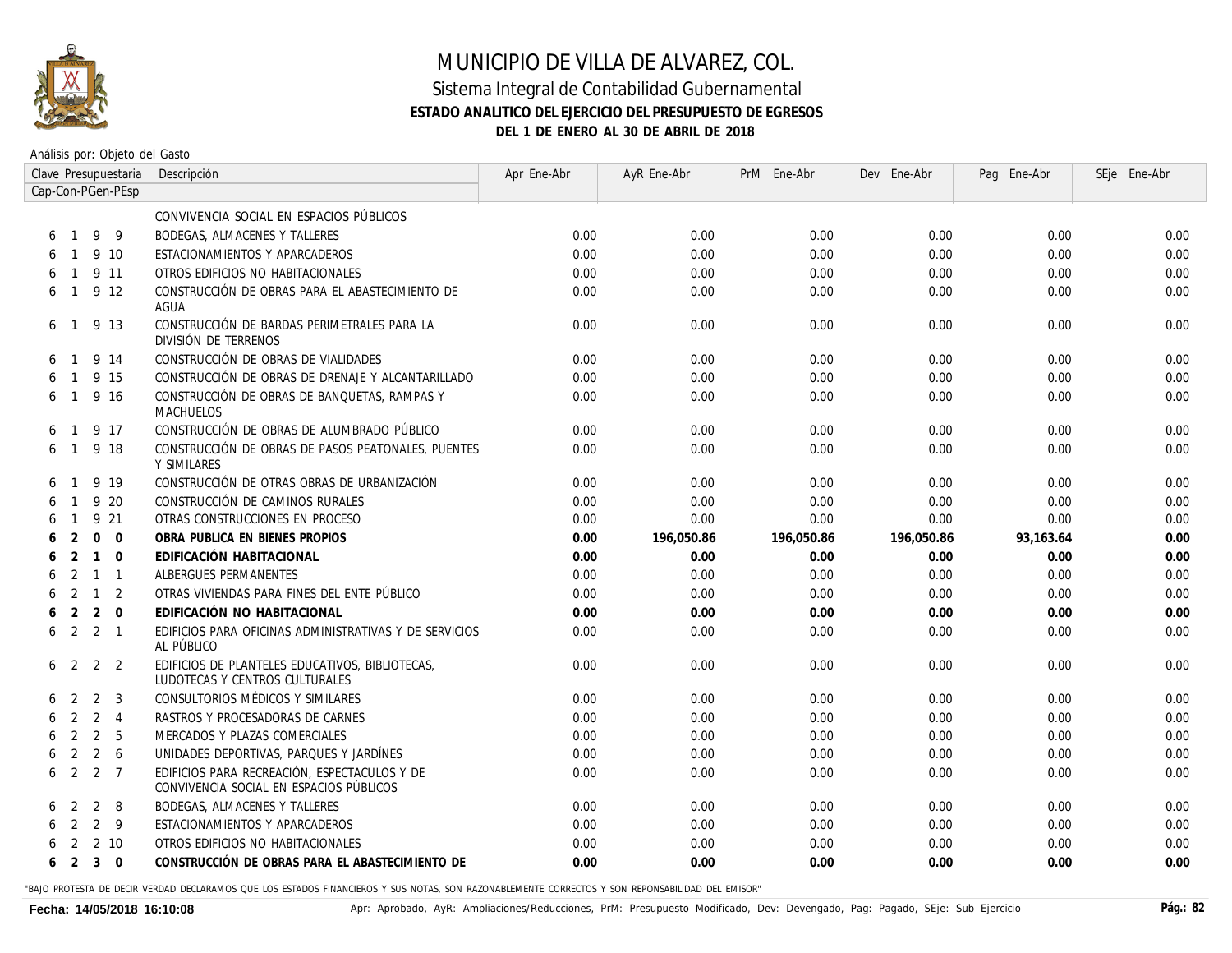

#### Sistema Integral de Contabilidad Gubernamental **ESTADO ANALITICO DEL EJERCICIO DEL PRESUPUESTO DE EGRESOS DEL 1 DE ENERO AL 30 DE ABRIL DE 2018**

Análisis por: Objeto del Gasto

|   | Clave Presupuestaria |                |                   | Descripción                                                                             | Apr Ene-Abr | AyR Ene-Abr | PrM Ene-Abr | Dev Ene-Abr | Pag Ene-Abr | SEje Ene-Abr |
|---|----------------------|----------------|-------------------|-----------------------------------------------------------------------------------------|-------------|-------------|-------------|-------------|-------------|--------------|
|   |                      |                | Cap-Con-PGen-PEsp |                                                                                         |             |             |             |             |             |              |
|   |                      |                |                   | AGUA, PETRÓLEO, GAS, ELECTRICIDAD Y<br><b>TELECOMUNICACIONES</b>                        |             |             |             |             |             |              |
|   | 6 <sub>2</sub>       | 3              | $\overline{1}$    | CONSTRUCCIÓN DE OBRAS PARA EL ABASTECIMIENTO DE<br>AGUA                                 | 0.00        | 0.00        | 0.00        | 0.00        | 0.00        | 0.00         |
| 6 | $\overline{2}$       | $\overline{4}$ | $\mathbf 0$       | DIVISIÓN DE TERRENOS Y CONSTRUCCIÓN DE OBRAS DE<br><b>URBANIZACIÓN</b>                  | 0.00        | 0.00        | 0.00        | 0.00        | 0.00        | 0.00         |
| 6 | $\overline{2}$       | 4              | $\overline{1}$    | CONSTRUCCIÓN DE BARDAS PERIMETRALES PARA LA<br>DIVISIÓN DE TERRENOS                     | 0.00        | 0.00        | 0.00        | 0.00        | 0.00        | 0.00         |
|   | $\mathcal{L}$        | $\overline{4}$ | 2                 | CONSTRUCCIÓN DE OBRAS DE VIALIDADES                                                     | 0.00        | 0.00        | 0.00        | 0.00        | 0.00        | 0.00         |
|   | 2                    | $\overline{4}$ | 3                 | CONSTRUCCIÓN DE OBRAS DE DRENAJE Y ALCANTARILLADO                                       | 0.00        | 0.00        | 0.00        | 0.00        | 0.00        | 0.00         |
| 6 | 2                    | 4              | $\overline{4}$    | CONSTRUCCIÓN DE OBRAS DE BANQUETAS, RAMPAS Y<br>MACHUELOS                               | 0.00        | 0.00        | 0.00        | 0.00        | 0.00        | 0.00         |
|   | 2                    | 4              | 5                 | CONSTRUCCIÓN DE OBRAS DE ALUMBRADO PÚBLICO                                              | 0.00        | 0.00        | 0.00        | 0.00        | 0.00        | 0.00         |
| 6 | 2                    | 4              | 6                 | CONSTRUCCIÓN DE OBRAS DE PASOS PEATONALES, PUENTES<br>Y SIMILARES                       | 0.00        | 0.00        | 0.00        | 0.00        | 0.00        | 0.00         |
| 6 | $\mathcal{L}$        | $\overline{4}$ | $\overline{7}$    | CONSTRUCCIÓN DE OTRAS OBRAS DE URBANIZACIÓN                                             | 0.00        | 0.00        | 0.00        | 0.00        | 0.00        | 0.00         |
|   | 2                    | 5              | $\mathbf 0$       | CONSTRUCCIÓN DE VÍAS DE COMUNICACIÓN                                                    | 0.00        | 0.00        | 0.00        | 0.00        | 0.00        | 0.00         |
| 6 | 2                    | 6              | $\Omega$          | OTRAS CONSTRUCCIONES DE INGENIERÍA CIVIL U OBRA<br>PESADA                               | 0.00        | 0.00        | 0.00        | 0.00        | 0.00        | 0.00         |
| 6 |                      | 6              | $\overline{1}$    | OTRAS CONSTRUCCIONES EN PROCESO                                                         | 0.00        | 0.00        | 0.00        | 0.00        | 0.00        | 0.00         |
|   | 2                    | $\overline{7}$ | $\mathbf 0$       | INSTALACIONES Y EQUIPAMIENTO EN CONSTRUCCIONES                                          | 0.00        | 0.00        | 0.00        | 0.00        | 0.00        | 0.00         |
| 6 | $\overline{2}$       | $\overline{7}$ | $\overline{1}$    | ALBERGUES PERMANENTES                                                                   | 0.00        | 0.00        | 0.00        | 0.00        | 0.00        | 0.00         |
|   | $\overline{2}$       | $\overline{7}$ | 2                 | OTRAS VIVIENDAS PARA FINES DEL ENTE PÚBLICO                                             | 0.00        | 0.00        | 0.00        | 0.00        | 0.00        | 0.00         |
| 6 | 2                    | $\overline{7}$ | 3                 | EDIFICIOS PARA OFICINAS ADMINISTRATIVAS Y DE SERVICIOS<br>AL PÚBLICO                    | 0.00        | 0.00        | 0.00        | 0.00        | 0.00        | 0.00         |
| 6 | -2                   | 7              | $\overline{4}$    | EDIFICIOS DE PLANTELES EDUCATIVOS, BIBLIOTECAS,<br>LUDOTECAS Y CENTROS CULTURALES       | 0.00        | 0.00        | 0.00        | 0.00        | 0.00        | 0.00         |
|   |                      | $\overline{7}$ | -5                | CONSULTORIOS MÉDICOS Y SIMILARES                                                        | 0.00        | 0.00        | 0.00        | 0.00        | 0.00        | 0.00         |
|   |                      | $\overline{7}$ | 6                 | RASTROS Y PROCESADORAS DE CARNES                                                        | 0.00        | 0.00        | 0.00        | 0.00        | 0.00        | 0.00         |
|   | $\mathcal{P}$        | $\overline{7}$ | $\overline{7}$    | MERCADOS Y PLAZAS COMERCIALES                                                           | 0.00        | 0.00        | 0.00        | 0.00        | 0.00        | 0.00         |
|   | 2                    | $\overline{7}$ | 8                 | UNIDADES DEPORTIVAS, PARQUES Y JARDÍNES                                                 | 0.00        | 0.00        | 0.00        | 0.00        | 0.00        | 0.00         |
| 6 | 2                    | $\overline{7}$ | 9                 | EDIFICIOS PARA RECREACIÓN. ESPECTACULOS Y DE<br>CONVIVENCIA SOCIAL EN ESPACIOS PÚBLICOS | 0.00        | 0.00        | 0.00        | 0.00        | 0.00        | 0.00         |
| 6 | 2                    |                | 7 10              | <b>BODEGAS, ALMACENES Y TALLERES</b>                                                    | 0.00        | 0.00        | 0.00        | 0.00        | 0.00        | 0.00         |
| 6 | 2                    | 7 11           |                   | ESTACIONAMIENTOS Y APARCADEROS                                                          | 0.00        | 0.00        | 0.00        | 0.00        | 0.00        | 0.00         |
| 6 | 2                    |                | 7 12              | OTROS EDIFICIOS NO HABITACIONALES                                                       | 0.00        | 0.00        | 0.00        | 0.00        | 0.00        | 0.00         |
| 6 |                      | 2 7 13         |                   | CONSTRUCCIÓN DE OBRAS PARA EL ABASTECIMIENTO DE<br>AGUA                                 | 0.00        | 0.00        | 0.00        | 0.00        | 0.00        | 0.00         |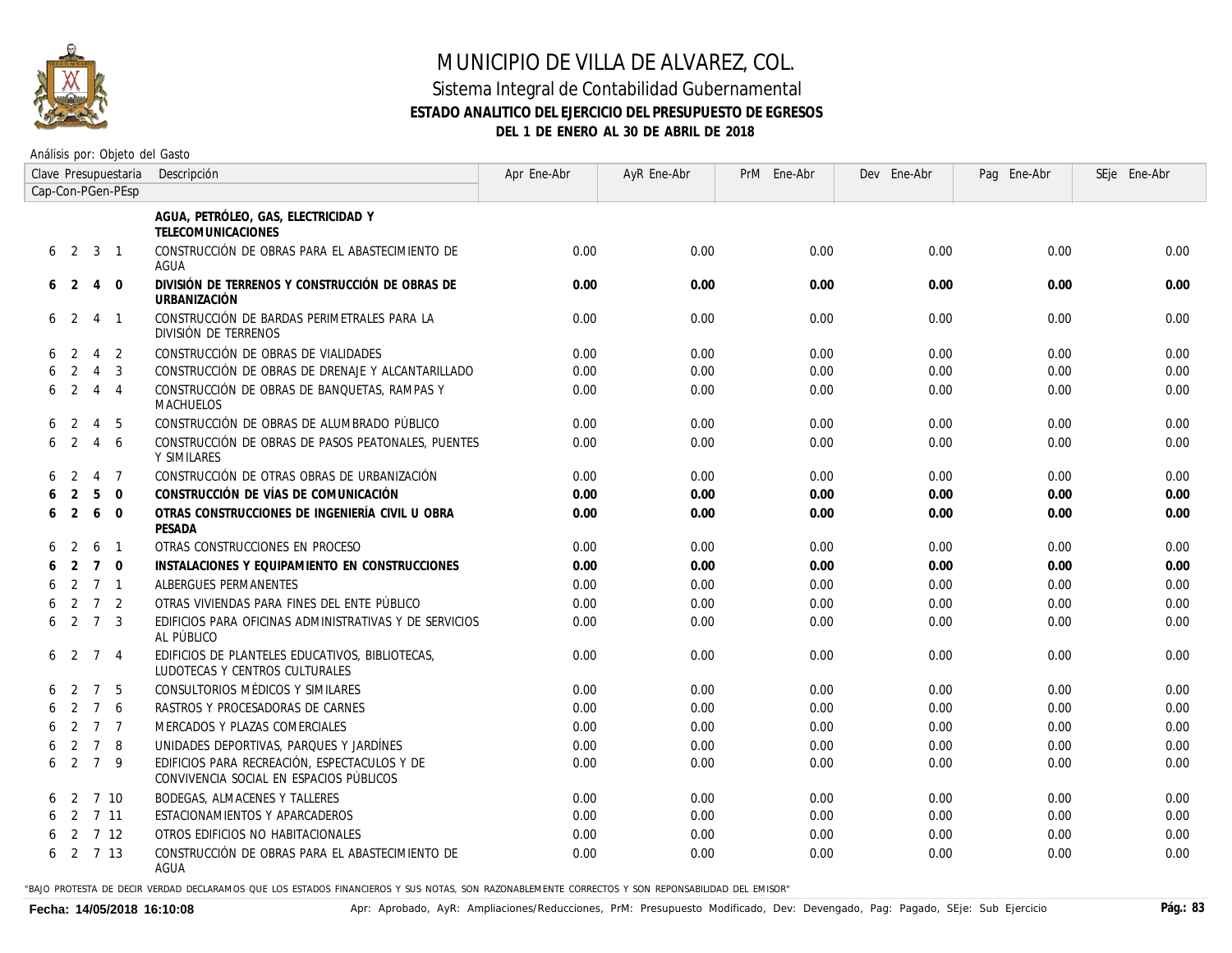

### MUNICIPIO DE VILLA DE ALVAREZ, COL. Sistema Integral de Contabilidad Gubernamental **ESTADO ANALITICO DEL EJERCICIO DEL PRESUPUESTO DE EGRESOS**

**DEL 1 DE ENERO AL 30 DE ABRIL DE 2018**

Análisis por: Objeto del Gasto

|   |                |    | Clave Presupuestaria | Descripción                                                                             | Apr Ene-Abr | AyR Ene-Abr | PrM Ene-Abr | Dev Ene-Abr | Pag Ene-Abr | SEje Ene-Abr |
|---|----------------|----|----------------------|-----------------------------------------------------------------------------------------|-------------|-------------|-------------|-------------|-------------|--------------|
|   |                |    | Cap-Con-PGen-PEsp    |                                                                                         |             |             |             |             |             |              |
|   | 6, 2, 7, 14    |    |                      | CONSTRUCCIÓN DE BARDAS PERIMETRALES PARA LA<br>DIVISIÓN DE TERRENOS                     | 0.00        | 0.00        | 0.00        | 0.00        | 0.00        | 0.00         |
|   | 6 <sup>2</sup> |    | 7 15                 | CONSTRUCCIÓN DE OBRAS DE VIALIDADES                                                     | 0.00        | 0.00        | 0.00        | 0.00        | 0.00        | 0.00         |
| 6 | 2              |    | 7 16                 | CONSTRUCCIÓN DE OBRAS DE DRENAJE Y ALCANTARILLADO                                       | 0.00        | 0.00        | 0.00        | 0.00        | 0.00        | 0.00         |
| 6 |                |    | 2 7 17               | CONSTRUCCIÓN DE OBRAS DE BANQUETAS, RAMPAS Y<br>MACHUELOS                               | 0.00        | 0.00        | 0.00        | 0.00        | 0.00        | 0.00         |
| 6 |                |    | 2 7 18               | CONSTRUCCIÓN DE OBRAS DE ALUMBRADO PÚBLICO                                              | 0.00        | 0.00        | 0.00        | 0.00        | 0.00        | 0.00         |
| 6 |                |    | 2 7 19               | CONSTRUCCIÓN DE OBRAS DE PASOS PEATONALES, PUENTES<br>Y SIMILARES                       | 0.00        | 0.00        | 0.00        | 0.00        | 0.00        | 0.00         |
| 6 | 2              |    | 7 20                 | CONSTRUCCIÓN DE OTRAS OBRAS DE URBANIZACIÓN                                             | 0.00        | 0.00        | 0.00        | 0.00        | 0.00        | 0.00         |
|   | 2              |    | 7 21                 | OTRAS CONSTRUCCIONES EN PROCESO                                                         | 0.00        | 0.00        | 0.00        | 0.00        | 0.00        | 0.00         |
| 6 | 2              | 9  | $\Omega$             | TRABAJOS DE ACABADOS EN EDIFICACIONES Y OTROS<br>TRABAJOS ESPECIALIZADOS                | 0.00        | 196,050.86  | 196,050.86  | 196,050.86  | 93,163.64   | 0.00         |
| 6 | 2              | 9  | $\overline{1}$       | ALBERGUES PERMANENTES                                                                   | 0.00        | 0.00        | 0.00        | 0.00        | 0.00        | 0.00         |
| 6 | 2              | 9  | 2                    | OTRAS VIVIENDAS PARA FINES DEL ENTE PÚBLICO                                             | 0.00        | 0.00        | 0.00        | 0.00        | 0.00        | 0.00         |
| 6 | 2              | 9  | 3                    | EDIFICIOS PARA OFICINAS ADMINISTRATIVAS Y DE SERVICIOS<br>AL PÚBLICO                    | 0.00        | 0.00        | 0.00        | 0.00        | 0.00        | 0.00         |
| 6 | 2              | -9 | $\overline{4}$       | EDIFICIOS DE PLANTELES EDUCATIVOS, BIBLIOTECAS,<br>LUDOTECAS Y CENTROS CULTURALES       | 0.00        | 0.00        | 0.00        | 0.00        | 0.00        | 0.00         |
|   | $\mathcal{L}$  | 9  | 5                    | CONSULTORIOS MÉDICOS Y SIMILARES                                                        | 0.00        | 0.00        | 0.00        | 0.00        | 0.00        | 0.00         |
|   | $\mathcal{P}$  | 9  | 6                    | RASTROS Y PROCESADORAS DE CARNES                                                        | 0.00        | 0.00        | 0.00        | 0.00        | 0.00        | 0.00         |
|   | 2              | 9  | $\overline{7}$       | MERCADOS Y PLAZAS COMERCIALES                                                           | 0.00        | 0.00        | 0.00        | 0.00        | 0.00        | 0.00         |
|   | 2              | 9  | 8                    | UNIDADES DEPORTIVAS, PARQUES Y JARDÍNES                                                 | 0.00        | 0.00        | 0.00        | 0.00        | 0.00        | 0.00         |
| 6 | 2              | 9  | 9                    | EDIFICIOS PARA RECREACIÓN. ESPECTACULOS Y DE<br>CONVIVENCIA SOCIAL EN ESPACIOS PÚBLICOS | 0.00        | 0.00        | 0.00        | 0.00        | 0.00        | 0.00         |
| 6 | -2             |    | 9 10                 | <b>BODEGAS, ALMACENES Y TALLERES</b>                                                    | 0.00        | 0.00        | 0.00        | 0.00        | 0.00        | 0.00         |
| 6 | 2              |    | 9 11                 | ESTACIONAMIENTOS Y APARCADEROS                                                          | 0.00        | 0.00        | 0.00        | 0.00        | 0.00        | 0.00         |
| 6 | 2              |    | 9 12                 | OTROS EDIFICIOS NO HABITACIONALES                                                       | 0.00        | 0.00        | 0.00        | 0.00        | 0.00        | 0.00         |
| 6 | 2              |    | 9 13                 | CONSTRUCCIÓN DE OBRAS PARA EL ABASTECIMIENTO DE<br>AGUA                                 | 0.00        | 0.00        | 0.00        | 0.00        | 0.00        | 0.00         |
|   | 6 <sub>2</sub> |    | 9 14                 | CONSTRUCCIÓN DE BARDAS PERIMETRALES PARA LA<br>DIVISIÓN DE TERRENOS                     | 0.00        | 0.00        | 0.00        | 0.00        | 0.00        | 0.00         |
| 6 | $\overline{2}$ |    | 9 15                 | CONSTRUCCIÓN DE OBRAS DE VIALIDADES                                                     | 0.00        | 0.00        | 0.00        | 0.00        | 0.00        | 0.00         |
| 6 | $\overline{2}$ |    | 9 16                 | CONSTRUCCIÓN DE OBRAS DE DRENAJE Y ALCANTARILLADO                                       | 0.00        | 0.00        | 0.00        | 0.00        | 0.00        | 0.00         |
|   | 6 <sub>2</sub> |    | 9 17                 | CONSTRUCCIÓN DE OBRAS DE BANQUETAS, RAMPAS Y<br>MACHUELOS                               | 0.00        | 0.00        | 0.00        | 0.00        | 0.00        | 0.00         |
|   | 6 2 9 18       |    |                      | CONSTRUCCIÓN DE OBRAS DE ALUMBRADO PÚBLICO                                              | 0.00        | 0.00        | 0.00        | 0.00        | 0.00        | 0.00         |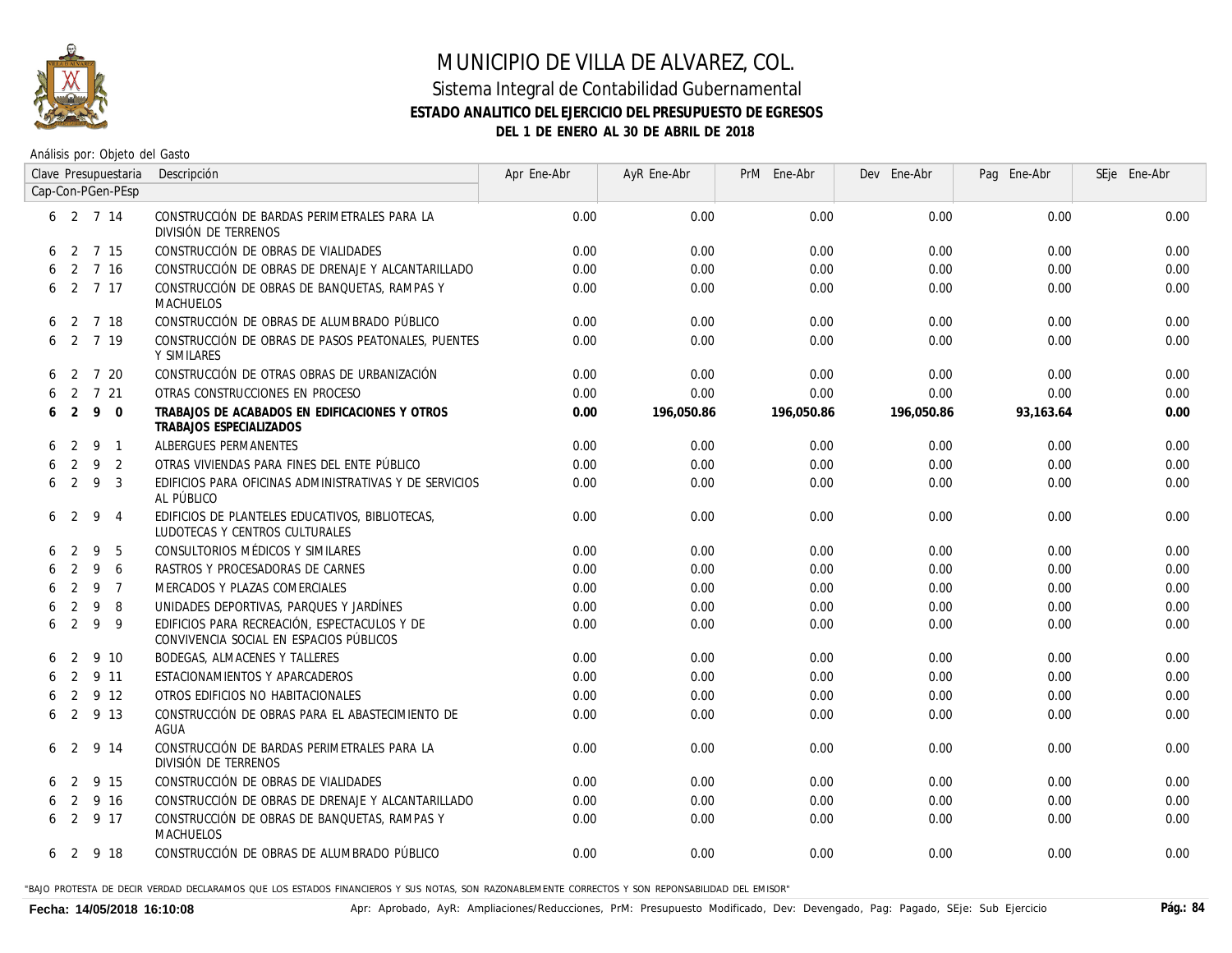

#### **ESTADO ANALITICO DEL EJERCICIO DEL PRESUPUESTO DE EGRESOS**

**DEL 1 DE ENERO AL 30 DE ABRIL DE 2018**

Análisis por: Objeto del Gasto

|             |                     |                 | Clave Presupuestaria | Descripción                                                                                                                              | Apr Ene-Abr | AyR Ene-Abr   | PrM Ene-Abr | Dev Ene-Abr | Pag Ene-Abr | SEje Ene-Abr |
|-------------|---------------------|-----------------|----------------------|------------------------------------------------------------------------------------------------------------------------------------------|-------------|---------------|-------------|-------------|-------------|--------------|
|             |                     |                 | Cap-Con-PGen-PEsp    |                                                                                                                                          |             |               |             |             |             |              |
|             | 6 2 9 19            |                 |                      | CONSTRUCCIÓN DE OBRAS DE PASOS PEATONALES, PUENTES<br>Y SIMILARES                                                                        | 0.00        | 0.00          | 0.00        | 0.00        | 0.00        | 0.00         |
| 6           | 2                   |                 | 9 20                 | CONSTRUCCIÓN DE OTRAS OBRAS DE URBANIZACIÓN                                                                                              | 0.00        | 196,050.86    | 196,050.86  | 196,050.86  | 93.163.64   | 0.00         |
|             | 2                   |                 | 9 21                 | OTRAS CONSTRUCCIONES EN PROCESO                                                                                                          | 0.00        | 0.00          | 0.00        | 0.00        | 0.00        | 0.00         |
|             | 3                   | $\Omega$        | $\overline{0}$       | PROYECTOS PRODUCTIVOS Y ACCIONES DE FOMENTO                                                                                              | 0.00        | 0.00          | 0.00        | 0.00        | 0.00        | 0.00         |
| 6           | 3                   | $\overline{1}$  | $\Omega$             | ESTUDIOS, FORMULACIÓN Y EVALUACIÓN DE PROYECTOS<br>PRODUCTIVOS NO INCLUIDOS EN CONCEPTOS ANTERIORES<br>DE ESTE CAPÍTULO                  | 0.00        | 0.00          | 0.00        | 0.00        | 0.00        | 0.00         |
| 6           | -3                  | 2               | $\Omega$             | EJECUCIÓN DE PROYECTOS PRODUCTIVOS NO INCLUIDOS EN<br>CONCEPTOS ANTERIORES DE ESTE CAPÍTULO                                              | 0.00        | 0.00          | 0.00        | 0.00        | 0.00        | 0.00         |
|             | $\Omega$            | $\mathbf 0$     | $\mathbf 0$          | INVERSIONES FINANCIERAS Y OTRAS PROVISIONES                                                                                              | 160,000.00  | $-160,000.00$ | 0.00        | 0.00        | 0.00        | 0.00         |
| 7           | $\overline{1}$      | $\mathbf{0}$    | $\Omega$             | INVERSIONES PARA EL FOMENTO DE ACTIVIDADES<br><b>PRODUCTIVAS</b>                                                                         | 0.00        | 0.00          | 0.00        | 0.00        | 0.00        | 0.00         |
|             | 7 1 1 0             |                 |                      | CRÉDITOS OTORGADOS POR ENTIDADES FEDERATIVAS Y<br>MUNICIPIOS AL SECTOR SOCIAL Y PRIVADO PARA EL<br>FOMENTO DE ACTIVIDADES PRODUCTIVAS    | 0.00        | 0.00          | 0.00        | 0.00        | 0.00        | 0.00         |
|             | $7 \quad 1 \quad 2$ |                 | $\overline{0}$       | CRÉDITOS OTORGADOS POR LAS ENTIDADES FEDERATIVAS A<br>MUNICIPIOS PARA EL FOMENTO DE ACTIVIDADES<br><b>PRODUCTIVAS</b>                    | 0.00        | 0.00          | 0.00        | 0.00        | 0.00        | 0.00         |
| $7^{\circ}$ | 2                   | $\Omega$        | $\Omega$             | ACCIONES Y PARTICIPACIONES DE CAPITAL                                                                                                    | 0.00        | 0.00          | 0.00        | 0.00        | 0.00        | 0.00         |
|             | $7\quad 2\quad 1$   |                 | $\Omega$             | ACCIONES Y PARTICIPACIONES DE CAPITAL EN ENTIDADES<br>PARAESTATALES NO EMPRESARIALES Y NO FINANCIERAS<br>CON FINES DE POLÍTICA ECONÓMICA | 0.00        | 0.00          | 0.00        | 0.00        | 0.00        | 0.00         |
|             | 7 2 2               |                 | $\Omega$             | ACCIONES Y PARTICIPACIONES DE CAPITAL EN ENTIDADES<br>PARAESTATALES EMPRESARIALES Y NO FINANCIERAS CON<br>FINES DE POLÍTICA ECONÓMICA    | 0.00        | 0.00          | 0.00        | 0.00        | 0.00        | 0.00         |
|             | 7 2 3               |                 | $\Omega$             | ACCIONES Y PARTICIPACIONES DE CAPITAL EN<br>INSTITUCIONES PARAESTATALES PÚBLICAS FINANCIERAS<br>CON FINES DE POLÍTICA ECONÓMICA          | 0.00        | 0.00          | 0.00        | 0.00        | 0.00        | 0.00         |
|             | 7 <sup>2</sup>      | $\overline{4}$  | $\Omega$             | ACCIONES Y PARTICIPACIONES DE CAPITAL EN EL SECTOR<br>PRIVADO CON FINES DE POLÍTICA ECONÓMICA                                            | 0.00        | 0.00          | 0.00        | 0.00        | 0.00        | 0.00         |
|             | 7 <sub>2</sub>      | 5               | $\Omega$             | ACCIONES Y PARTICIPACIONES DE CAPITAL EN<br>ORGANISMOS INTERNACIONALES CON FINES DE POLÍTICA<br>ECONÓMICA                                | 0.00        | 0.00          | 0.00        | 0.00        | 0.00        | 0.00         |
|             | 7 <sub>2</sub>      | 6               | $\mathbf 0$          | ACCIONES Y PARTICIPACIONES DE CAPITAL EN EL SECTOR<br>EXTERNO CON FINES DE POLÍTICA ECONÓMICA                                            | 0.00        | 0.00          | 0.00        | 0.00        | 0.00        | 0.00         |
|             | 7 <sub>2</sub>      | $7\overline{ }$ | $\overline{0}$       | ACCIONES Y PARTICIPACIONES DE CAPITAL EN EL SECTOR<br>PÚBLICO CON FINES DE GESTIÓN DE LIQUIDEZ                                           | 0.00        | 0.00          | 0.00        | 0.00        | 0.00        | 0.00         |
|             | 7 2 8               |                 | $\Omega$             | ACCIONES Y PARTICIPACIONES DE CAPITAL EN EL SECTOR                                                                                       | 0.00        | 0.00          | 0.00        | 0.00        | 0.00        | 0.00         |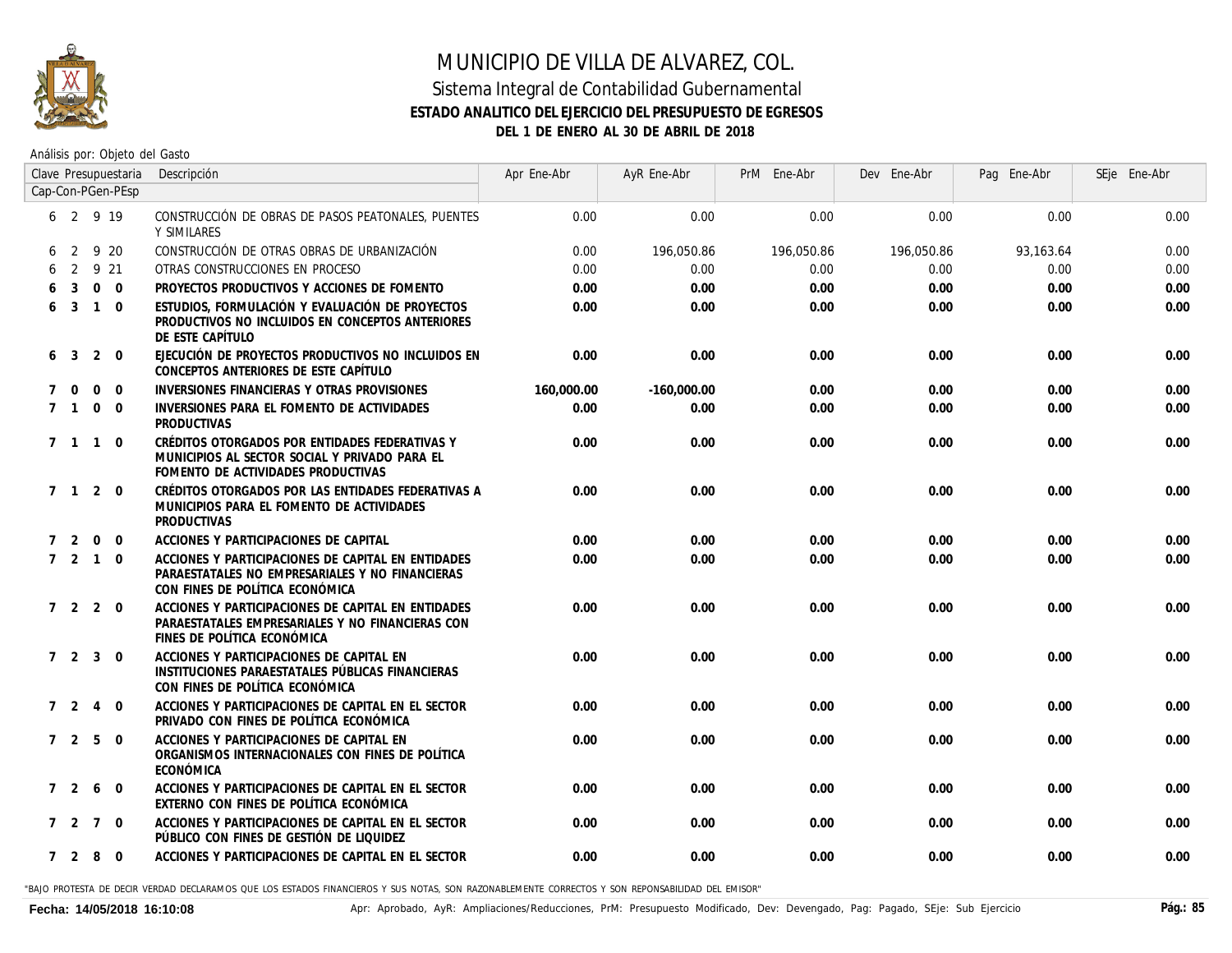

#### Sistema Integral de Contabilidad Gubernamental **ESTADO ANALITICO DEL EJERCICIO DEL PRESUPUESTO DE EGRESOS DEL 1 DE ENERO AL 30 DE ABRIL DE 2018**

Análisis por: Objeto del Gasto

|   | Clave Presupuestaria |                 |                   | Descripción                                                                                                              | Apr Ene-Abr | AyR Ene-Abr | PrM Ene-Abr | Dev Ene-Abr | Pag Ene-Abr | SEje Ene-Abr |
|---|----------------------|-----------------|-------------------|--------------------------------------------------------------------------------------------------------------------------|-------------|-------------|-------------|-------------|-------------|--------------|
|   |                      |                 | Cap-Con-PGen-PEsp |                                                                                                                          |             |             |             |             |             |              |
|   |                      |                 |                   | PRIVADO CON FINES DE GESTIÓN DE LIQUIDEZ                                                                                 |             |             |             |             |             |              |
|   | 7 <sup>2</sup>       | 9               | $\overline{0}$    | ACCIONES Y PARTICIPACIONES DE CAPITAL EN EL SECTOR<br>EXTERNO CON FINES DE GESTIÓN DE LIQUIDEZ                           | 0.00        | 0.00        | 0.00        | 0.00        | 0.00        | 0.00         |
| 7 | -3                   | $\overline{0}$  | $\overline{0}$    | COMPRA DE TITULOS Y VALORES                                                                                              | 0.00        | 0.00        | 0.00        | 0.00        | 0.00        | 0.00         |
|   | 3                    | $\overline{1}$  | $\mathbf 0$       | <b>BONOS</b>                                                                                                             | 0.00        | 0.00        | 0.00        | 0.00        | 0.00        | 0.00         |
|   | 7 <sub>3</sub>       |                 | $2 \quad 0$       | VALORES REPRESENTATIVOS DE DEUDA ADQUIRIDOS CON<br>FINES DE POLÍTICA ECONÓMICA                                           | 0.00        | 0.00        | 0.00        | 0.00        | 0.00        | 0.00         |
|   | 7 <sub>3</sub>       | 3               | $\Omega$          | VALORES REPRESENTATIVOS DE DEUDA ADQUIRIDOS CON<br>FINES DE GESTIÓN DE LIQUIDEZ                                          | 0.00        | 0.00        | 0.00        | 0.00        | 0.00        | 0.00         |
|   | 7 <sub>3</sub>       | $\overline{4}$  | $\mathbf 0$       | OBLIGACIONES NEGOCIABLES ADQUIRIDAS CON FINES DE<br>POLÍTICA ECONÓMICA                                                   | 0.00        | 0.00        | 0.00        | 0.00        | 0.00        | 0.00         |
|   | 7 <sub>3</sub>       | 5               | $\overline{0}$    | OBLIGACIONES NEGOCIABLES ADQUIRIDAS CON FINES DE<br>GESTIÓN DE LIQUIDEZ                                                  | 0.00        | 0.00        | 0.00        | 0.00        | 0.00        | 0.00         |
|   | -3                   | 9               | $\overline{0}$    | <b>OTROS VALORES</b>                                                                                                     | 0.00        | 0.00        | 0.00        | 0.00        | 0.00        | 0.00         |
|   | 4                    | $\Omega$        | $\Omega$          | CONCESION DE PRESTAMOS                                                                                                   | 0.00        | 0.00        | 0.00        | 0.00        | 0.00        | 0.00         |
|   | $7\quad 4$           | $\overline{1}$  | $\Omega$          | CONCESIÓN DE PRÉSTAMOS A ENTIDADES PARAESTATALES<br>NO EMPRESARIALES Y NO FINANCIERAS CON FINES DE<br>POLÍTICA ECONÓMICA | 0.00        | 0.00        | 0.00        | 0.00        | 0.00        | 0.00         |
|   | $7\quad 4$           | $\overline{2}$  | $\mathbf 0$       | CONCESIÓN DE PRÉSTAMOS A ENTIDADES PARAESTATALES<br>EMPRESARIALES Y NO FINANCIERAS CON FINES DE POLÍTICA<br>ECONÓMICA    | 0.00        | 0.00        | 0.00        | 0.00        | 0.00        | 0.00         |
|   | $\overline{4}$       | 3               | $\mathbf 0$       | CONCESIÓN DE PRÉSTAMOS A INSTITUCIONES<br>PARAESTATALES PÚBLICAS FINANCIERAS CON FINES DE<br>POLÍTICA ECONÓMICA          | 0.00        | 0.00        | 0.00        | 0.00        | 0.00        | 0.00         |
|   | $\overline{4}$       | $\overline{4}$  | $\Omega$          | CONCESIÓN DE PRÉSTAMOS A ENTIDADES FEDERATIVAS Y<br>MUNICIPIOS CON FINES DE POLÍTICA ECONÓMICA                           | 0.00        | 0.00        | 0.00        | 0.00        | 0.00        | 0.00         |
|   | 74                   | 5               | $\Omega$          | CONCESIÓN DE PRÉSTAMOS AL SECTOR PRIVADO CON FINES<br>DE POLÍTICA ECONÓMICA                                              | 0.00        | 0.00        | 0.00        | 0.00        | 0.00        | 0.00         |
|   | 4                    | 6               | $\mathbf 0$       | CONCESIÓN DE PRÉSTAMOS AL SECTOR EXTERNO CON FINES<br>DE POLÍTICA ECONÓMICA                                              | 0.00        | 0.00        | 0.00        | 0.00        | 0.00        | 0.00         |
|   | 74                   | $7\overline{ }$ | $\overline{0}$    | CONCESIÓN DE PRÉSTAMOS AL SECTOR PÚBLICO CON FINES<br>DE GESTIÓN DE LIQUIDEZ                                             | 0.00        | 0.00        | 0.00        | 0.00        | 0.00        | 0.00         |
|   | $\overline{4}$       | 8               | $\mathbf 0$       | CONCESIÓN DE PRÉSTAMOS AL SECTOR PRIVADO CON FINES<br>DE GESTIÓN DE LIQUIDEZ                                             | 0.00        | 0.00        | 0.00        | 0.00        | 0.00        | 0.00         |
|   |                      | 9               | $\mathbf 0$       | CONCESIÓN DE PRÉSTAMOS AL SECTOR EXTERNO CON FINES<br>DE GESTIÓN DE LIQUIDEZ                                             | 0.00        | 0.00        | 0.00        | 0.00        | 0.00        | 0.00         |
|   | 7 5                  | $\overline{0}$  | $\mathbf 0$       | INVERSIONES EN FIDEICOMISOS, MANDATOS Y OTROS<br>ANALOGOS                                                                | 0.00        | 0.00        | 0.00        | 0.00        | 0.00        | 0.00         |
|   | 7 5                  | $\overline{1}$  | $\mathbf 0$       | INVERSIONES EN FIDEICOMISOS DEL PODER EJECUTIVO                                                                          | 0.00        | 0.00        | 0.00        | 0.00        | 0.00        | 0.00         |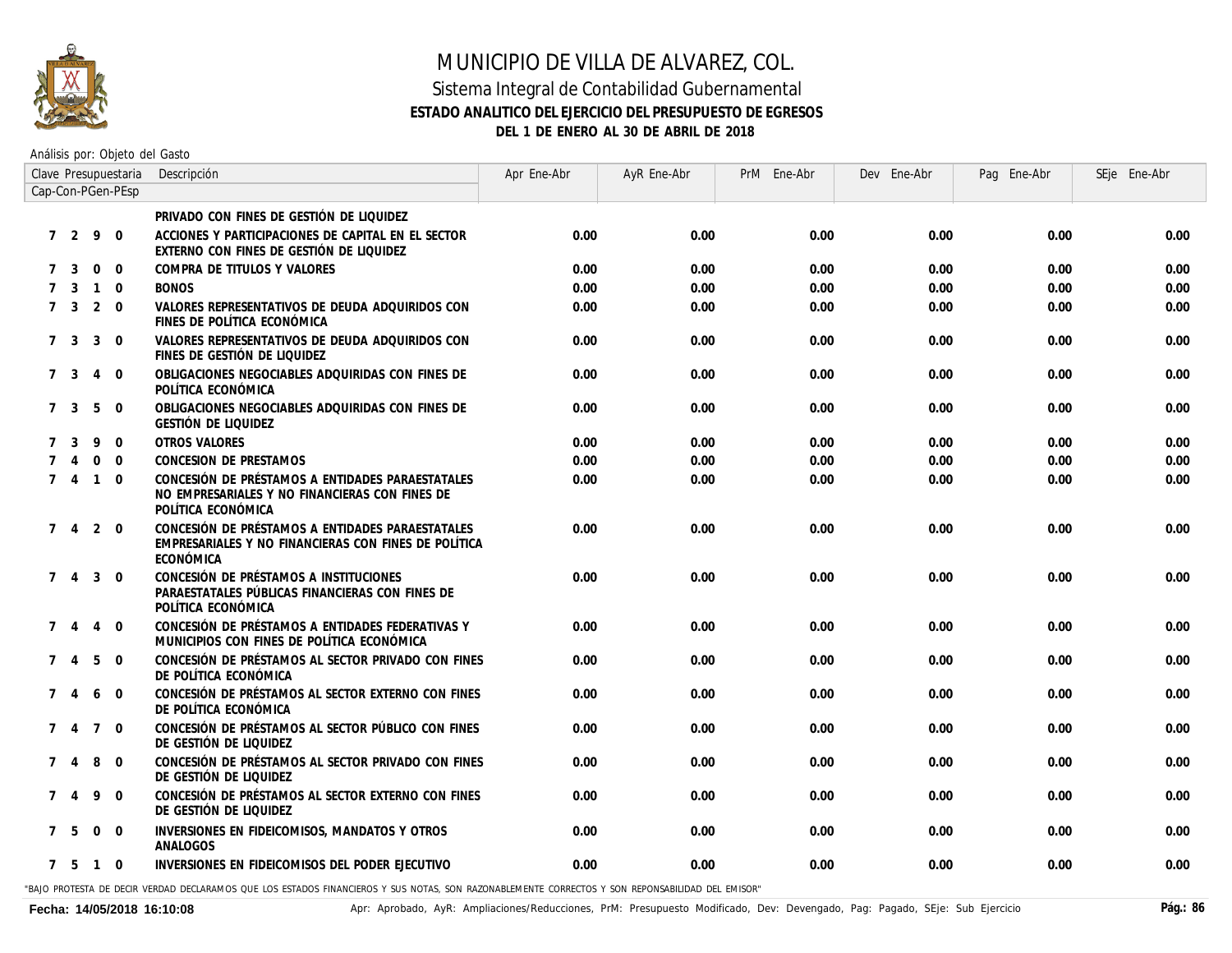

#### Sistema Integral de Contabilidad Gubernamental **ESTADO ANALITICO DEL EJERCICIO DEL PRESUPUESTO DE EGRESOS DEL 1 DE ENERO AL 30 DE ABRIL DE 2018**

Análisis por: Objeto del Gasto

|                |                |                | Clave Presupuestaria | Descripción                                                               | Apr Ene-Abr | AyR Ene-Abr   | PrM Ene-Abr | Dev Ene-Abr | Pag<br>Ene-Abr | SEje Ene-Abr |
|----------------|----------------|----------------|----------------------|---------------------------------------------------------------------------|-------------|---------------|-------------|-------------|----------------|--------------|
|                |                |                | Cap-Con-PGen-PEsp    |                                                                           |             |               |             |             |                |              |
|                | 7 <sub>5</sub> |                | $2 \quad 0$          | INVERSIONES EN FIDEICOMISOS DEL PODER LEGISLATIVO                         | 0.00        | 0.00          | 0.00        | 0.00        | 0.00           | 0.00         |
|                | -5             | $\overline{3}$ | $\Omega$             | INVERSIONES EN FIDEICOMISOS DEL PODER JUDICIAL                            | 0.00        | 0.00          | 0.00        | 0.00        | 0.00           | 0.00         |
| $7^{\circ}$    | -5             | $\overline{4}$ | $\Omega$             | INVERSIONES EN FIDEICOMISOS PÚBLICOS NO<br>EMPRESARIALES Y NO FINANCIEROS | 0.00        | 0.00          | 0.00        | 0.00        | 0.00           | 0.00         |
| $7^{\circ}$    | - 5            | 5              | $\mathbf 0$          | INVERSIONES EN FIDEICOMISOS PÚBLICOS EMPRESARIALES<br>Y NO FINANCIEROS    | 0.00        | 0.00          | 0.00        | 0.00        | 0.00           | 0.00         |
| $7^{\circ}$    | -5             | 6              | $\Omega$             | INVERSIONES EN FIDEICOMISOS PÚBLICOS FINANCIEROS                          | 0.00        | 0.00          | 0.00        | 0.00        | 0.00           | 0.00         |
|                | 7 <sub>5</sub> | $\overline{7}$ | $\Omega$             | INVERSIONES EN FIDEICOMISOS DE ENTIDADES<br>FEDERATIVAS                   | 0.00        | 0.00          | 0.00        | 0.00        | 0.00           | 0.00         |
|                | 5              | 8              | $\mathbf 0$          | INVERSIONES EN FIDEICOMISOS DE MUNICIPIOS                                 | 0.00        | 0.00          | 0.00        | 0.00        | 0.00           | 0.00         |
|                | 5              | 9              | $\mathbf 0$          | OTRAS INVERSIONES EN FIDEICOMISOS                                         | 0.00        | 0.00          | 0.00        | 0.00        | 0.00           | 0.00         |
|                | 6              | $\mathbf{0}$   | $\mathbf 0$          | OTRAS INVERSIONES FINANCIERAS                                             | 0.00        | 0.00          | 0.00        | 0.00        | 0.00           | 0.00         |
|                | 6              | $\overline{1}$ | $\mathbf 0$          | DEPÓSITOS A LARGO PLAZO EN MONEDA NACIONAL                                | 0.00        | 0.00          | 0.00        | 0.00        | 0.00           | 0.00         |
|                | 6              | 2              | $\Omega$             | DEPÓSITOS A LARGO PLAZO EN MONEDA EXTRANJERA                              | 0.00        | 0.00          | 0.00        | 0.00        | 0.00           | 0.00         |
| $7^{\circ}$    | 9              | $\mathbf 0$    | $\Omega$             | PROVISIONES PARA CONTINGENCIAS Y OTRAS<br>EROGACIONES ESPECIALES          | 160,000.00  | $-160,000.00$ | 0.00        | 0.00        | 0.00           | 0.00         |
|                | - 9            | $\overline{1}$ | $\mathbf{0}$         | CONTINGENCIAS POR FENÓMENOS NATURALES                                     | 0.00        | 0.00          | 0.00        | 0.00        | 0.00           | 0.00         |
| $\overline{7}$ | 9              | 2              | $\mathbf 0$          | CONTINGENCIAS SOCIOECONÓMICAS                                             | 160,000.00  | $-160,000.00$ | 0.00        | 0.00        | 0.00           | 0.00         |
|                | 9              | 2              | $\overline{1}$       | CONTINGENCIAS SOCIO ECONOMICAS                                            | 160,000.00  | -160,000.00   | 0.00        | 0.00        | 0.00           | 0.00         |
|                | 9              | 9              | $\mathbf 0$          | OTRAS EROGACIONES ESPECIALES                                              | 0.00        | 0.00          | 0.00        | 0.00        | 0.00           | 0.00         |
| 8              | $\Omega$       | $\mathbf 0$    | $\Omega$             | PARTICIPACIONES Y APORTACIONES                                            | 0.00        | 0.00          | 0.00        | 0.00        | 0.00           | 0.00         |
| 8              | $\overline{1}$ | $\Omega$       | $\Omega$             | <b>PARTICIPACIONES</b>                                                    | 0.00        | 0.00          | 0.00        | 0.00        | 0.00           | 0.00         |
|                | $\overline{1}$ | $\overline{1}$ | $\Omega$             | FONDO GENERAL DE PARTICIPACIONES                                          | 0.00        | 0.00          | 0.00        | 0.00        | 0.00           | 0.00         |
| 8              | $\overline{1}$ | 2              | $\Omega$             | FONDO DE FOMENTO MUNICIPAL                                                | 0.00        | 0.00          | 0.00        | 0.00        | 0.00           | 0.00         |
| 8              | $\overline{1}$ | 3              | $\Omega$             | PARTICIPACIONES DE LAS ENTIDADES FEDERATIVAS A LOS<br><b>MUNICIPIOS</b>   | 0.00        | 0.00          | 0.00        | 0.00        | 0.00           | 0.00         |
| 8              |                | 4              | $\mathbf 0$          | OTROS CONCEPTOS PARTICIPABLES DE LA FEDERACIÓN A<br>ENTIDADES FEDERATIVAS | 0.00        | 0.00          | 0.00        | 0.00        | 0.00           | 0.00         |
| 8              |                | 5              | $\mathbf 0$          | OTROS CONCEPTOS PARTICIPABLES DE LA FEDERACIÓN A<br><b>MUNICIPIOS</b>     | 0.00        | 0.00          | 0.00        | 0.00        | 0.00           | 0.00         |
| 8              |                | 6              | $\mathbf 0$          | CONVENIOS DE COLABORACIÓN ADMINISTRATIVA                                  | 0.00        | 0.00          | 0.00        | 0.00        | 0.00           | 0.00         |
| 8              | 3              | $\Omega$       | $\Omega$             | <b>APORTACIONES</b>                                                       | 0.00        | 0.00          | 0.00        | 0.00        | 0.00           | 0.00         |
| 8              | 3              | $\overline{1}$ | $\Omega$             | APORTACIONES DE LA FEDERACIÓN A LAS ENTIDADES<br><b>FEDERATIVAS</b>       | 0.00        | 0.00          | 0.00        | 0.00        | 0.00           | 0.00         |
| 8              | 3              | 2              | $\mathbf 0$          | APORTACIONES DE LA FEDERACIÓN A MUNICIPIOS                                | 0.00        | 0.00          | 0.00        | 0.00        | 0.00           | 0.00         |
| 8              | 3              | $\mathbf{3}$   | $\overline{0}$       | APORTACIONES DE LAS ENTIDADES FEDERATIVAS A LOS<br><b>MUNICIPIOS</b>      | 0.00        | 0.00          | 0.00        | 0.00        | 0.00           | 0.00         |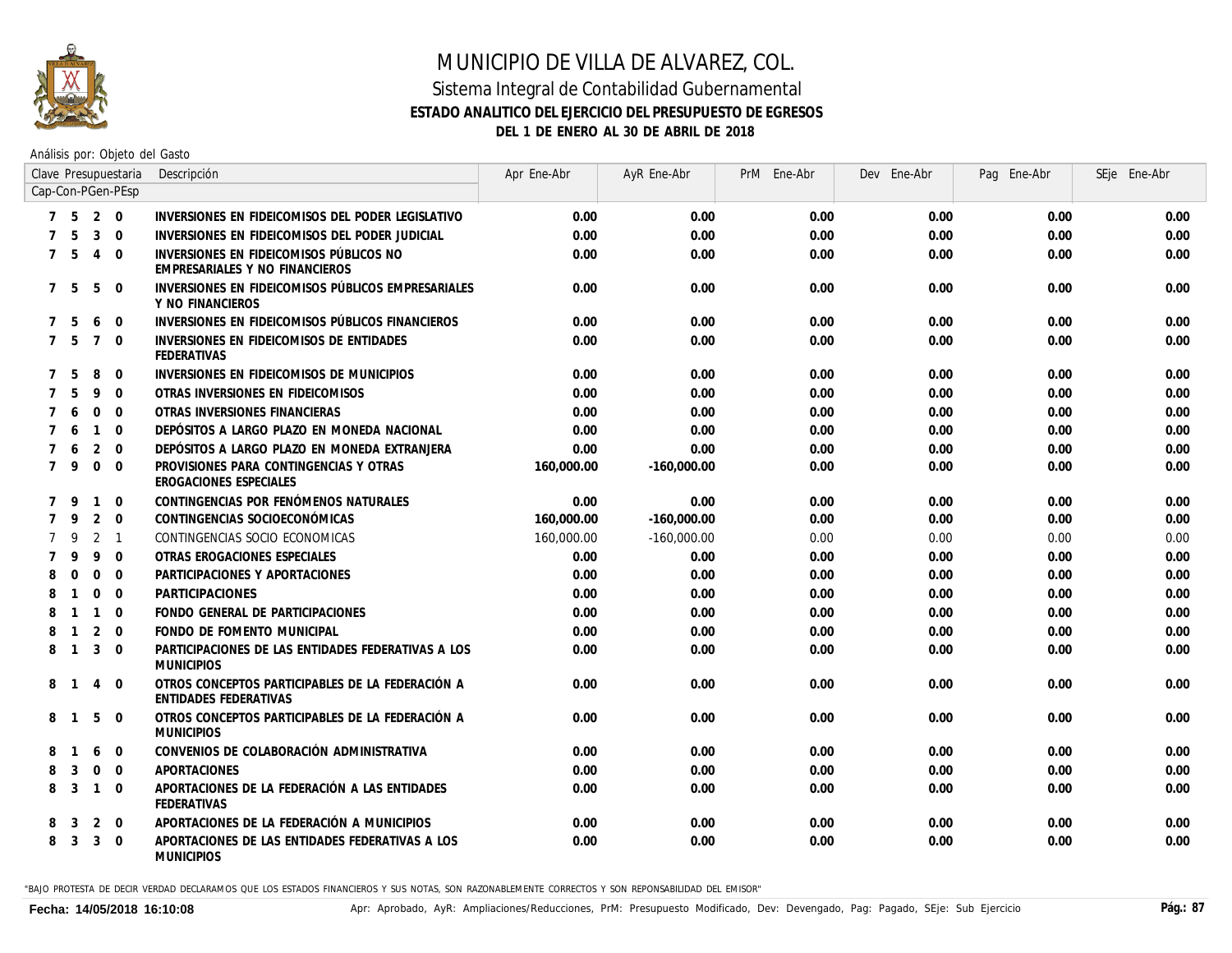

#### Sistema Integral de Contabilidad Gubernamental **ESTADO ANALITICO DEL EJERCICIO DEL PRESUPUESTO DE EGRESOS DEL 1 DE ENERO AL 30 DE ABRIL DE 2018**

Análisis por: Objeto del Gasto

|   | Clave Presupuestaria |                |                   | Descripción                                                                                                                                     | Apr Ene-Abr   | AyR Ene-Abr | PrM Ene-Abr   | Dev Ene-Abr   | Pag Ene-Abr   | SEje Ene-Abr     |
|---|----------------------|----------------|-------------------|-------------------------------------------------------------------------------------------------------------------------------------------------|---------------|-------------|---------------|---------------|---------------|------------------|
|   |                      |                | Cap-Con-PGen-PEsp |                                                                                                                                                 |               |             |               |               |               |                  |
|   | 8 3                  | $\overline{4}$ | $\overline{0}$    | APORTACIONES PREVISTAS EN LEYES Y DECRETOS AL<br>SISTEMA DE PROTECCIÓN SOCIAL                                                                   | 0.00          | 0.00        | 0.00          | 0.00          | 0.00          | 0.00             |
| 8 | 3                    | 5              | $\mathbf{0}$      | APORTACIONES PREVISTAS EN LEYES Y DECRETOS<br>COMPENSATORIAS A ENTIDADES FEDERATIVAS Y<br><b>MUNICIPIOS</b>                                     | 0.00          | 0.00        | 0.00          | 0.00          | 0.00          | 0.00             |
| 8 | 5                    | $\Omega$       | $\mathbf{0}$      | <b>CONVENIOS</b>                                                                                                                                | 0.00          | 0.00        | 0.00          | 0.00          | 0.00          | 0.00             |
| 8 | 5                    | $\mathbf{1}$   | $\Omega$          | CONVENIOS DE REASIGNACIÓN                                                                                                                       | 0.00          | 0.00        | 0.00          | 0.00          | 0.00          | 0.00             |
| 8 | 5                    | 2              | $\Omega$          | CONVENIOS DE DESCENTRALIZACIÓN                                                                                                                  | 0.00          | 0.00        | 0.00          | 0.00          | 0.00          | 0.00             |
|   | 5                    | 3              | $\overline{0}$    | OTROS CONVENIOS                                                                                                                                 | 0.00          | 0.00        | 0.00          | 0.00          | 0.00          | 0.00             |
|   | $\Omega$             | $\mathbf{0}$   | $\overline{0}$    | DEUDA PUBLICA                                                                                                                                   | 10,996,315.52 | 866,517.27  | 11,862,832.79 | 77,211,806.52 | 17,530,392.55 | $-65,348,973.73$ |
|   | $\mathbf{1}$         | $\mathbf 0$    | $\Omega$          | AMORTIZACION DE LA DEUDA PUBLICA                                                                                                                | 2,051,639.76  | 204,791.00  | 2,256,430.76  | 2,019,536.90  | 2,019,536.90  | 236,893.86       |
| 9 | $\overline{1}$       | $\mathbf{1}$   | $\Omega$          | AMORTIZACIÓN DE LA DEUDA INTERNA CON INSTITUCIONES<br>DE CRÉDITO                                                                                | 2,051,639.76  | 204,791.00  | 2,256,430.76  | 2,019,536.90  | 2,019,536.90  | 236,893.86       |
| 9 | $\overline{1}$       |                | $1 \quad 1$       | CREDITO BANOBRAS 7409                                                                                                                           | 120,398.88    | 0.00        | 120,398.88    | 87.946.97     | 87.946.97     | 32.451.91        |
| 9 | $\overline{1}$       | $\mathbf{1}$   | 2                 | CREDITO BANOBRAS 7451                                                                                                                           | 149,284.44    | 0.00        | 149,284.44    | 108,744.99    | 108,744,99    | 40.539.45        |
|   | $\mathbf{1}$         | $\mathbf{1}$   | $\overline{4}$    | CREDITO BANOBRAS 11009 FISM                                                                                                                     | 0.00          | 0.00        | 0.00          | 0.00          | 0.00          | 0.00             |
|   | $\mathbf{1}$         | $\mathbf{1}$   | 5                 | CREDITO BANOBRAS 11434                                                                                                                          | 1,162,790.68  | 0.00        | 1,162,790.68  | 1,156,069.36  | 1,156,069.36  | 6,721.32         |
|   | $\overline{1}$       | $\mathbf{1}$   | 6                 | CREDITO BANOBRAS 12921 FISM                                                                                                                     | 619,165.76    | 204,791.00  | 823,956.76    | 666,775.58    | 666,775.58    | 157, 181.18      |
|   | 9 1                  | 2              | $\overline{0}$    | AMORTIZACIÓN DE LA DEUDA INTERNA POR EMISIÓN DE<br>TÍTULOS Y VALORES                                                                            | 0.00          | 0.00        | 0.00          | 0.00          | 0.00          | 0.00             |
|   | 9 1                  | 3              | $\Omega$          | AMORTIZACIÓN DE ARRENDAMIENTOS FINANCIEROS<br><b>NACIONALES</b>                                                                                 | 0.00          | 0.00        | 0.00          | 0.00          | 0.00          | 0.00             |
|   | 9 1                  | $\overline{4}$ | $\Omega$          | AMORTIZACIÓN DE LA DEUDA EXTERNA CON<br>INSTITUCIONES DE CRÉDITO                                                                                | 0.00          | 0.00        | 0.00          | 0.00          | 0.00          | 0.00             |
| 9 | $\overline{1}$       | 5              | $\Omega$          | AMORTIZACIÓN DE DEUDA EXTERNA CON ORGANISMOS<br><b>FINANCIEROS INTERNACIONALES</b>                                                              | 0.00          | 0.00        | 0.00          | 0.00          | 0.00          | 0.00             |
| 9 | $\mathbf{1}$         | 6              | $\Omega$          | AMORTIZACIÓN DE LA DEUDA BILATERAL                                                                                                              | 0.00          | 0.00        | 0.00          | 0.00          | 0.00          | 0.00             |
| 9 | $\overline{1}$       | $\overline{7}$ | $\Omega$          | AMORTIZACIÓN DE LA DEUDA EXTERNA POR EMISIÓN DE<br>TÍTULOS Y VALORES                                                                            | 0.00          | 0.00        | 0.00          | 0.00          | 0.00          | 0.00             |
| 9 | $\mathbf 1$          | 8              | $\Omega$          | AMORTIZACIÓN DE ARRENDAMIENTOS FINANCIEROS<br><b>INTERNACIONALES</b>                                                                            | 0.00          | 0.00        | 0.00          | 0.00          | 0.00          | 0.00             |
|   | 2                    | $\mathbf 0$    | $\overline{0}$    | INTERESES DE LA DEUDA PUBLICA                                                                                                                   | 1,054,792.28  | 661,726.27  | 1,716,518.55  | 1,716,518.55  | 1,716,518.55  | 0.00             |
| 9 | 2                    | $\mathbf{1}$   | $\overline{0}$    | INTERESES DE LA DEUDA INTERNA CON INSTITUCIONES DE<br>CRÉDITO                                                                                   | 1,054,792.28  | 661,726.27  | 1,716,518.55  | 1,716,518.55  | 1,716,518.55  | 0.00             |
| 9 | 2                    |                | $1 \quad 1$       | INTERESES CREDITO BANOBRAS 7409                                                                                                                 | 109,227.24    | 38,288.90   | 147,516.14    | 147,516.14    | 147,516.14    | 0.00             |
| 9 | 2                    | $\mathbf{1}$   | 2                 | INTERESES CREDITO BANOBRAS 7451                                                                                                                 | 123.551.56    | 41,833.32   | 165,384.88    | 165,384.88    | 165,384.88    | 0.00             |
|   | 2                    | $\mathbf{1}$   | $\overline{3}$    | INTERESES CREDITO BANOBRAS 11434                                                                                                                | 799,414.44    | 546,453.86  | 1,345,868.30  | 1,345,868.30  | 1,345,868.30  | 0.00             |
|   | 9 2 1                |                | $\overline{4}$    | INTERESES CREDITO BANOBRAS 12921 FISM                                                                                                           | 22,599.04     | 35,150,19   | 57.749.23     | 57.749.23     | 57.749.23     | 0.00             |
|   |                      |                |                   | BAIO PROTESTA DE DECIR VERDAD DECLARAMOS OLIE LOS ESTADOS FINANCIEROS Y SUS NOTAS SON RAZONABLEMENTE CORRECTOS Y SON REPONSABILIDAD DEL EMISOR" |               |             |               |               |               |                  |